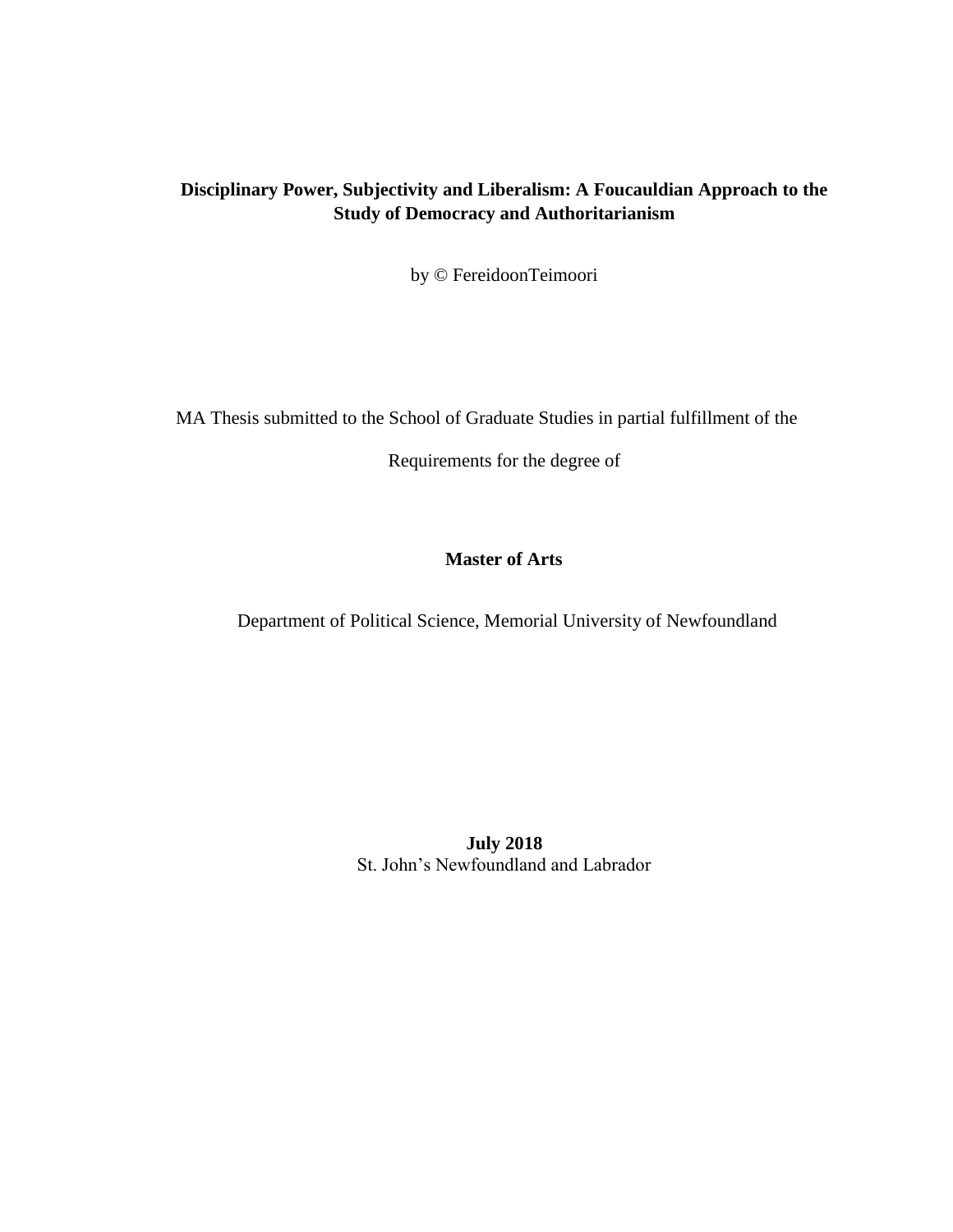#### **Abstract**

In his work, *Discipline and Punish: The Birth of the Prison*, Michel Foucault enhances discipline from a simple and straightforward concept to one of the fundamental and constitutional elements of economic and political modernity. While Foucauldian scholars have dedicated a fair amount of research to explore the role of discipline in the advent of economic modernity, the role of discipline in the emergence of modern political forms in general and liberalism, in particular, has remained relatively undertheorized. In this thesis, I attempt to fill this lacuna by providing a Foucauldian account of the relationships between discipline and liberalism. I argue that discipline has contributed to the possibility of liberal politics by constructing self-governed politicalsubjectivities. After analyzing the role that discipline has played in the emergence and success of liberal politics in Western societies, I examine the implications of this analysis for societies that are governed by authoritarian regimes. By taking Iran as a case study, Ishow how the failure of disciplinary projects in shaping self-governed political subjects has contributed to the persistence of authoritarianism in this country.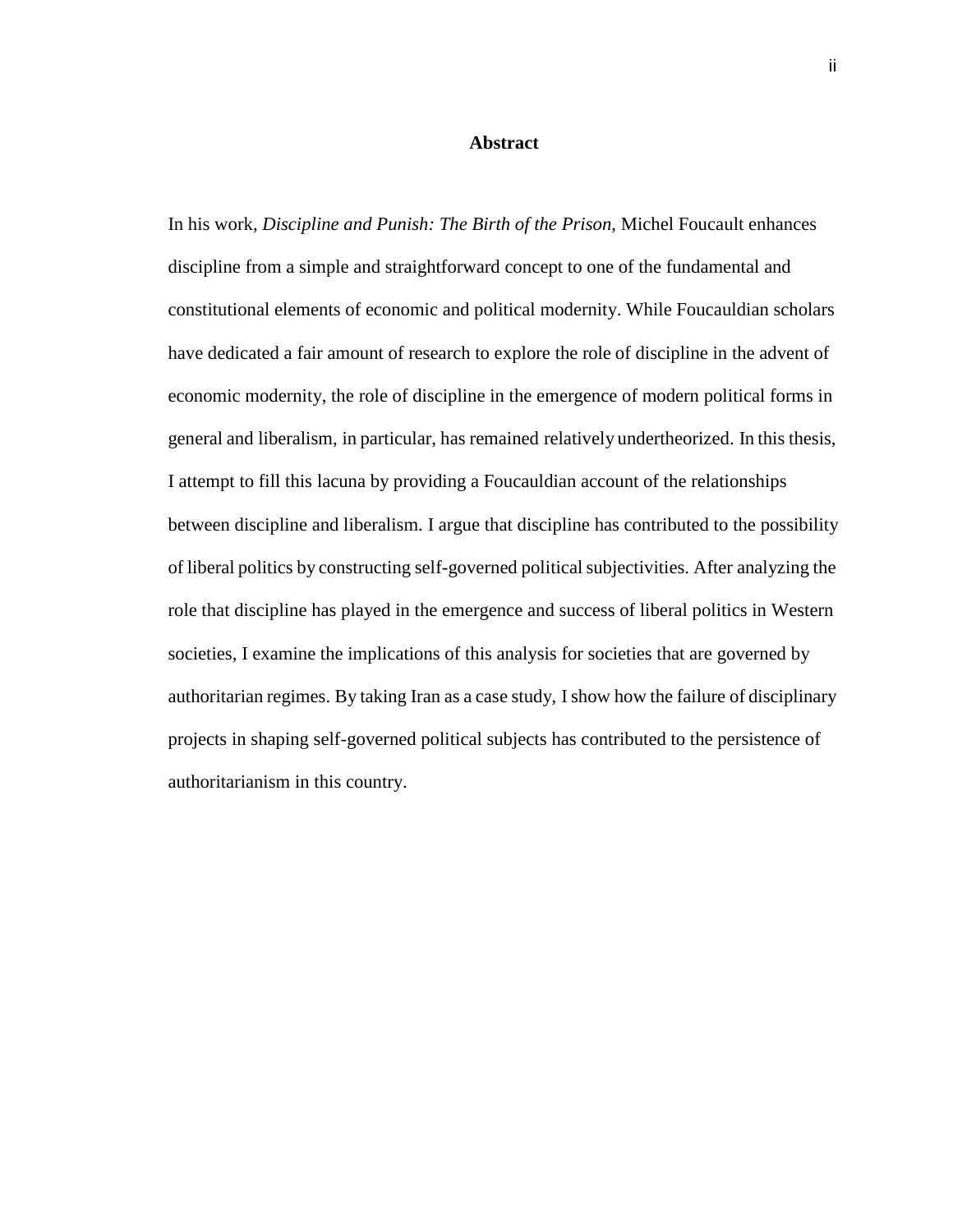#### **Acknowledgments**

I would like to extend my sincere thanks to my advisor, Dr. Christina Doonan, for her unfailing positivity, patience, and helpfulness. The feedback, advice, and expertise offered by Dr. Doonan were invaluable. I learned from her knowledge and enjoyed her kindness.

Additionally, I would like to thank my professors Dr. Mehmet Caman, Dr. Isabelle Côté, Dr. Amanda Bittner and Dr. Lucian Ashworth for their assistance in helping me navigate the M.A. thesis process more generally.

I would also like to express my gratitude for the financial support offered for my M.A. studies by Memorial University of Newfoundland and the Department of Political Science.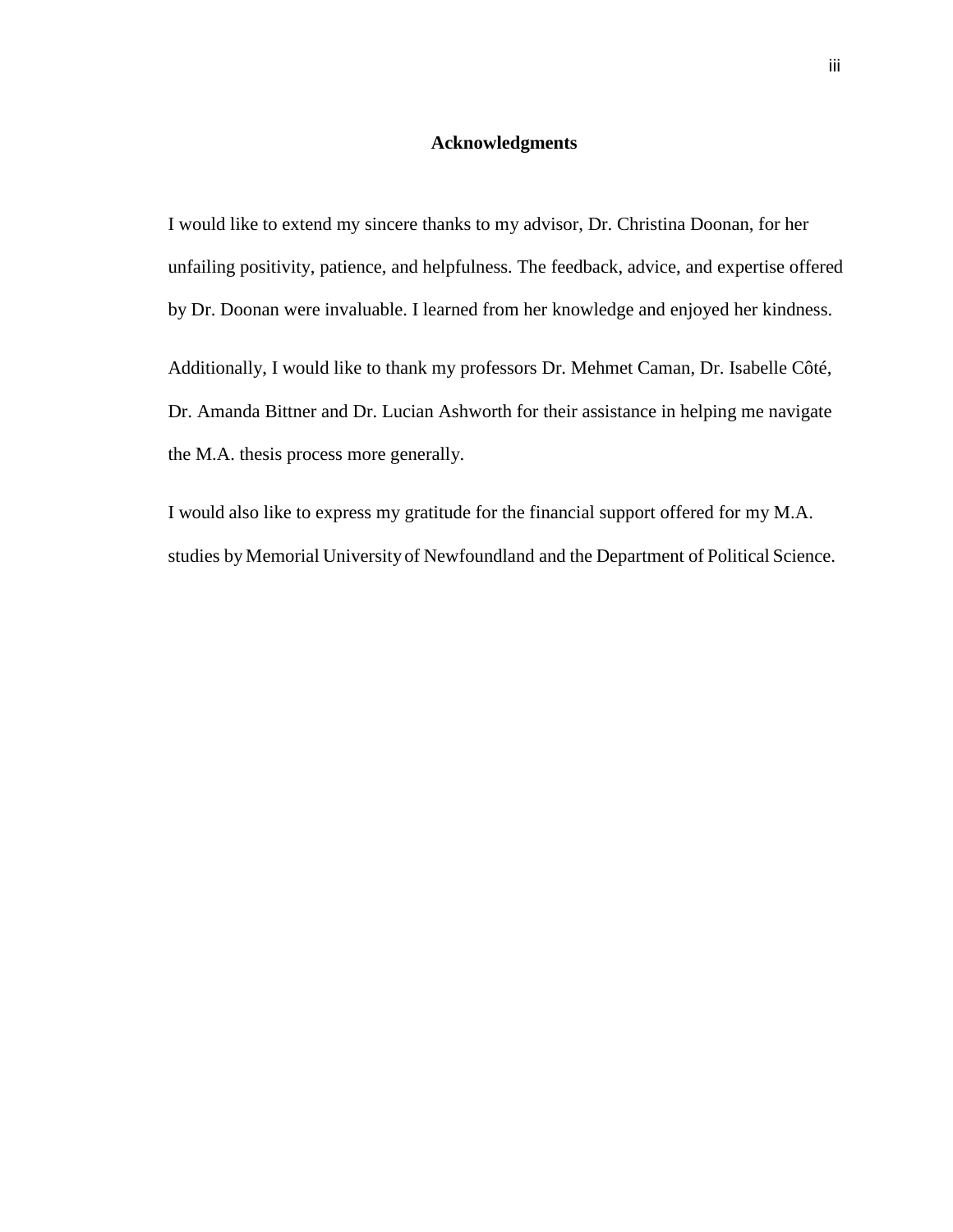# **Table of Contents**

| Abstract                                                           | $\ddot{\rm ii}$ |
|--------------------------------------------------------------------|-----------------|
| Acknowledgments                                                    | iii             |
| <b>Table of Contents</b>                                           | iv              |
| <b>Chapter One: Introduction</b>                                   | $\mathbf{1}$    |
| <b>Chapter Two: Conceptual Framework</b>                           | 10              |
| 2.1Subjectivity in French Philosophy                               | 12              |
| 2.2 Foucault's Conception of Subjectivity                          | 14              |
| 2.3Disciplinary Power                                              | 16              |
| 2.4Docility and Liberal Democracy                                  | 18              |
| <b>Chapter Three: Liberalism and Disciplines</b>                   | 21              |
| 3.1 Foucault's Analysis of Liberalism                              | 22              |
| 3.2 Discipline and the Emergence of the Liberal Art of Government  | 27              |
| 3.2.1 Disciplines and Capitalism                                   | 27              |
| 3.2.2 Foucault's Hints                                             | 29              |
| 3.3 Docile Subjects                                                | 30              |
| 3.4 The Docile Subject and the Possibility of Liberal Government   | 32              |
| 3.4.1 Disciplines and the Threat of the Population                 | 32              |
| 3.4.2 Disciplines and the Separation of the Society from the State | 35              |
| 3.4.3 Disciplines and the Rule of Law                              | 38              |
| 3.4.4 Disciplines and the State Violence                           | 43              |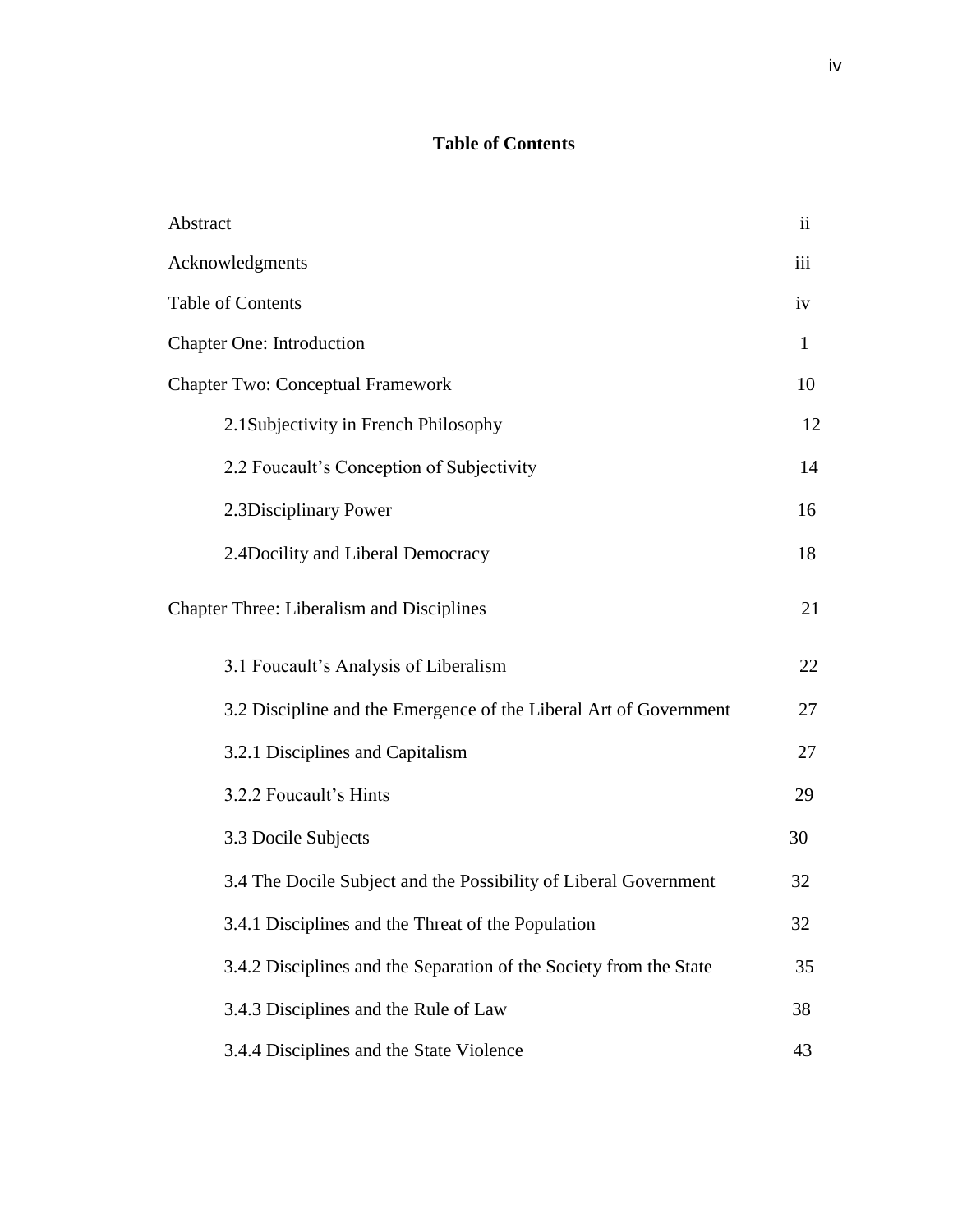| <b>Chapter Four: The Paradoxes of Resistance</b>  | 46 |
|---------------------------------------------------|----|
| Disciplines as Pure Evil                          | 46 |
| The Dream of Khalil Nazari                        | 50 |
| The Paradoxes of Resistance                       | 53 |
| <b>Resistance in Different Political Contexts</b> | 57 |
| The Dilemma of Liberal Politics in Iran           | 61 |
| Iran's Modern Prison System                       | 62 |
| The Panopticon                                    | 65 |
| Conclusion                                        | 70 |
| <b>Bibliography</b>                               | 75 |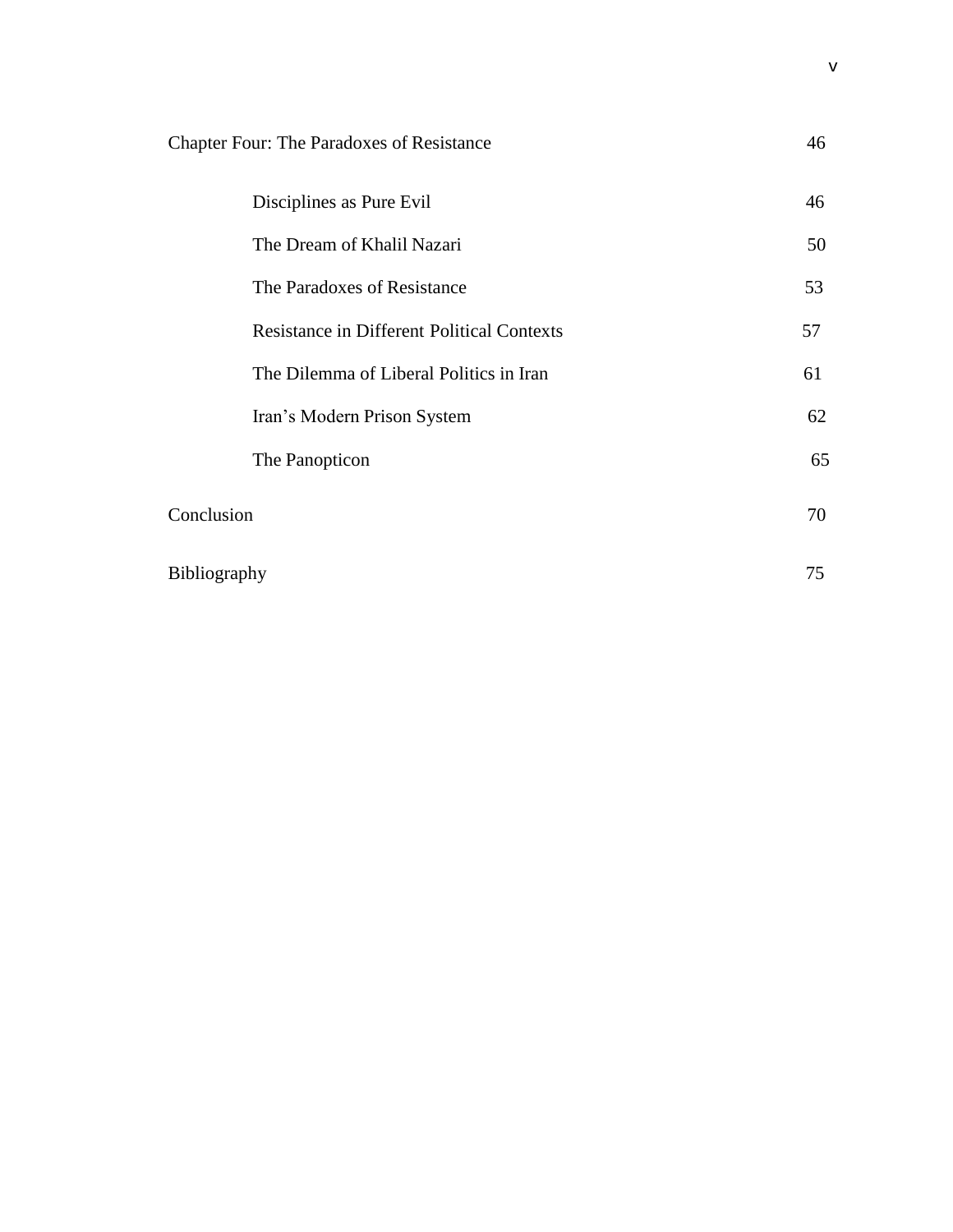## **Chapter One: Introduction**

In this thesis, I argue that, from a Foucauldian point of view, there is a relation between the invention of disciplinary techniques of power and the emergence of liberal democracy in the West European and North American societies. I challenge the understanding that the relation between disciplinary power and liberal democracy is only contingent. Based on Foucault's genealogical studies, I show how disciplinary techniques of power constructed a specific type of political subjectivity that functioned as a precondition for a fundamental change in the relations between the sovereign and its subordinates. This change, I argue, paved the way for a transformation from the authoritarian modes of rule to liberal democracy. Therefore, I argue that the relationship between disciplinary power and liberal democracy is not only contingent but also necessary.

The necessary relation between the invention of disciplinary techniques of power and the emergence of liberal democracy, I maintain, undergirds a new approach to the study of the modes of the rule in societies that are governed by authoritarian regimes. This approach is concerned with the mutual determination of political subjectivities and authoritarian regimes. On an abstract level, this approach assumes that the failure of disciplinary projects in shaping self-governed political subjectivities contributes to the persistence of authoritarianism. This approach can serve as an analytical tool to critique and evaluate dominant approaches to the study of authoritarianism. It suggests that a genealogy of contemporary political subjectivities in authoritarian countries is necessary to understand the reasons for the failure of democracy and the robustness of authoritarianism.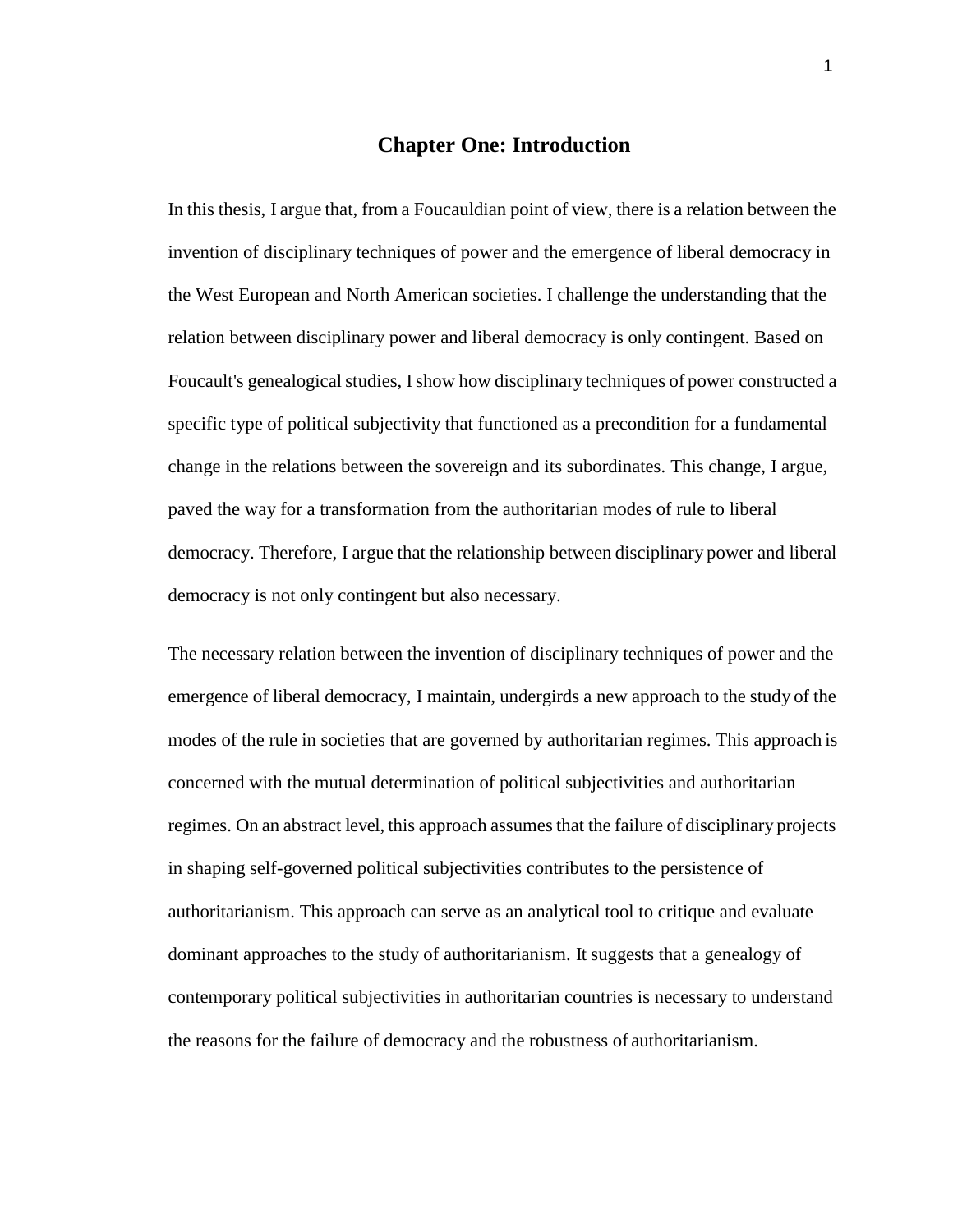What motivated me to employ Foucault's genealogy of disciplinary power and examine it in exploring the roots of authoritarianism was a combination of mydissatisfaction with the available theories of authoritarianism on the one hand and mypersonal experience of living in Canada as a disciplinary society, on the other. I explain these sources of motivation in order. The question of the fundamental elements that undergird authoritarianism and undermine liberal democratic politics has long captured the attention of political science scholarship. In general, the major approaches on this topic can be divided into two categories: the prerequisites paradigm that focuses on cultural, economic, or institutional structures that perpetuate authoritarianism and the transition paradigm that sees democratization as a contingent choice of regime and opposition forces that can occur under different cultural and socioeconomic conditions (Posusney and Angrist 2005, 3). The prerequisites school introduces variables such as the level of economic development, culture, political parties, and government agencies into the study of authoritarianism. The transition school, on the other hand, emphasizes the role of human agency in shaping democratic and authoritarian forms. While these approaches have shed significant lighton the roots of authoritarianism, an important critique can be made against them. None of these approaches pays adequate attention to the characteristics of political subjects and their role in determining democratic and authoritarian forms. The prerequisites paradigm is so occupied with macro-structural variables such as economic development or political parties that it ignores micro-level variables including political subjectivities. The transition school, on the other hand, underestimates the role of structural forces that determine political forms through constructing political agents. There seems to be, therefore, an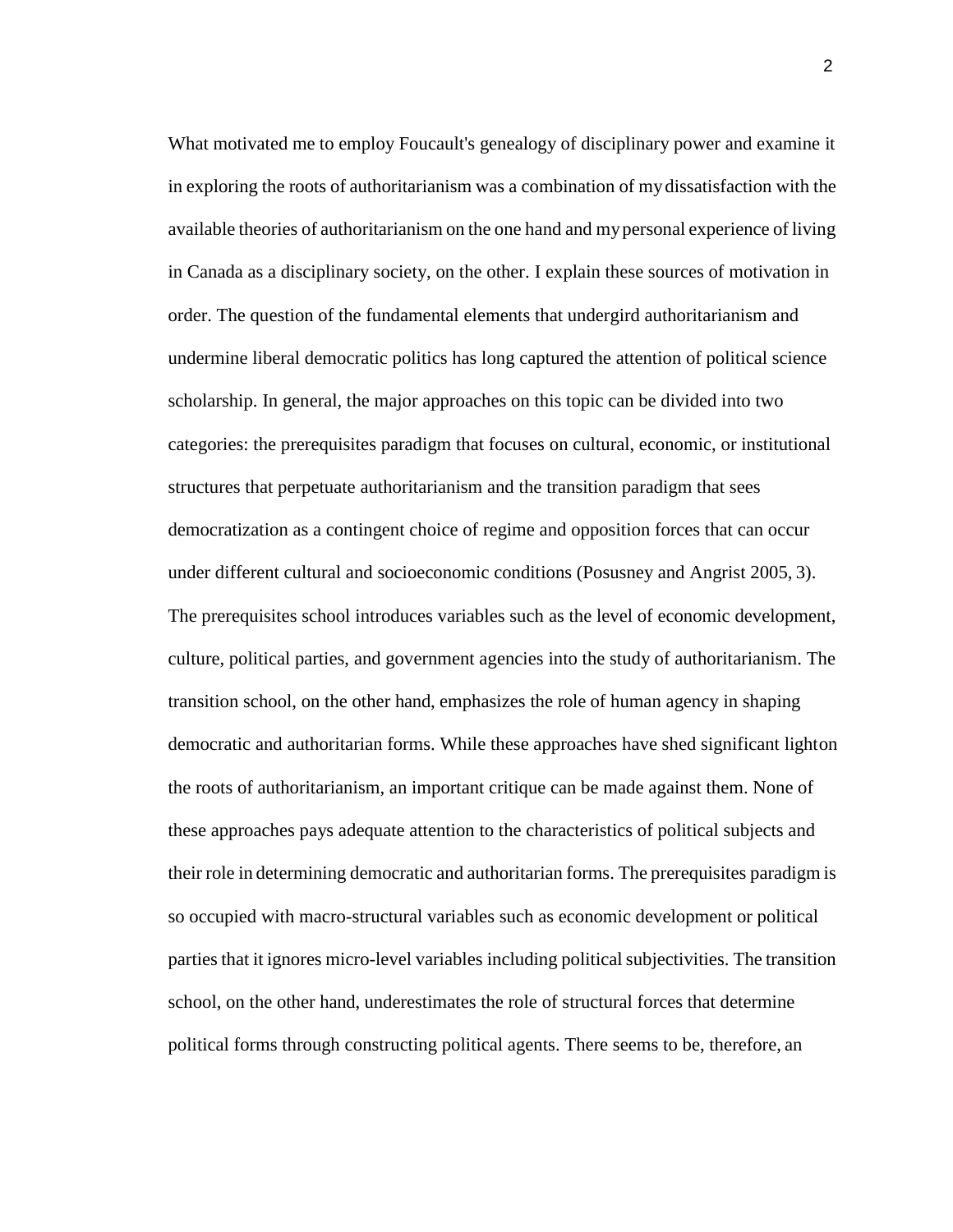urgent need for a new theoretical framework that could cover the gap of these approaches. This framework must be concerned with structural forces that work at the level of micro-politics. This framework must consider the process of the formation of political subjectivities at the level of micro-politics as an important variable in determining democratic and authoritarian forms.

My quest for a new theoretical framework that considers the role of political subjects and their behaviors in shaping political forms was paired with my observations of the behavior of the people of Canada, as a Western society. Very small and seemingly trivial behaviors such as the way that people waited in lines in restaurants and coffee shops for getting services, the way that drivers behaved when they saw a pedestrian that wanted to cross the road, or the way that students acted in classrooms when they had an exam, caught me by surprise. From the perspective of a person who has lived in Canada for her entire life it might be entirely natural that customers must not cut in line when they are waiting for a service, drivers must not cross the road when they see a red light, and students must not speak or cheat when they have an exam. From the perspective of my personal experience in Iran, however, none of those behaviors was natural. Iranian society, of course, is not wild or out of control. However, the differences in the ways that Iranians and Canadians responded to the signals of law and order were too stark for me to be ignored. One might attempt to explain this difference by referring to the horrifying dominance of law in the Canadian society. That explanation, however, is not convincing. Law has been an established institution in Iran at least since the Constitutional Revolution of 1905, and despite the relative prevalence of corruption and nepotism, contemporary Iran hasnever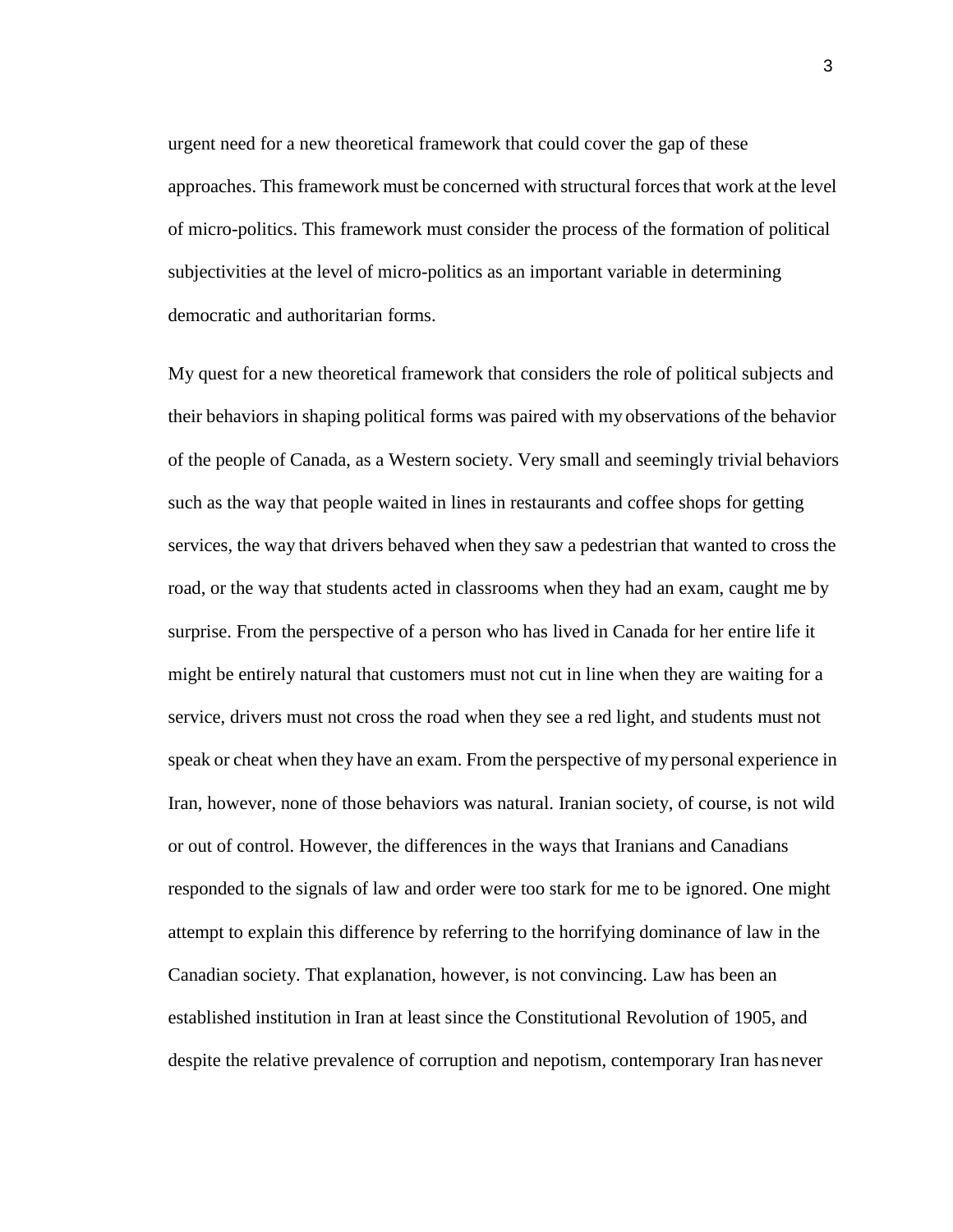been a lawless society. However, the establishment and dominance of law in this country has not echoed in the behavior of its people. Therefore, the dominance of law cannot explain why Iranians and Canadians act differently in the same situations.

I assumed that the underlying reasons that motivated Canadians to act in those particular ways must be explored in a domain other than that of the law. My observations suggested that it was not the threat of punishment that drove those customers, drivers, and students to act in those particular ways. Instead, it occurred to me that they were programmed to act according to some specific codes of conduct. In other words, it was not an external power that made them restrict their behaviors; instead, they were driven by a power that was built into their bodies and minds, a power that made them act according to a level of discipline that seems to be specific to Western societies. These observations led me to some new questions: How has discipline affected individuals in Western societies politically? Has discipline constituted politically docile subjectivities? If so, what is the role of these subjects in the establishment and the success of democratic and liberal politics? These questions connected my observations of the behavior of the majority of people in Canada to my theoretical desire to find a new framework to explain the roots of authoritarianism, a theory that could delve into the role of political subjectivities and their behaviours in determining political forms.

Any study of the history of discipline and its role in the formation of liberal states in western societies inevitably meets Michel Foucault, the French philosopher who revolutionized thinking about the concepts of power and subjectivity. Foucault

4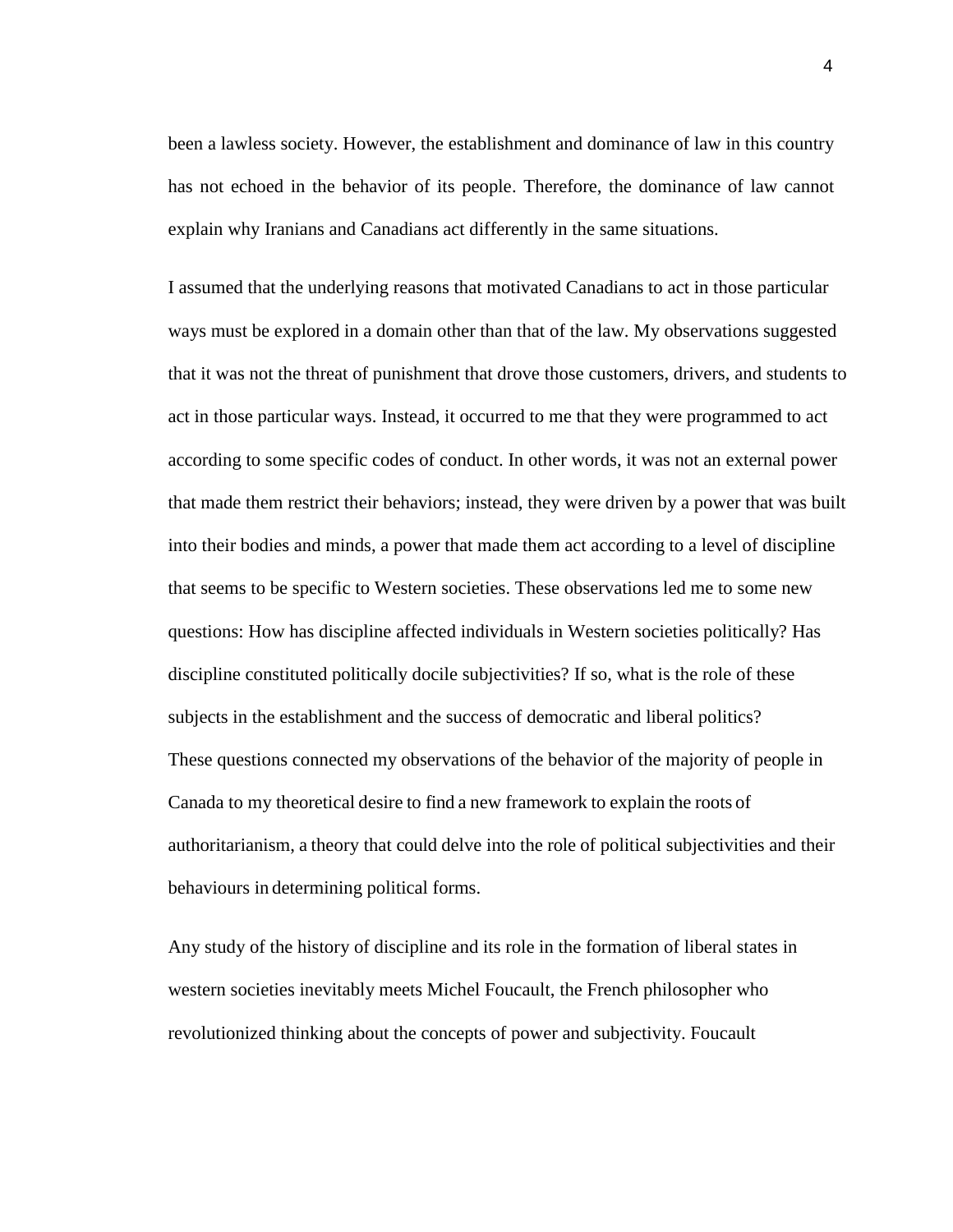presents an appealing account of the history of modern discipline in his work, *Discipline and Punish*. In this book, he enhances discipline from a seemingly trivial and straightforward concept to one of the fundamental elements of the modern liberal societies. He introduces discipline as a new form of power that emerged in the late seventeenth and early eighteenth centuries. Foucault distinguishes disciplinary power from sovereign power and bio-power. In contrast to sovereign power that could "take life or let live," discipline revolves around its ability to foster life (Foucault 1978, 138). Disciplinary power, according to Foucault, materializes itself in the form of some specific techniques and strategies that target the bodies of the individuals. These techniques and strategies strive to make the bodies of individuals more obedient as they become more useful and more useful as they become more obedient (Hoffman 2011, 138). Disciplinary techniques of power produce new potentials in the bodies of the individuals. Bio-power, which emerges in the nineteenth century, seizes on this potentiality and uses the logic of discipline to target the population with a concentration on "the problems of birthrate, longevity, public health, housing, and migration" (Foucault 1978, 140).

Since its publication in 1975, Foucault's *Discipline and Punish* became the subject of a unidirectional reading. Instead of reading *Discipline and Punish* as a text that elaborates on the constitutional role of discipline in the formation of political and economic modernity, this book became a hunting ground for critical readings that aimed at revealing the oppressive nature of the modern society. As the result of this reading, Scholars as diverse as Antoni Negri and Michael Hardt (2006), Gilles Deleuze (1992), Bob Fine (1994), and Mark Poster (1984) have regarded disciplinary power as a negative phenomenon that undergirded capitalism and restricted the freedom and autonomy of the individuals.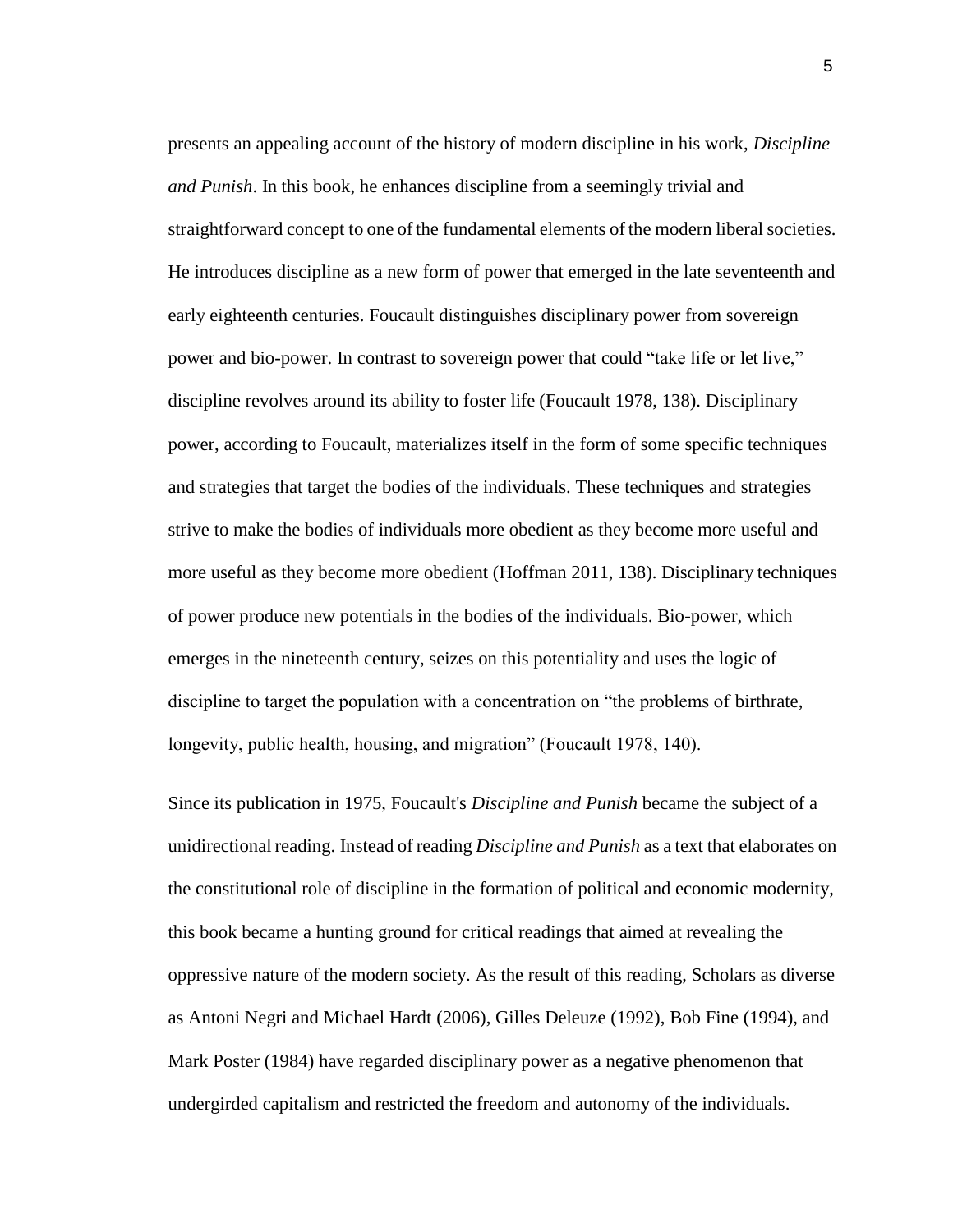The dominance of thisreading, inevitably, left no room for interpretations that sought to present disciplinary power as a productive and constitutive phenomenon that played a vital role in the formation of liberal and democratic states.

In recent years, however, some scholars have challenged the dominance of this negative reading. For example, In *The Empire of Habit: John Locke, Discipline, and the Origins of Liberalism*, (2016) John Baltes presents an affirmative reading of Foucault's understanding of disciplinary power when he applies it to John Locke's liberalism. Baltes challenges the common understanding that Locke's liberalism is grounded in natural law. Drawing on Foucault's concept of discipline, he argues that Locke's liberalism requires a new political subjectivity that is governed not by natural law but habits. Locke's liberal subjects, according to Baltes, are habituated by carefully designed and meticulously applied techniques of discipline that can be best explained by Foucault's notion of disciplinary power. Baltes claims that Lock's liberal subjects are profoundly disciplined and entirely normalized and it is by virtue of these subjects that a society can be fashioned to enable and sustain the liberal social contract. Another example of the positive reading of Foucault's discipline is Richard Flathman's *Freedom and its Conditions: Discipline, Autonomy, and Resistance*, (2003). While Baltes is concerned with the constructive role of discipline in shaping and sustaining liberal states, Flathman contributes to the positive reading of Foucault's conceptualization of disciplinary power by challenging the prevailing wisdom that discipline and freedom are opposite or mutually exclusive. In his work, Flathman takes a nuanced view of the relationship between discipline and freedom. He draws attention to Foucault's conceptualization of technologies of the self. These technologies are forms of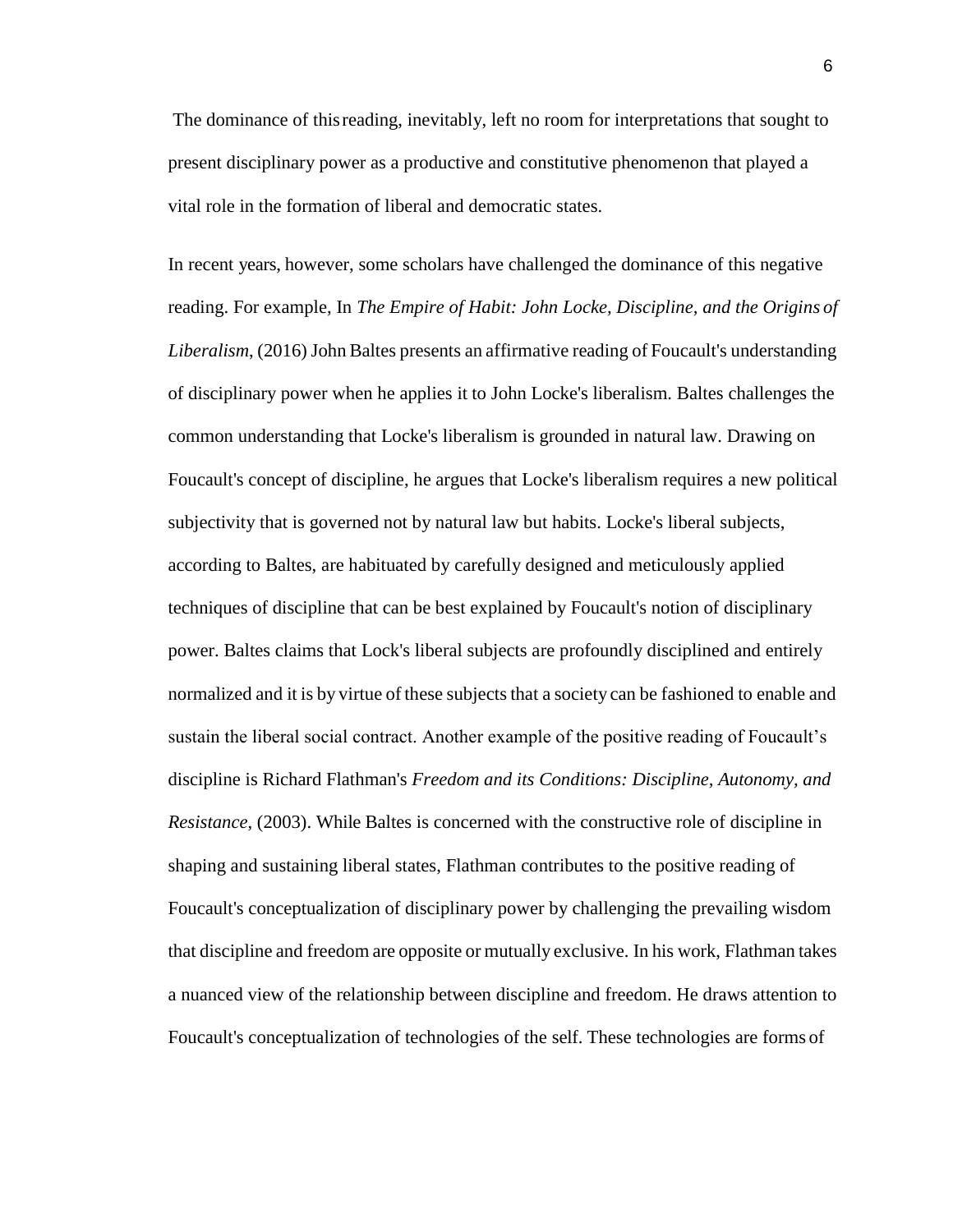discipline that are applied on or to the self by the self itself. Technologies of the self, according to Flathman, create the capacity for resistance and it is through this resistance that individuals can experience freedom. Flathman concludes that there is no necessary conflict between discipline and freedom. For him, liberal freedom is onlymeaningful in the context of relations that disciplinary interventions create.

I categorize my reading of Foucault's notion of disciplinary power in this thesis under the aforementioned trend. I attempt to contribute to the positive reading of Foucault's work by examining the implications that his account of disciplinary power has for liberalism and authoritarianism studies. In the next chapter of this thesis, I attempt to provide a conceptual framework that includes disciplinary power and its role in constructing political subjects in its account of the emergence of liberal and authoritarian political forms. In doing so, I rely on Michel Foucault's work as my theoretical framework. I reinterpret Foucault's critical reading of disciplinary power and turn it into an affirmative theory of democratization which can help us to understand why liberalism could emerge in west European societies in the eighteenth and nineteenth centuries and why most non-western societies are resistant particularly to liberalism and liberal democracy.

In chapter three, I employ Foucault to challenge the conventional theorization of the emergence of liberal government. Following Foucault's rejection of the sovereign-obsessed political theory, I de-center the social contract and its implications for sovereignty in my analysis of the emergence of liberal politics and re-center discipline and its role in the formation of liberal subjects. I explain that carefully limited subjects are as fundamental to the success of liberal politics as carefully limited governments and argue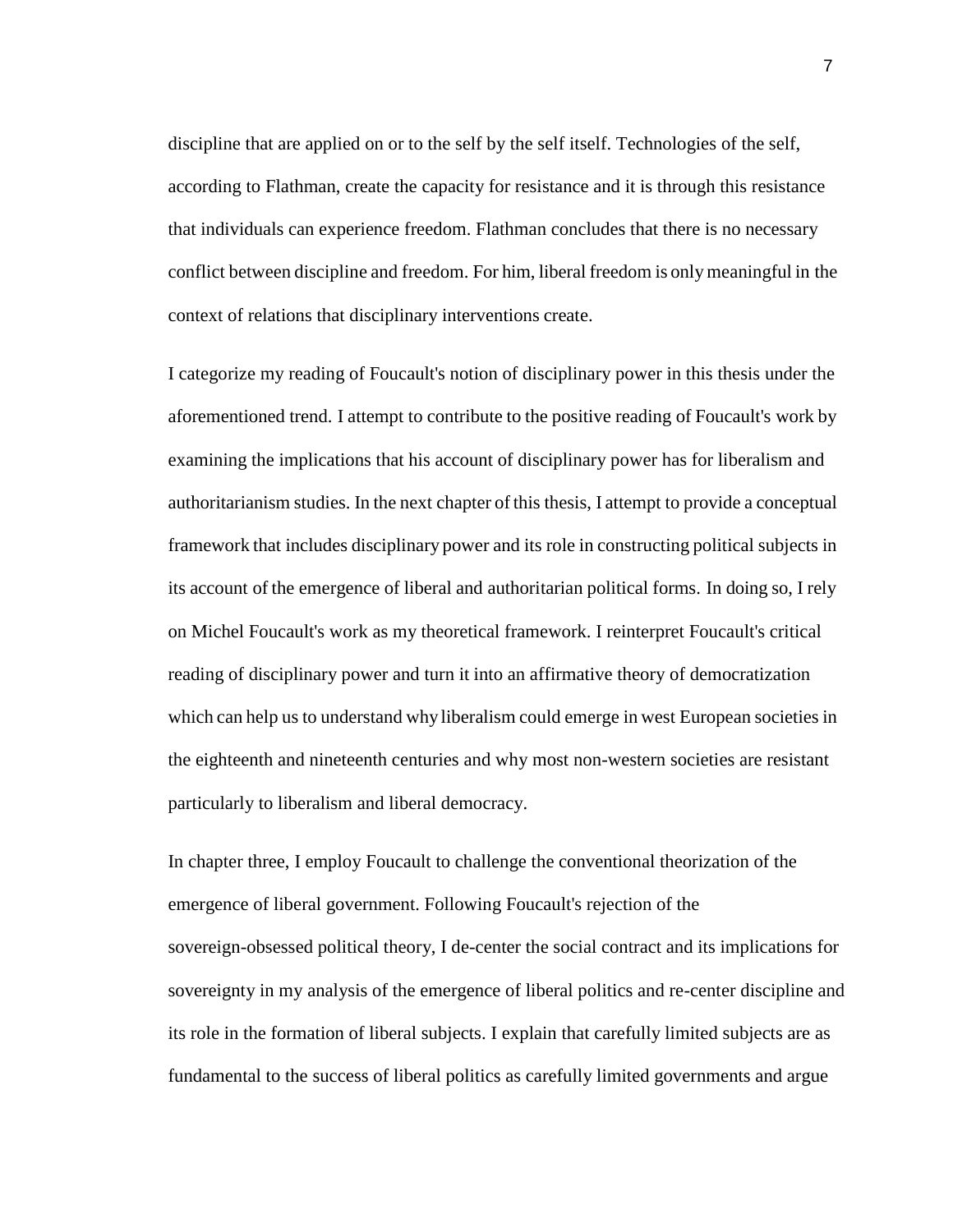that to the extent that liberalism depends on reasonable, predictable, and manageable subjects, discipline is required to produce them. To clarify the relationship between the invention of disciplinary techniques of power and the emergence of liberal politics, I present Foucault's narrative of the emergence of liberalism and argue that the formation and application of disciplinary technologies of power were necessary for the emergence of liberal politics.

After laying out my account of the relationships between the invention of disciplinary power and the emergence of liberalism, I examine the implications of this account for democratic and authoritarianism studies in chapter four. I argue that the question of disciplinary power does not have a universal answer, and depending on the democratic or authoritarian form of each society, this question must be treated differently. In this regard, I criticize the prevalence of a negative approach towards disciplinary power that demonstrates itself in the emphasis on the concept of resistance. By emphasizing the differences between established liberal democracies and authoritarian regimes, I argue that resistance against disciplinary power would have different political implications for societies with different political forms. I take Iran as a case and explain how the failure of disciplinary projects in shaping self-governed political subjects has contributed to the resilience of authoritarianism in this country.

Finally, in the conclusion, I present some preliminary thoughts on the coordination of a Foucauldian approach to the study of democracy and authoritarianism. I introduce the concept of the "non-disciplinary society" and elaborate on its specifics. I argue that the non-disciplinary society is the flip side of the disciplinary society of the West and has two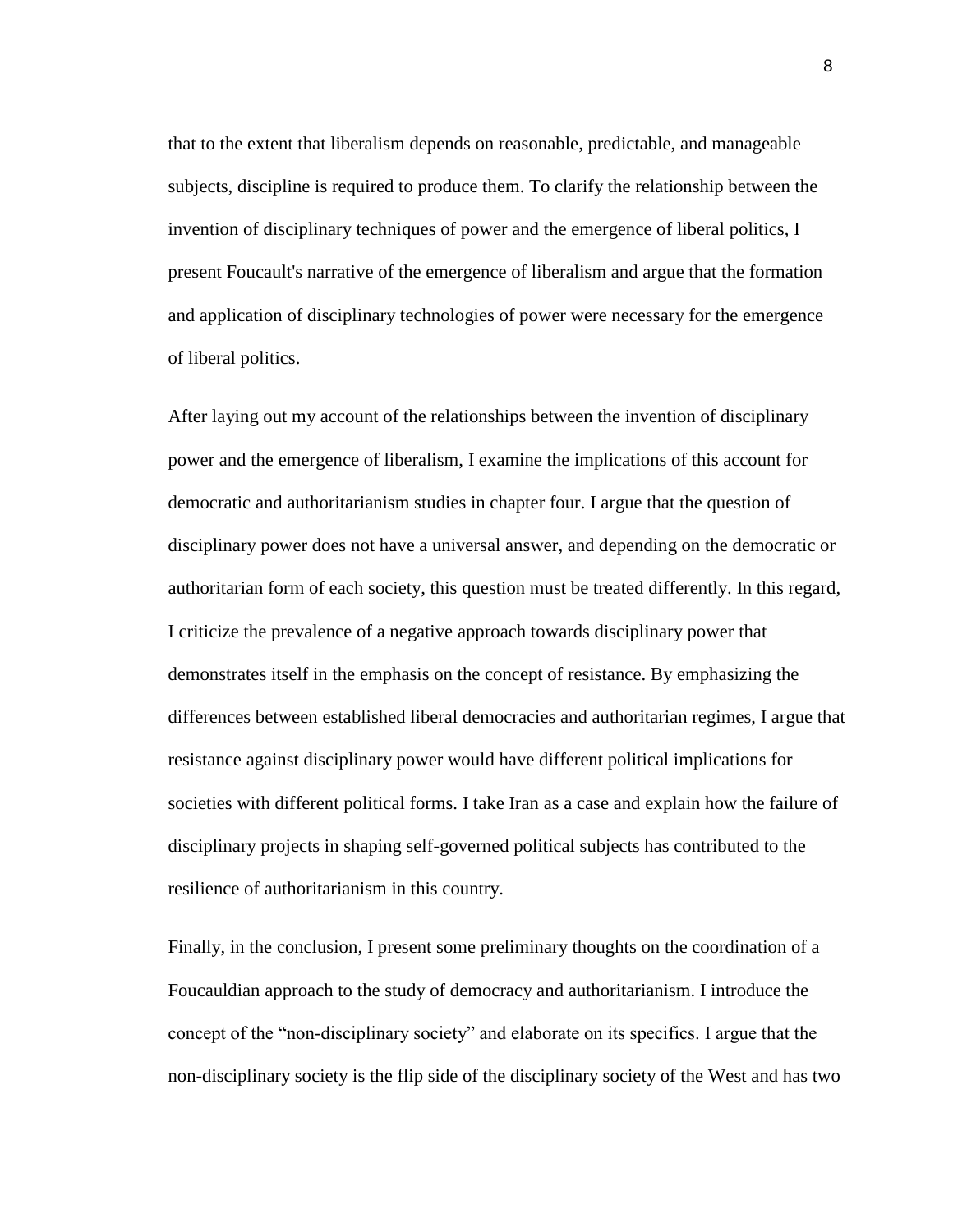definitive characteristics: the absence of disciplined and self-governed political subjects, and the prevalence of authoritarian regimes. I use the concept of non-disciplinary society intentionally to avoid the problematic implications that might be internal to concepts derived from the idea of civilization. While the idea of civilization inevitably categorizes societies as civilized and uncivilized and has a colonial tone, the idea of non-disciplinary society is value-free and refers to a historical fact. It suggests that West European and North American populations are more disciplined than the population of non-disciplinary societies because they have been subjected to a specific set of disciplinary mechanisms of power in a specific period of their history, a power that could not triumph in non-disciplinary societies. I argue that the individuals and the state in non-disciplinary societies are the products of the failure of disciplinary projects in constructing the selfgoverned and disciplined political subjects. Based on this assumption, I suggest that a Foucauldian strategy for the establishment of liberal democratic states entails de-centering resistance against disciplinary power and re-centering the necessity of the establishment of disciplinary projects in non-disciplinary societies.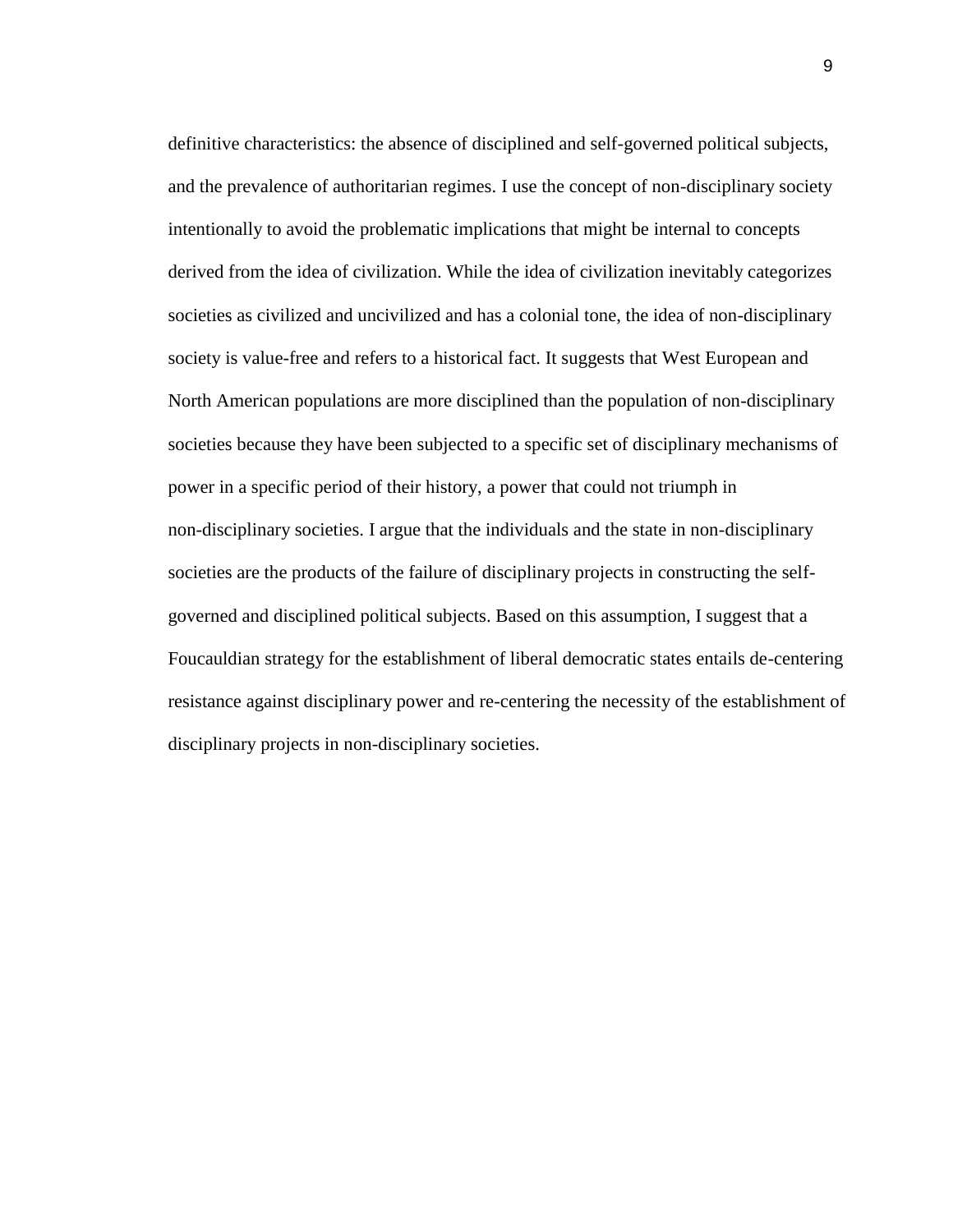## **Chapter Two: Conceptual Framework**

In this chapter, I provide a conceptual framework to explain the role that disciplinary power and its contribution to political subjectivity may have in shaping democratic and authoritarian forms. In doing so, I rely on Michel Foucault's work as my theoretical framework. I reinterpret Foucault's critical reading of disciplinary power and turn it into an affirmative theory of democratization which can help us to understand why liberalism could emerge in western Europe in the eighteenth and nineteenth centuries and why most non-western societies are resistant particularly to liberalism and liberal democracy. Before delving into Foucault's significance for liberalism and authoritarianism studies, it is necessary to elaborate on the meanings of authoritarianism and liberalism. Authoritarianism is a type of government that can be identified by limited political freedom and centralized power. Under an authoritarian regime, there is no accountability and the freedom of individuals is subject to the will of the state. According to Gretchen Casper, authoritarian systems have four defining characteristics: The lack of political pluralism; limited social mobilization; the existence of informally defined executive powers; and the prevalence of recognizable problems such as insurgency and underdevelopment (Casper 1995, 40-50).

Liberalism, in contrast, is a political ideology and a form of government which gives priority to the cause of individuals. In the controversy between the state and individuals, liberalism always favors the interests of individuals. It acknowledges the behaviors, attitudes, and opinions of individuals and does not consider them as threats to the existence of the state. According to Andrew Heywood, the core values of liberalism are individualism, rationalism, justice and toleration (Heywood 1992, 22). Liberalism has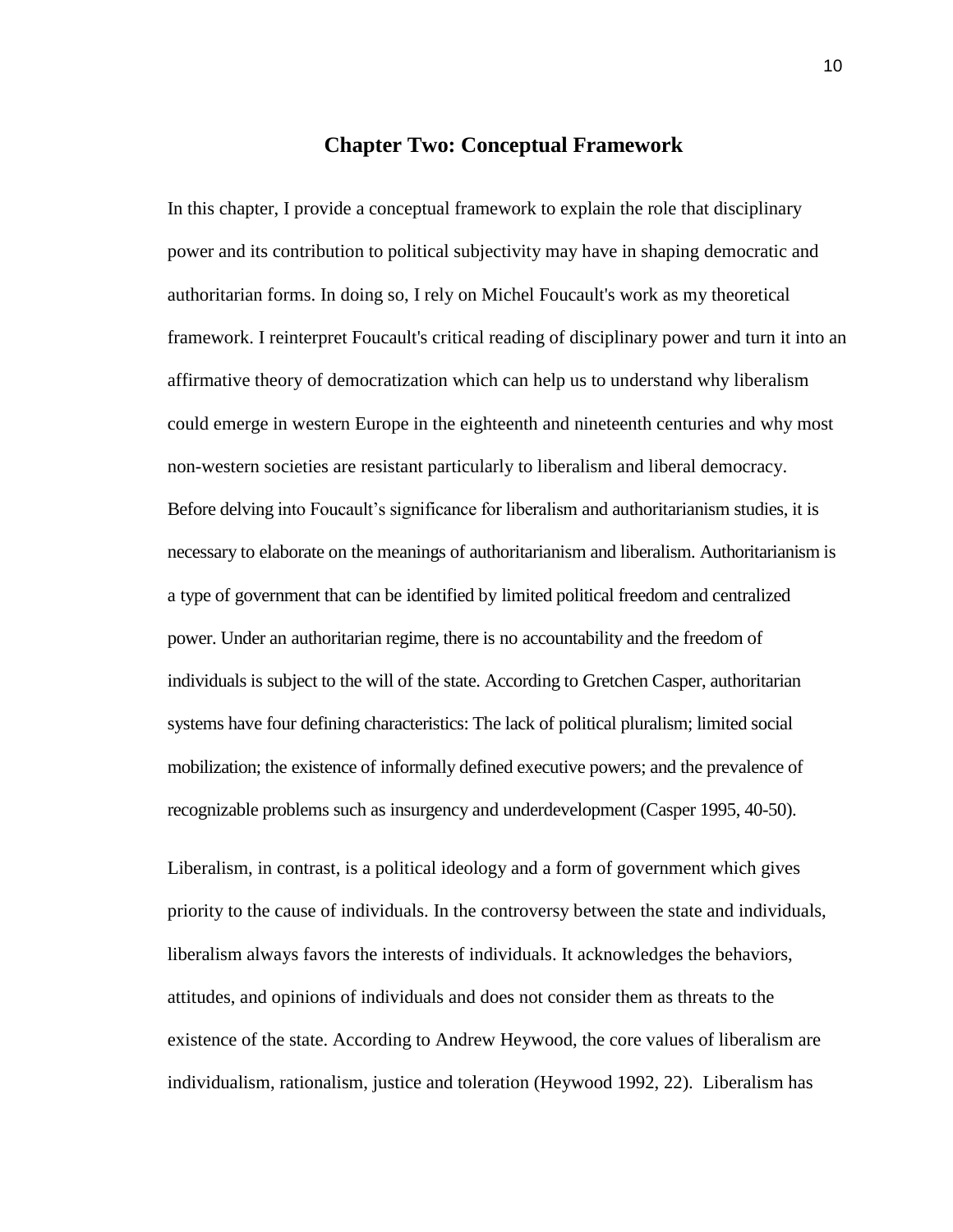tied a strong connection with democracy. In a liberal democratic state, representative democracy operates under the principles of liberalism. However, liberalism is theoretically different and historically distinct from democracy. As Philippe Schmitter puts it "Liberalism, either as a conception of political liberty or as a doctrine about economic policy, may have coincided with the rise of democracy. But it has never been immutably and unambiguously linked to its practices" (Schmitter 1995, 16). Foucault's work, however, sheds a new light on the study of liberalism.

The formidable body of Foucault's work has been influential in a variety of scientific disciplines from philosophy and history to education and criminology. His insights have also enriched different theories and approaches in the social sciences and humanities including feminism, post-structuralism, and post-Marxism. Therefore, it is no surprise that his works have influenced scholars in the field of political science as well. However, two general trends are noticeable in Foucauldian political studies: First, Foucauldian scholars have mostly employed Foucault's ideas in the study of the political phenomena in the West, and they have shown little interest in applying his insights to the study of political questions in non-Western societies. Second and perhaps following Foucault's preference, these scholars have rarely applied his findings in the study of questions regarding democracy and authoritarianism. These trends both have their reasons. Foucault's work has been focused on the history of modern institutions and scientific discourses in the West, and he rarely talks about non-western societies. He also intentionally avoids thinking about politics in terms of macro-level political institutions and ideas such as state or democracy. In fact, his novel and radically different account of power leads him to track power relations and its implications at micro-levels. Taking these facts into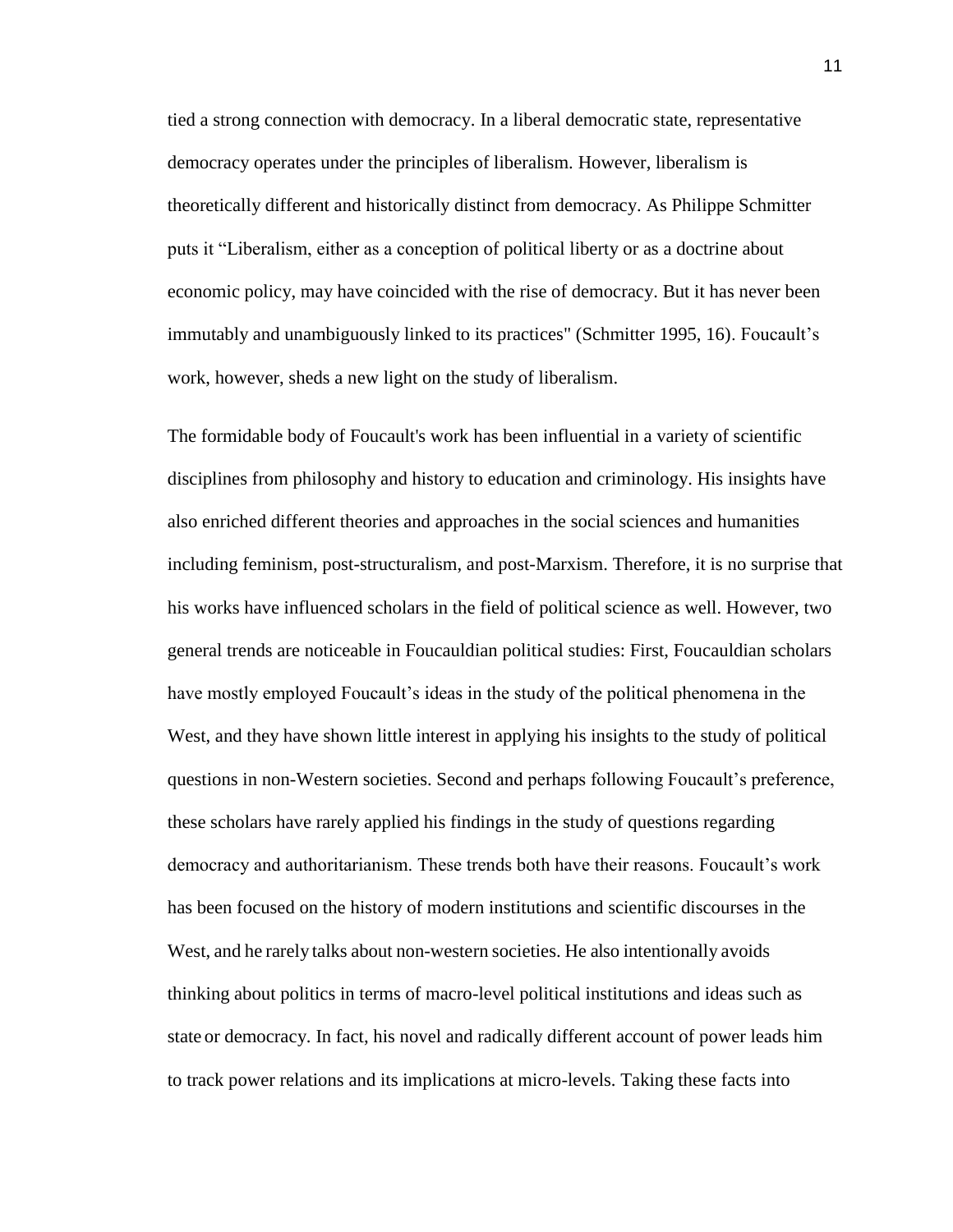consideration, employing Foucault's works to develop a theory to explain the reasons for the emergence of democratic or authoritarian political forms may seem problematic. However, Foucault's notion of subjectivity and his narrative of the emergence of disciplinary power provide robust analytical tools to investigate the conditions for the emergence of liberal democracy and the reasons for the persistence of authoritarianism. In the following pages, first I elaborate on Foucault's understanding of the concepts of subjectivity and disciplinary power, and then I present a hypothesis on the relationship between political subjectivity and political forms.

### **2.1**-**Subjectivity in French Philosophy**

Foucault's approach to the concept of subjectivity must be understood as an intervention in a debate about this concept in French philosophy. In the 1950s, when Foucault started his career, a particular philosophy of the conscious subject, phenomenology, was predominant. Phenomenology is a methodology of philosophical investigation that starts with the conscious subject, as Descartes did. Jean-Paul Sartre, the most famous figure of French philosophy in that time, emphasized consciousness to an extreme degree, though there was also another trend in phenomenology, associated with Maurice Merleau-Ponty, that was trying to correct Descartes' dualism of mind and body in favour of a holistic embodied subject, following the work of Martin Heidegger (Kelly 2013, 511).

In the 1960s, phenomenology faced a strong reaction from a new trend which was called structuralism. Structuralist thinkers like Claude Lévi-Strauss and Jacques Lacan emphasized the importance of anonymous structures of culture, family, and language and explained subjectivity as the product of these structures. Structuralism not only attacked the conscious subject of phenomenology but also explicitly rejected the traditional notion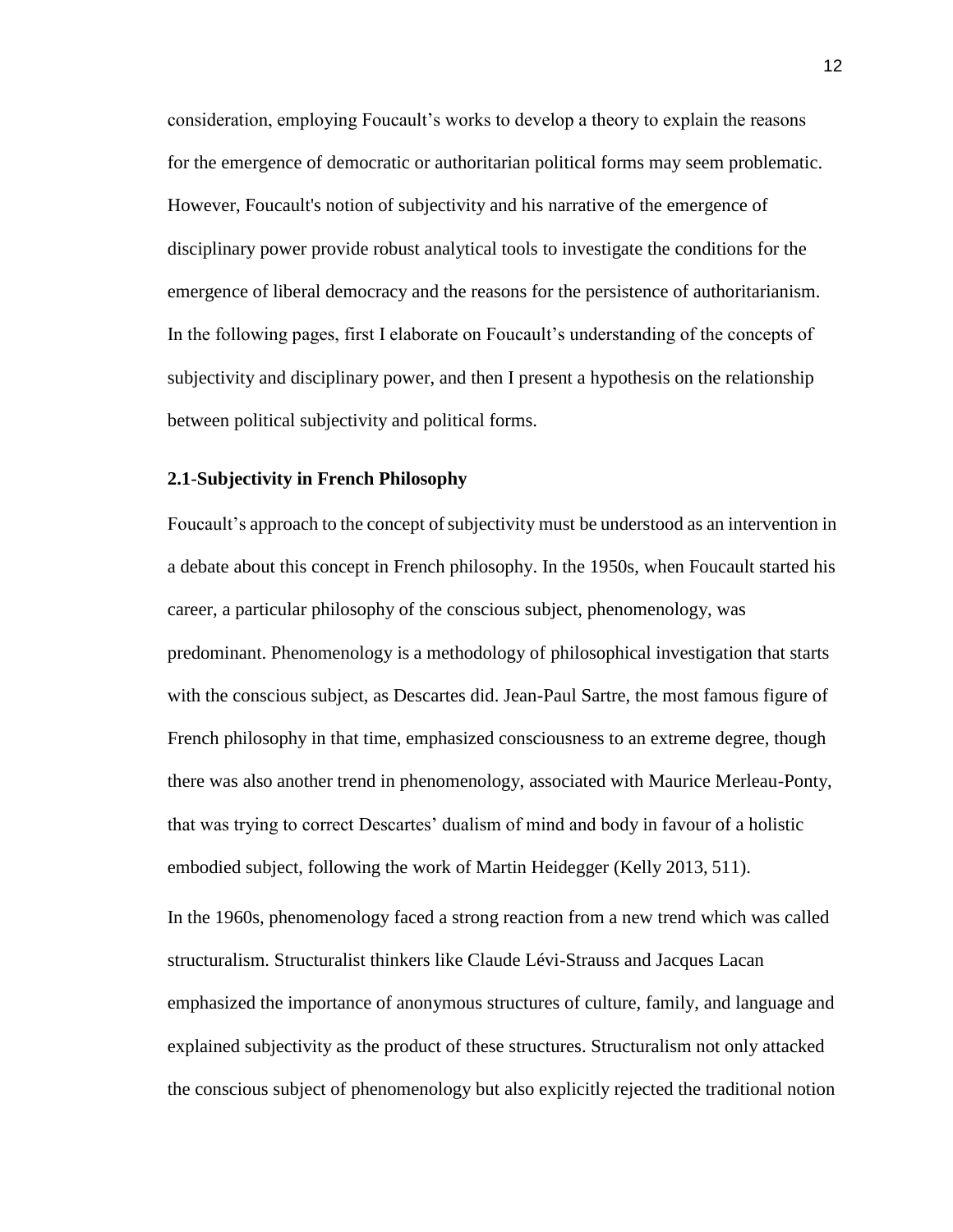of subjectivity as assumed by Enlightenment philosophers. From the standpoint of structuralism, there was not such a thing as an autonomous, self-conscious, and self-sufficient subject who could think and act independently, as Descartes assumed, or could recover an authentic self from the detritus of civilization, as Rousseau wished.

In the realm of politics, it was French Marxist philosopher, Louis Althusser, who employed structuralism to provide a meticulous narrative of the formation of political subjectivities. In his immensely influential essay, *Ideology and Ideological State Apparatuses*, Althusser poses the critical question of Marxist theory: how does capitalist order reproduceitself? Althusser maintains that according to the traditional understanding of Marxism, the reproduction of the capitalist order is secured, for the most part, by the legal-political and ideological superstructure. However, he claims that one should go beyond this model of social structure, namely base-superstructure model. Althusser suggests that the reproduction of the capitalist order is secured mostly "by the exercise of state power in state apparatuses" (Althusser 1971, 22). In this point, he introduces the new concept of state apparatus that is composed of the repressive state apparatuses and the ideological state apparatuses. The repressive state apparatuses consist of institutions such as courts, police and armed forces which have as their function to intervene in politics to secure the interests of the dominant class, by suppressing the low social classes. The ideological state apparatuses consist of institutions such as media, schools, churches, clubs, and family which pursue the same objectives as the repressive state apparatuses by using methods other than physical violence.

For Althusser, the ideological state apparatuses operate by making an individual a subject of ideology, a subject who submits himself to the established order of society (Althusser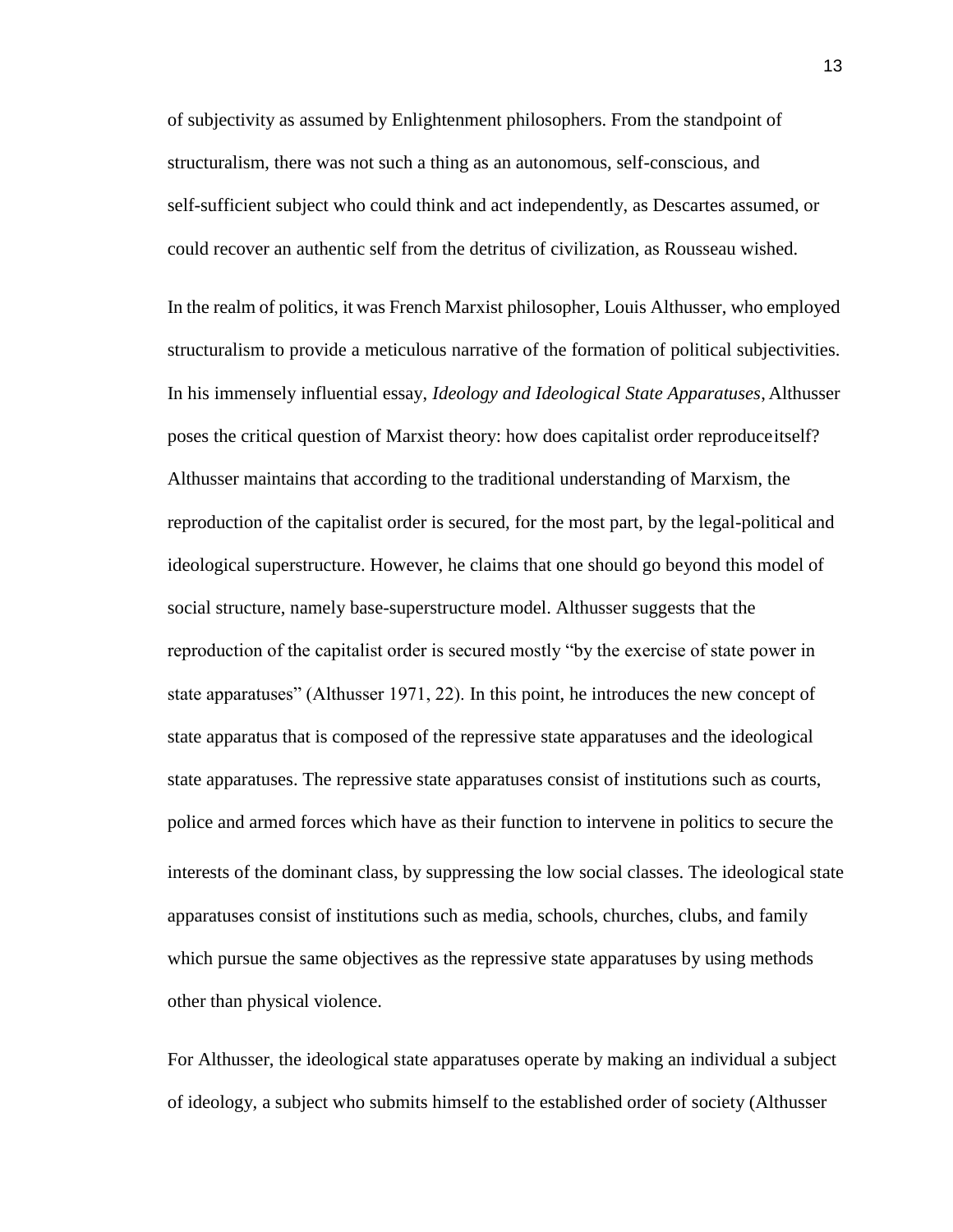1971, 28). Therefore, the formation of political subjectivity, according to Althusser, is the outcome of ideological state apparatuses. Ideology, he states, interpolates individuals as subjects (Althusser 1971, 48). Althusser goes further and maintains that ideology not only shapes the life of an individual and makes her a subject, but also provides the only means for her to perceive the reality she lives in.

Foucault's understanding of subjectivity develops in the context of structuralism. Just as structuralist thinkers, he rejects the older understanding of the subject, namely the autonomous and conscious individual. He tries to theorize a subject who is constituted in and by social structures. However, he goes beyond the structuralist mode of thinking and challenges some of the underlying themes of this tradition. For instance, while structuralist thinkers such as Jacques Lacan and even Noam Chomsky attempt to define the nature and structure of the subject, Foucault sees any definition of the nature of the subject as the product of power (Mansfield, 2000, 51). In the realm of politics, he agrees with Althusser that subjectivity is a social construct; however, he dissociates the process of the formation of modern political subjectivity from the needs of capitalist order and associates it with the emergence of modernity. He also criticizes the concept of ideology as insufficient in explaining the function of knowledge in the social body and offers the concept of discourse as a more profound analytical tool.

#### **2.2**-**Foucault's Conception of Subjectivity**

Foucault understands human beings as subjects. In contrast to traditional political philosophy which takes the individual as a basic unit who has specific and natural characteristics, he maintains that the individual in any form is always a fabrication a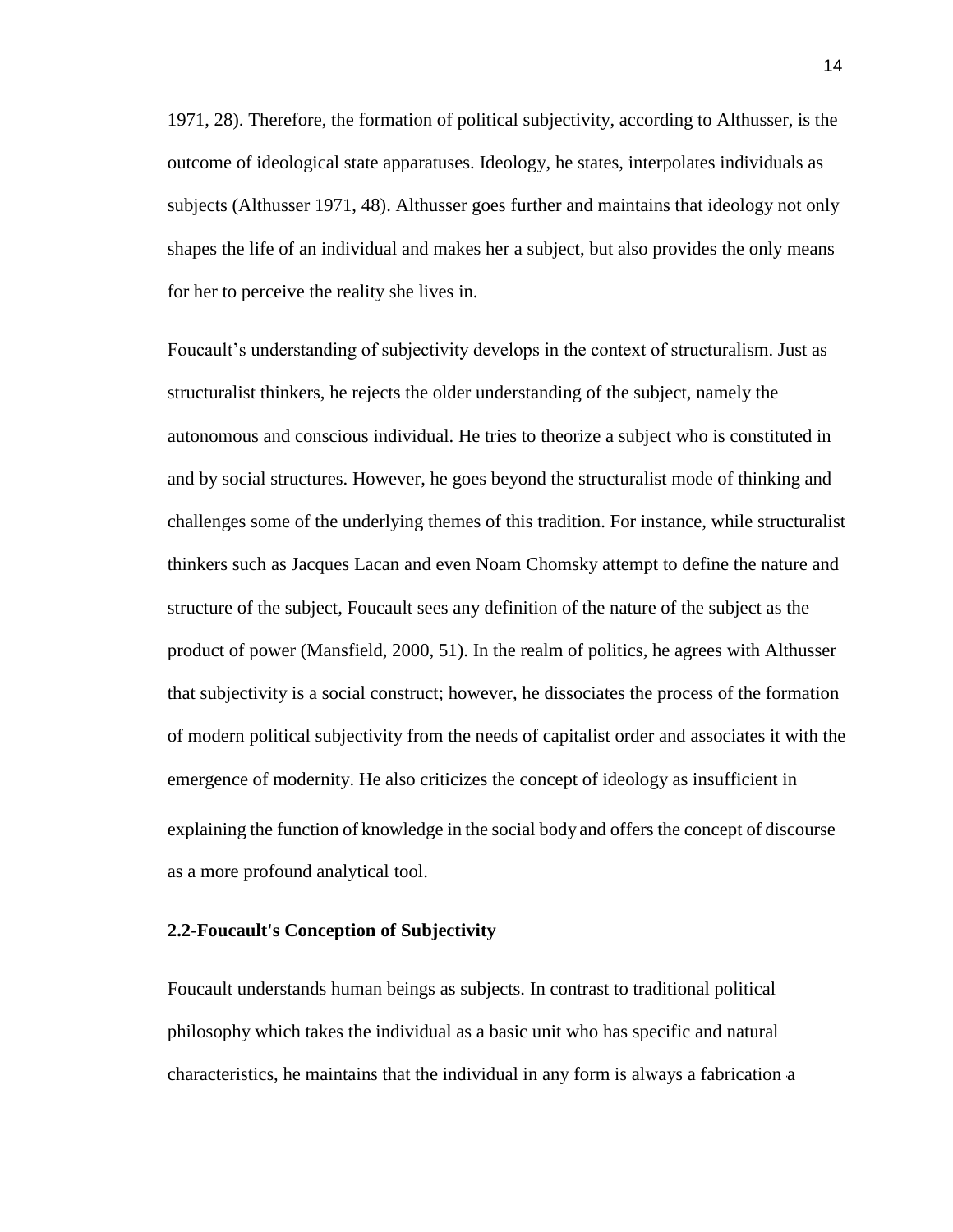product of specific, historically contingent practices of power.

The individual is an effect of power, and at the same time, or precisely to the extent to which it is that effect, is the element of its articulation. The individual which power has constituted is at the same time its vehicle (Foucault 1980, 98).

Foucault tries to analyze the different techniques of power that diffuse and naturalize themselves in the social body to make themselves effective in the construction of the subjects. For Foucault, power not only subjugates an individual but also affirms the individual's being. This function of power echoes Althusser's notion of interpolation. Foucault maintains that it is through subjugation by the power that the body of the individual becomes a socially useful force. Therefore, power is not exercised merely as a prohibition or obligation over the subjects; it invests them, is transmitted by them and through them (Foucault 1977, 27). In Foucault's point of view, the power that constructs the individuals and makes them subjects does not work in isolation. It is always accompanied by a regime of truth which is commensurate with the production of knowledge. As Clifford explains:

Power proceeds through the deployment of various knowledges for the normalization and cohesion of the social body. Knowledge both guides and sanctions practices of subjugation and objectivation that at once govern and define individuals. The production of knowledge, in turn, requires entrenched institutional apparatuses (such as education, science, media) where it can emerge and disseminate (Clifford 2001, 98).

Power also relies on perceptions that individuals have of themselves, and this makes power even more effective in the construction of subjects. These perceptions open up the possibility of subjectivation which according to Clifford "is a process of self-formation in which the subjects construct an identity for themselves through an appropriation of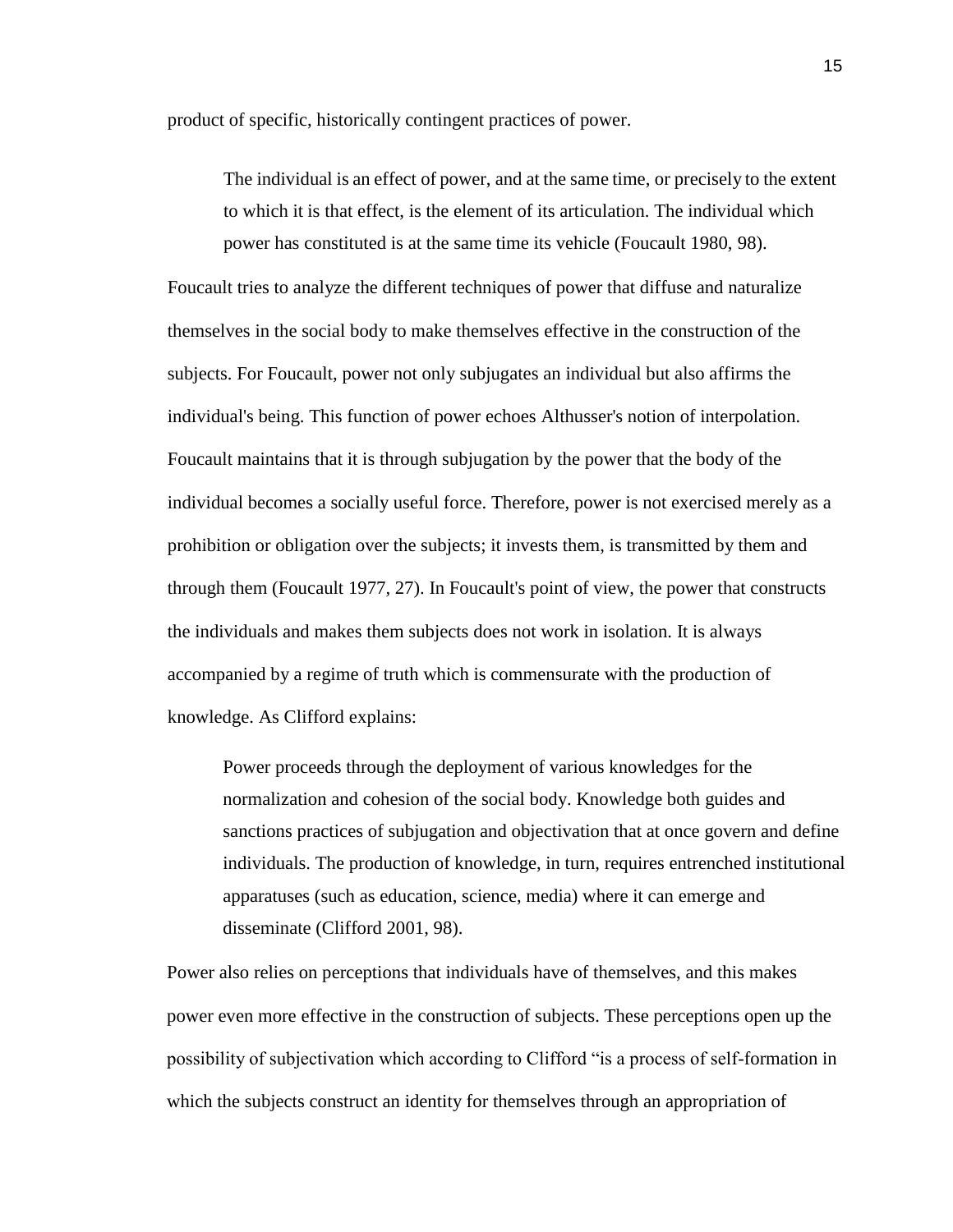certain values, practices, regimes, and modes of comportment" (Clifford 2001, 99).

It is essential to bear in mind, though, that subjectivation is not the domain of freedom for the subject. The 'values, practices, regimes, and modes of comportment' through which the subject constructs are in fact the products of power/knowledge systems. Disciplinary power is one concrete form of power that Foucault analyses specifically. He investigates its role in the fabrication of modern political subjectivity. Understanding the different aspects of this form of power is essential for the argument of this thesis, since, as Iexplain later in this chapter, it plays a crucial role in determining liberal or authoritarian political forms.

#### **2.3**-**Disciplinary Power**

Foucault introduces the concept of disciplinary power in his 1975 book, *Discipline and Punish: The Birth of Prison*. This book is an analysis of the theoretical and social mechanisms behind the changes that happened in Western prison systems during the modern age. Foucault argues that prison became the predominant form of punishment because it provided the best condition to exercise disciplinary power, a new form of power that targeted the body and its forces. According to Foucault, discipline, as exercised in prisons, was extended to other social institutions such as workshops, schools, hospitals, asylums, and military barracks.

In a nutshell, disciplines are techniques of power which regulate the behavior of individuals in the social body. These techniques work by regulating the organization of space (the architecture of prisons etc.), of time (timetables), and people's behavior and activities. Disciplines are enforced with the help of complex systems of surveillance. The most famous example of these systems of surveillance is Jeremy Bentham's sketch for the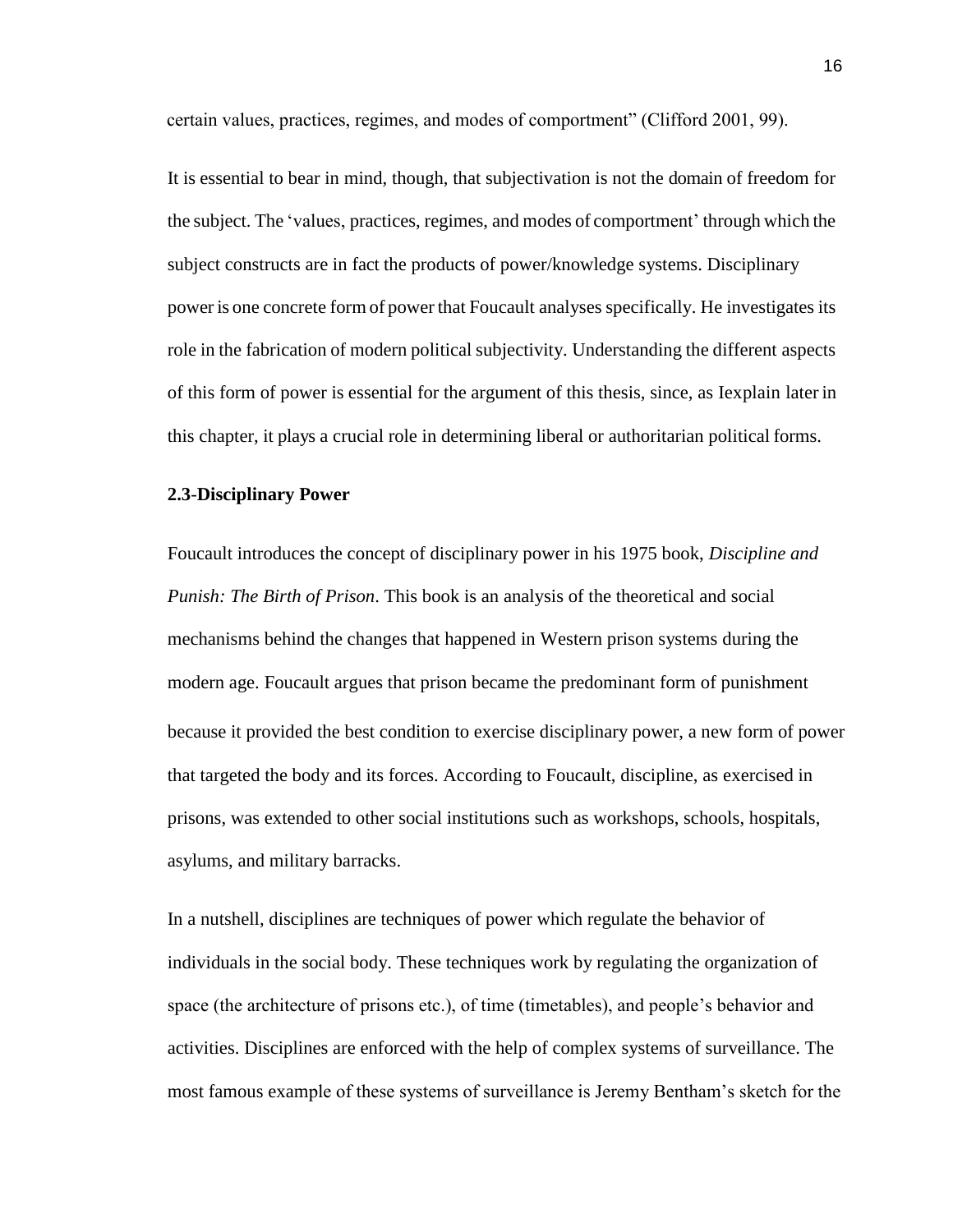architecture of prisons. Bentham's Panopticon prison is designed to allow all prisoners to be watched by a single guard without the prisoners being able to know whether or not they are being watched.

Although disciplinary techniques of power were emerged in the late seventeenth and early eighteenth centuries, their proliferation was mainly a response to the social, demographic and military changes that occurred in Western Europe in the late eighteenth and early nineteenth centuries. The industrial revolution, at the end of the eighteenth century, resulted in the concentration of European populations in urban areas. Over decades, schools, hospitals, asylums, workshops, and military barracks became overcrowded by people who were seeking education, cures, and jobs. This concentration posed a new question to school administrators, hospital managers, and military generals: How was it possible to confront the torrent of the population most effectively? The answer was discipline.

Disciplines promised to organize, distribute, and individualize the growing mass of population as a way of reducing the threat that it posed. Taken as a simple mass, the people were unpredictable and dangerous. At the same time, the disciplines sought to integrate this newly organized mass into a complex production apparatus as part of the industrial revolution (Ransom 1997, 39).

Disciplines provided two opportunities for practitioners. First, they enabled them to take an untrained, unorganized, and technically useless mass and transform it into productive bodies. At the same time, disciplines guaranteed the political docilityof that population. As Foucault puts it:

Discipline produces subjected and practiced bodies, 'docile' bodies. Discipline increases the force of the body (in economic terms of utility) and diminishes these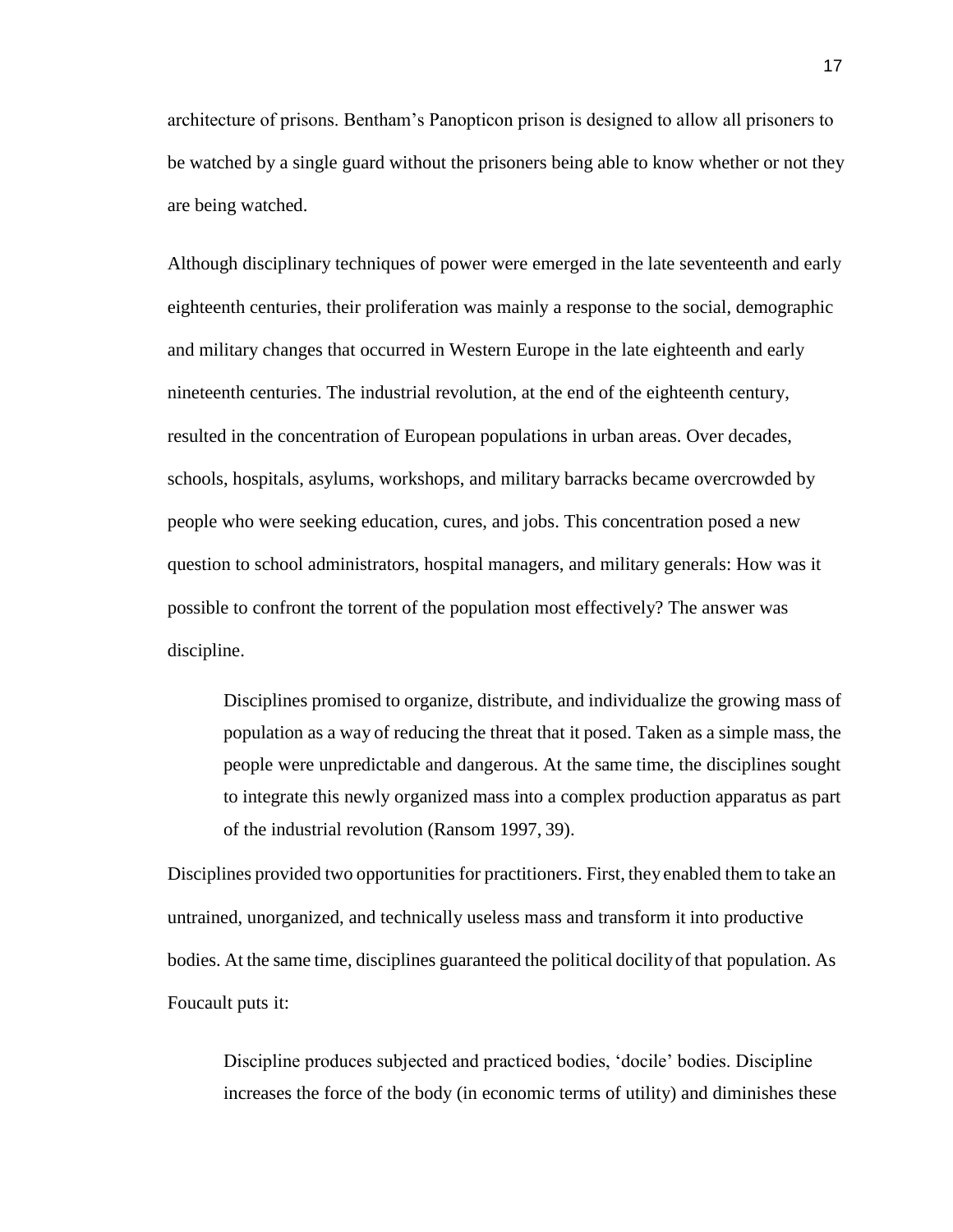same forces (in political terms of obedience). In short, it dissociates power from body; on the one hand, it turns it onto an 'aptitude', a 'capacity', which it seeks to increase; on the other hand, it reverses the course of the energy, the power that might result from it, and turn it into a relation of strict subject (Foucault 1977, 138).

One way to understand the novelty of disciplinary power is through comparing it with the concept of governance. Both discipline and governance aim to make individuals act in specific ways without provoking them to think critically about what they are being asked to do. However, while with governance the already existing capacities of the individuals are steered in this or that way, the goal of discipline is to create particular capacities in individuals. In other words, in governance the already existing capacities of individuals are directed, with disciplines, capacities and inclinations are created (Ransom 1997:39). The creation of new capacities in individuals was made possible by making them subjects to disciplinary techniques of power.

The underlying logic of disciplinary power is as follows: "get a firm grip on the bodies of human beings and their forces, bend them to your will, and the minds will follow" (Ransom 1997, 33). Based on this logic, disciplines work to transmit capacities to individuals in a way that increases their productivity without enhancing their autonomy (Foucault 1977, 218). In the case of Western Europe in the late eighteenth and nineteenth centuries, the result of the operation of disciplinary techniques of power was nothing less than the formation of a new political subjectivity that Foucault calls "docile subject."

### **2.4**-**Docility and Liberal Democracy**

Political theorists have usually looked at disciplinary power and its product, namely docile subjects, in a negative way. They have found disciplinary society as a dystopia where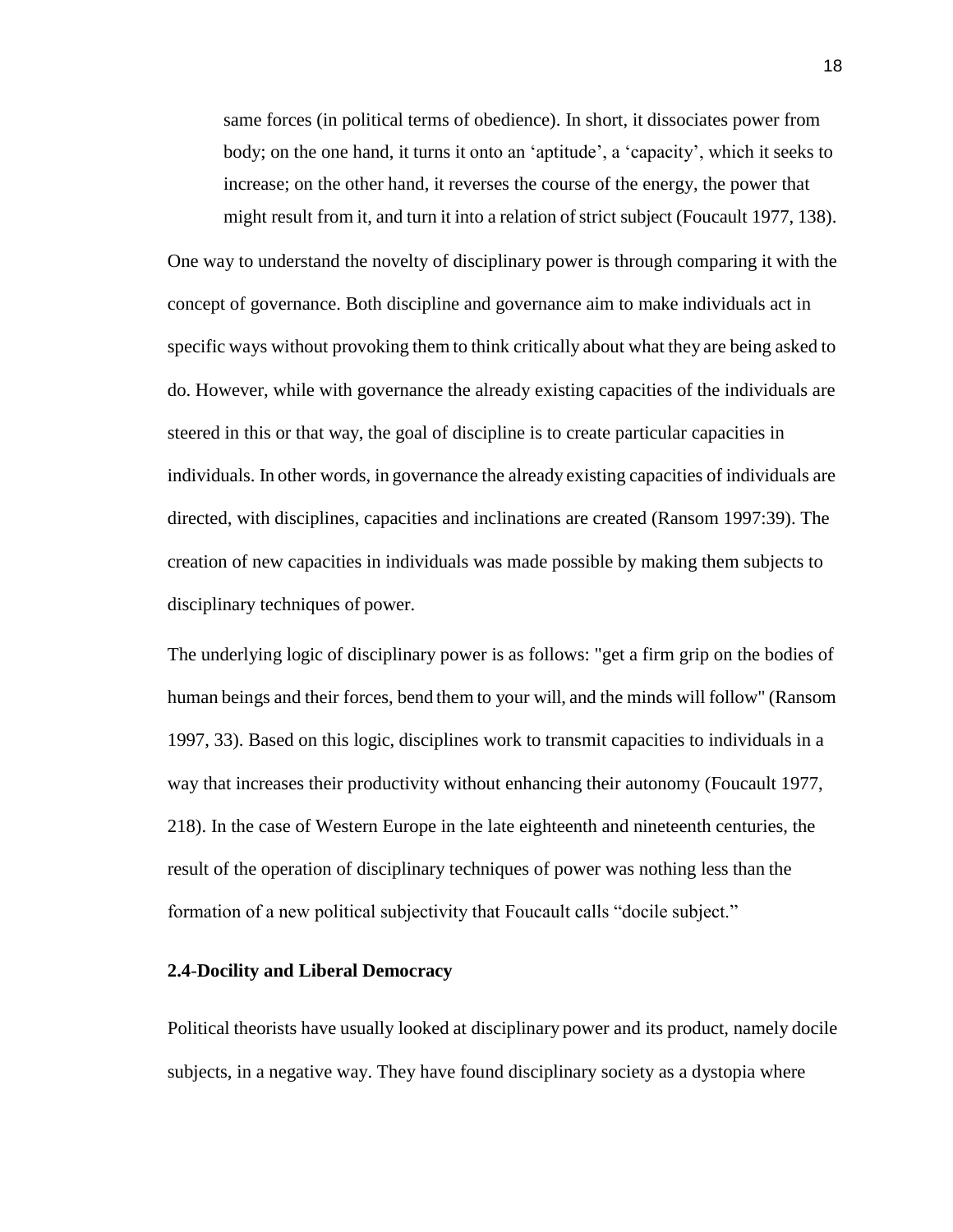dominance is overwhelming, and freedom is elusive. This vision has either reinforced their rejection of the modern society or their rejection of Foucault. No wonder that the dominant theme around Foucault's findings on disciplinary power has been the concept ofresistance: how can individuals resist the subjugating implications of disciplinary power and widen their freedom. This dominant theme has resulted in an intellectual environment in Foucauldian scholarship in which the possibility of extracting a positive theory of democratization out of his works has been neglected. Such a theory can be developed through considering political subjectivity as an important variable in analyzing the conditions for the emergence of different political forms.

There are arrays of theories focused on the conditions for the emergence of liberal forms of government in Western societies. These theories also investigate the reasons for the democratic deficits and authoritarian persistence in non-Western countries. Modernization theory, cultural exceptionalism, historical sociology, institutionalism, rational choice approaches and theories focused on globalization are among them. However, none of these theories pay enough attention to the process of the formation of political subjectivities as an important variable in determining political forms; therefore, they are unable to explain the underlying reason for the emergence of liberal forms of government in some parts of the world and the persistence of authoritarianism in others.

Foucault offers no systematic discussion of the relationships between political subjectivity and political forms; however, his writings suggest a complex set of connections between disciplinary power and liberal democracy. At one of his lectures, he argues that the democratization of sovereignty was fundamentally determined by and grounded in mechanisms of disciplinary coercion (Foucault 1980, 105). In Foucault's point of view,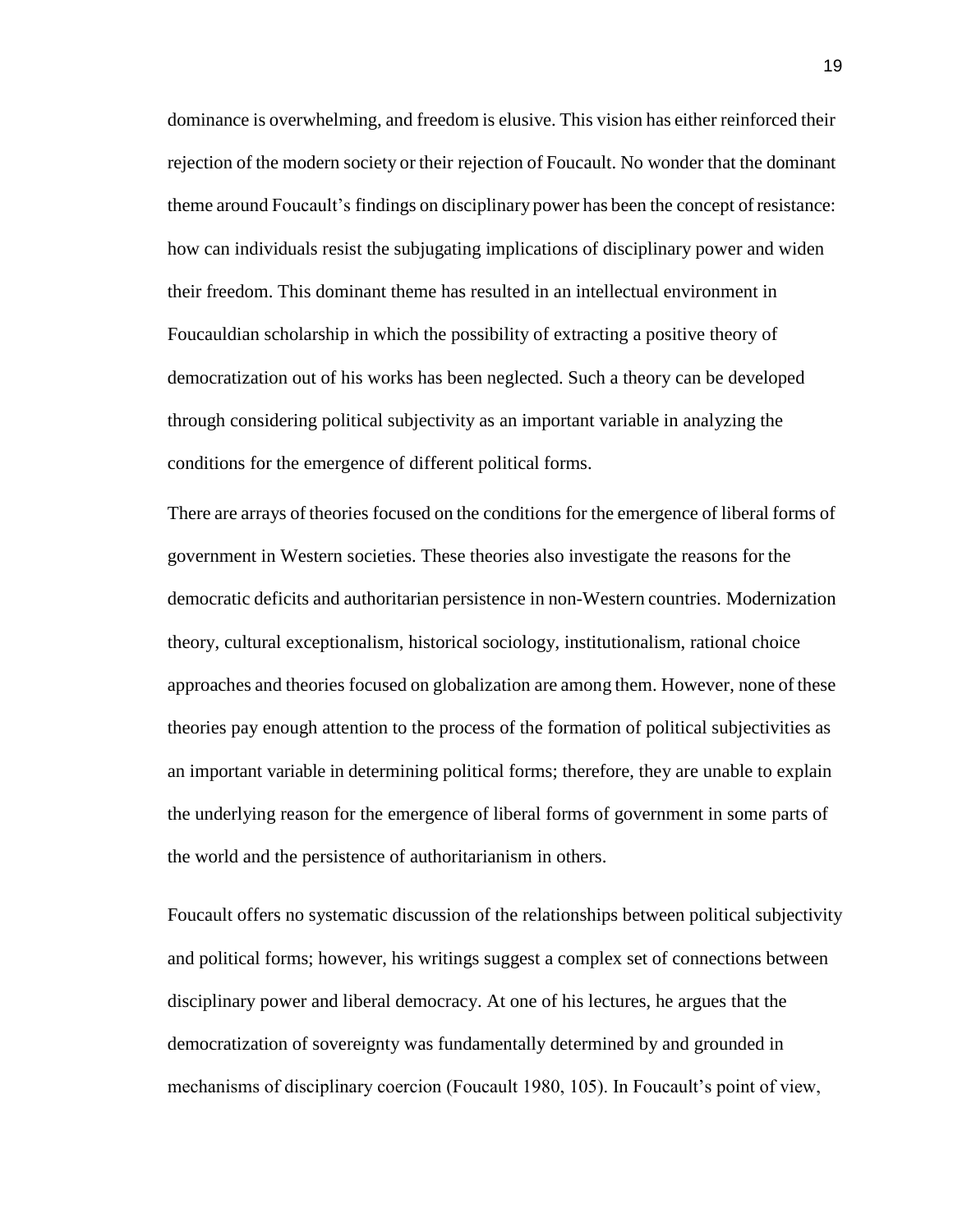disciplinary power undergirds liberal democratic institutions.

Although in a formal way, the representative regime makes it possible, directly or indirectly, with or without relays, for the will of all to form the fundamental authority of sovereignty, the disciplines provide, at the base, a guarantee of the submission of forces and bodies (Foucault 1977, 222).

Foucault's writings suggest that the freedoms guaranteed by the role of law and liberal state require and presuppose the construction of a rational, docile, and disciplined subject. Therefore, it can be said that for him, the liberating, non-coercive, and egalitarian aspects of liberal democracy are accomplished through non-egalitarian, coercive, and private practices of disciplinary power. It is this connection between disciplinary power, docile subjectivity, and liberal democracy that paves the way for the central argument of this thesis. If the construction of docile subjects through enforcing disciplinary techniques of power has historically been a determining variable in the emergence of liberal forms of government in Western societies, then the absence or the failure of disciplinary power could have contributed to the lack of these modes of government in non-Western countries. This hypothesis would have significant consequences for the theories of democracy and authoritarianism. It indicates that liberal modes of governance are only possible for individuals that have been subjected to the disciplinary techniques of power. To provide a historical base for this argument, I track the role that disciplinary power played in the emergence of liberal modes of governance in the next chapter. I explain why the construction of docile subjects was fundamental to the transformation from authoritarian modes of rule to liberal democracy in West European and North American societies.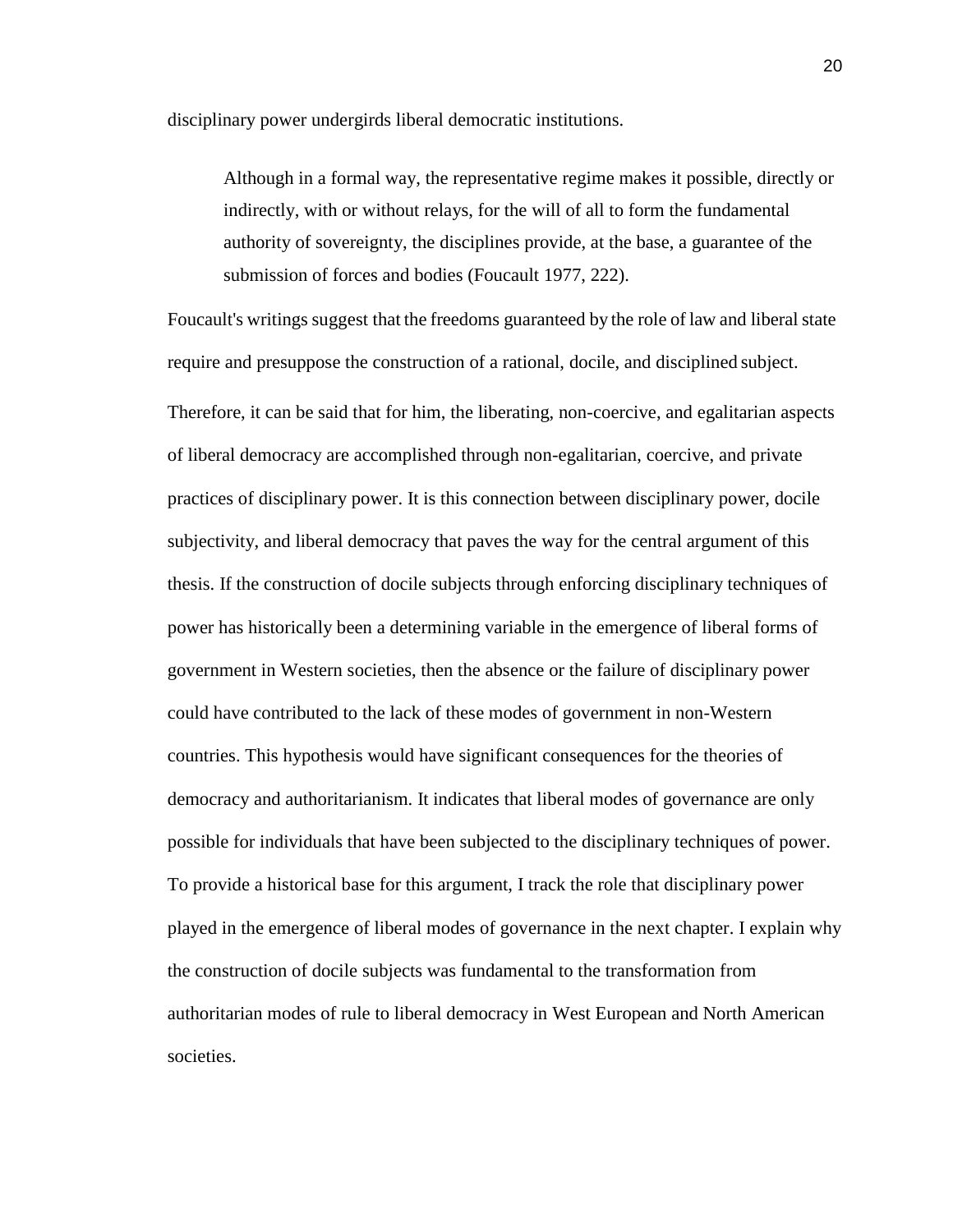## **Chapter Three: Liberalism and Disciplines**

The liberal model of government has conventionally been approached through the lens of Social Contract Theory. This approach originates from the works of the seventeenth-century British philosopher, John Locke. Locke's argument that each individual has a natural right to life, liberty, and property, and his convention that government must not violate these rights has served as a fundamental principle of liberal government. Locke's version of the social contract underpins his argument in favour of individual rights and limited government. Following Locke, the attention of liberalism studies has mostly been focused on theorizing social contract in a way that provides the best foundation for liberal politics. Consequently, the theory of liberalism has become occupied with sovereignty and its limits.

Approaches that are focused on theorizing the social contract and defining the boundaries of sovereignty have been instrumental in explaining the formation of liberal politics. However, liberal obsession with sovereignty has resulted in a long silence regarding another fundamental element of the liberal political structure. These approaches, seemingly, take the individuals who are about to enter the liberal social contract as naturally liberal and civilized subjects. In other words, for them, the only obstacle to liberal politics is absolutism, and once limited government replaces the absolute state, liberal politics becomes possible. Therefore, in these approaches, the formation and characteristics of individuals who must fit into the necessities of the liberal social contract is no issue.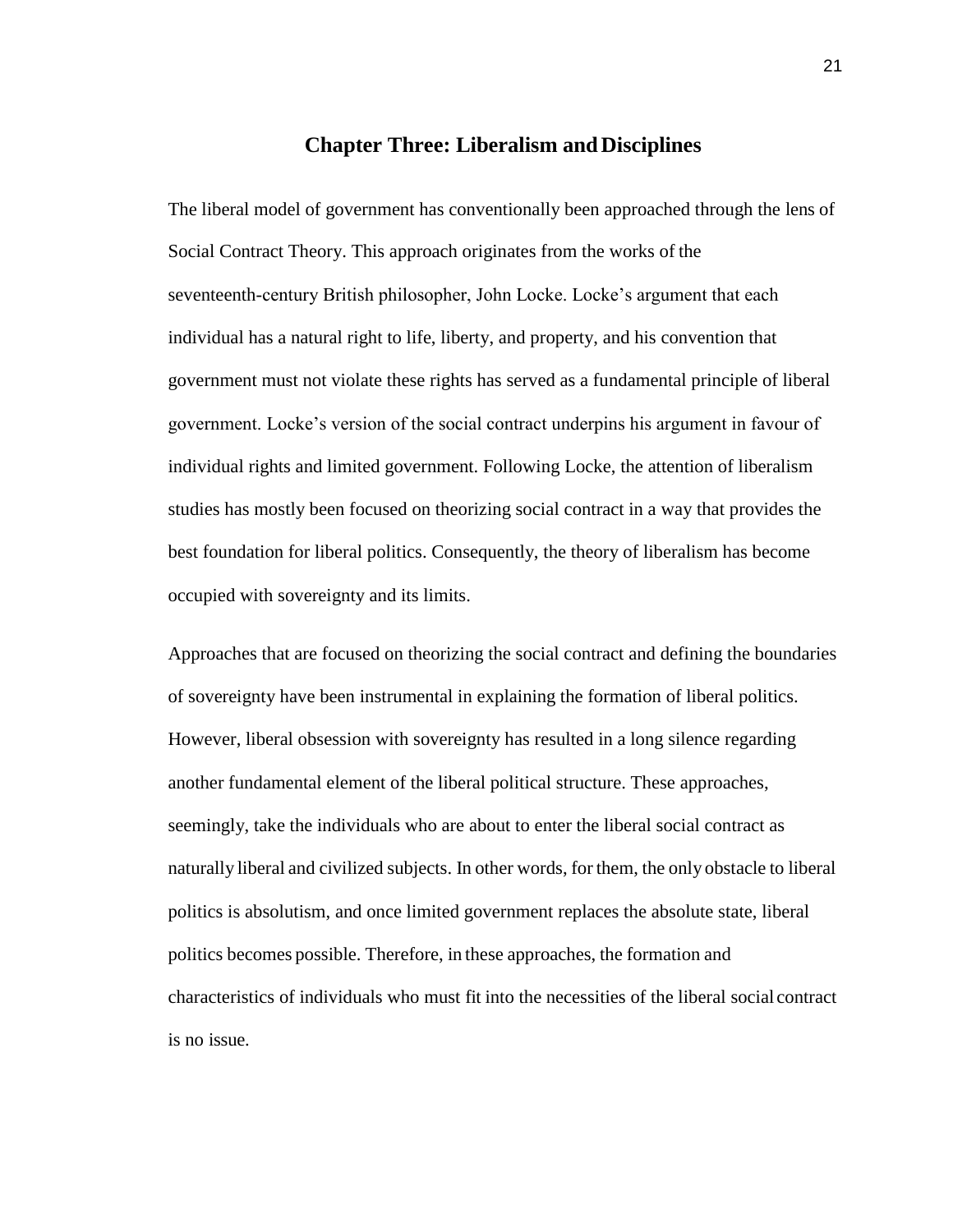In this chapter, I challenge the conventional theorization of the emergence of liberal government from a Foucauldian point of view. Following Foucault's rejection of the sovereign-obsessed political theory, I de-center the social contract and its implications for sovereignty in my analysis of the emergence of liberal politics and re-center discipline and its role in the formation of liberal subjects. My argument posits that carefully limited subjects are as fundamental to the success of liberal politics as carefully limited governments and to the extent that liberalism depends on reasonable, predictable, and manageable subjects, discipline is required to produce them. What is at issue here is the relationship between the inventions of disciplinary techniques of power and the emergence of liberal politics. To clarify this relationship, I first present Foucault's narrative of the emergence of liberalism and then argue that the formation and application of disciplinary technologies of power were necessary for the emergence and success of liberal government.

### **3.1**-**Foucault's Analysis of Liberalism**

Foucault's notion of liberalism is best understood through his narrative of the key historical changes in the relationship between the state and the individual from the sixteenthcentury onwards. According to Foucault, what distinguishes the modern state from its ancestors is its immense potential to incorporate individuals into the calculations of state power. This incorporation, Foucault argues, occurs through the dual operation of individualizing techniques and totalizing procedures.

Since the sixteenth century, a new political form of power has been continuously developing. This new political structure, as everybody knows, is the state. But most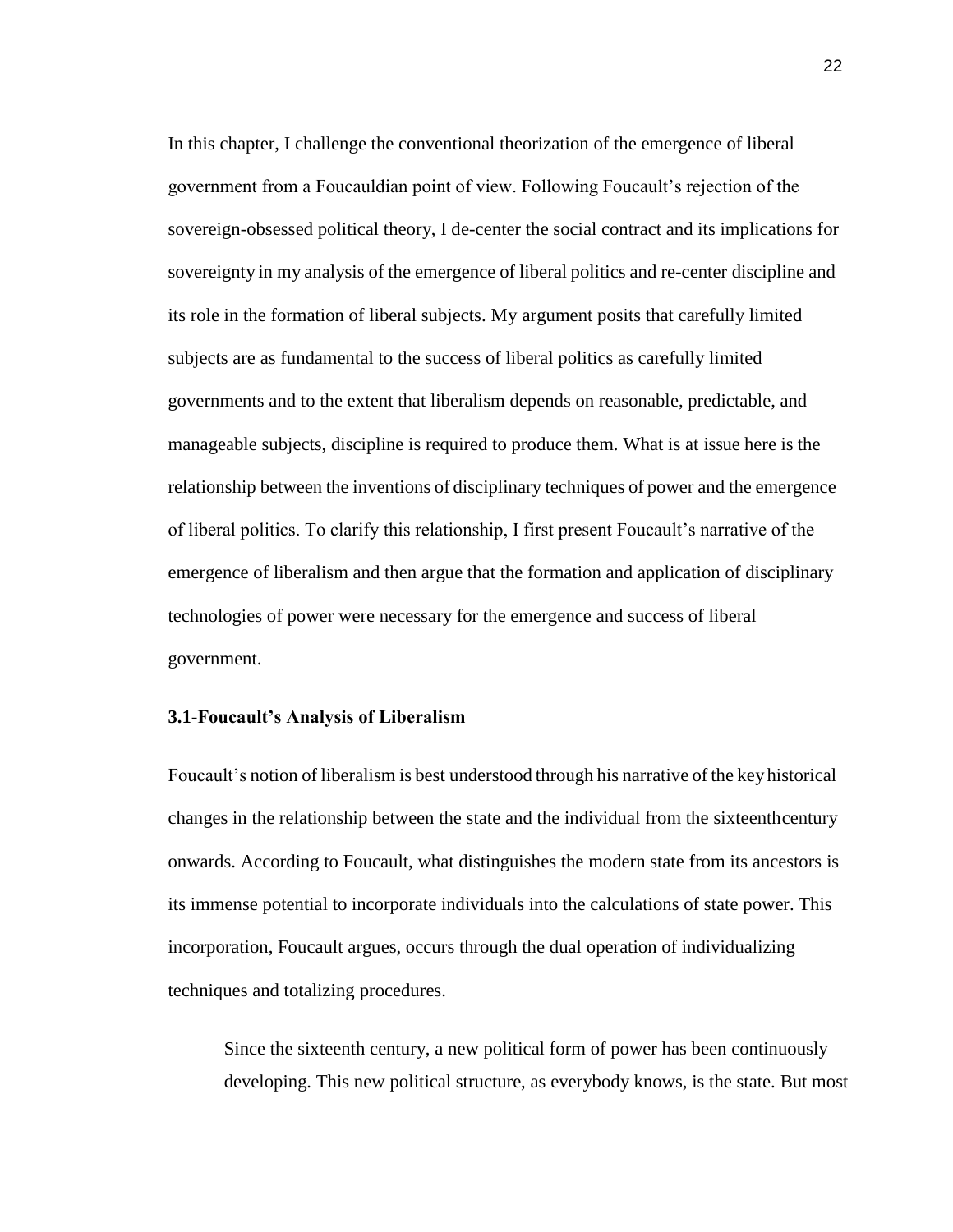of the time, the state is envisioned as a kind of political power which ignores individuals, looking only at the interests of the totality, or, Ishould say, of a class or a group among the citizens. That is quite true. But I would like to underline the fact that the state's power (and that is one of the reasons for its strength) is both an individualizing and a totalizing form of power. Never, I think, in the history of human societies—even in the old Chinese society— has there been such a tricky combination in the same political structures of individualization techniques and of totalization procedures (Foucault 1982, 782).

In his narrative of the transformations in the modern state's relation to the individual, Foucault draws attention to a new type of political reflection that emerged with the Renaissance and appeared in some political treaties on the art of government. These treaties, Foucault argues, were representative of a fundamental change in political thinking in the sense that they were not concerned with the traditional questions of the nature of state or protection of territory. According to Foucault, the scope ofthese treaties was much broader including nearly all forms of human activity, from governing a household to managing the most massive manoeuvres of the army (Foucault 1979, 8-10).

These treaties were not merely academic texts. Combined with the empirical knowledge of the state's resources and conditions, they constituted a new form of state and a new form of political rationality which Foucault calls "Police" and "The Reason of State," respectively. As Graham Burchell explains, Police and Reason of State assumed that it was possible to get an adequate and detailed knowledge of the reality to be governed, the state itself, and to use this knowledge to shape the reality to specific ends, usually to increase the power and the wealth of the state (Burchell 1996, 21-22). According to Foucault, liberalismemerged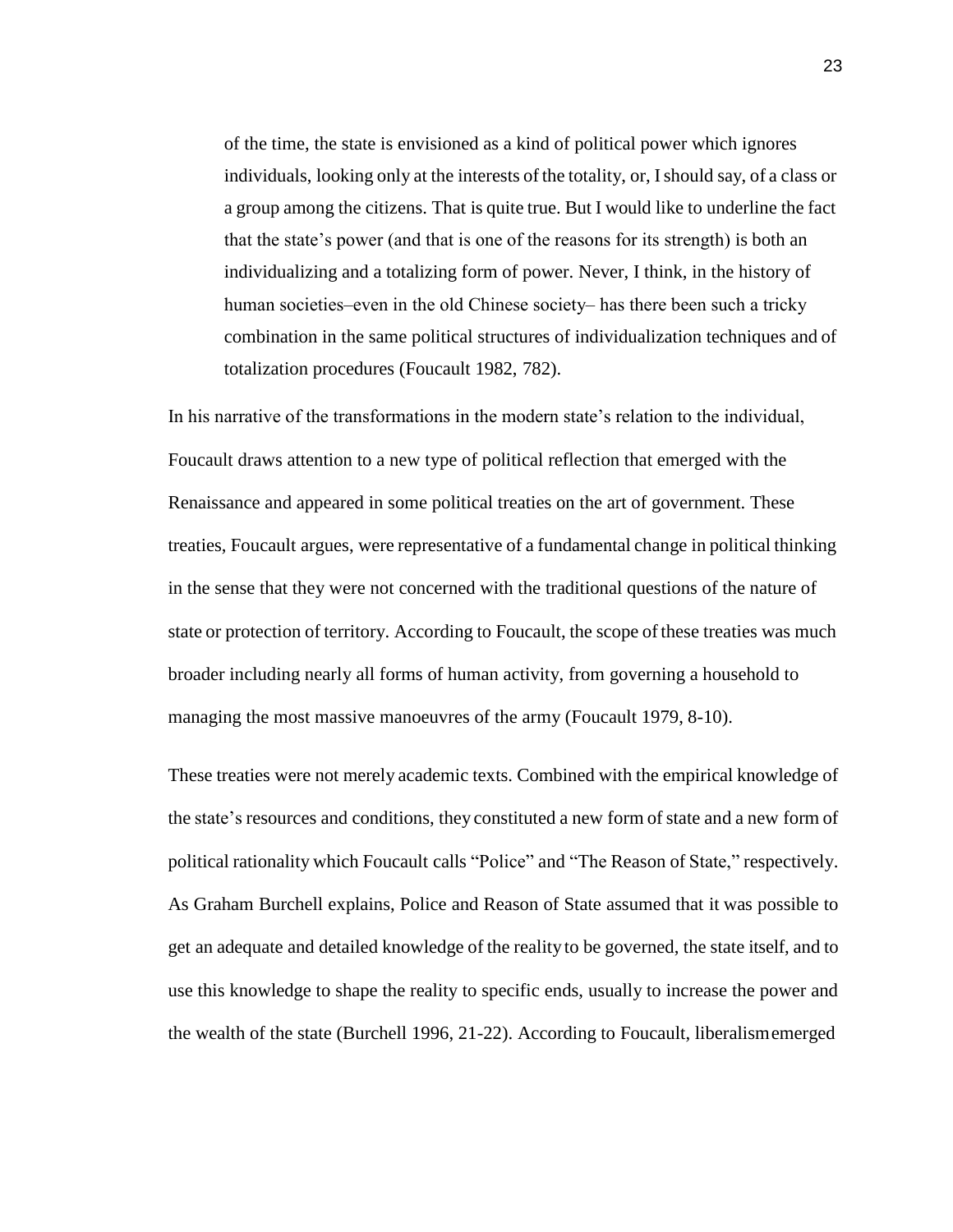in the late eighteenth and early nineteenth centuries in reaction to this political rationality. David Gruber explains this point as follows:

Foucault understands liberalism as primarily reactive, not prospective. [For him], liberalism was generated as a hesitant reply to the burgeoning growth of the governmental and police mentalities, which in the seventeenth and eighteenth centuries took as axiomatic the endless expansion of government and its eventually pervasive infiltration into every sphere of human life for the sake of increasing life and the strength of the state (Gruber 1989, 618-619).

From Foucault's perspective, liberalism is not a form of state or a period of time, nor is it a set of policies or institutions. Instead, Foucault regards liberalism as an art of government. For Foucault, liberal government is a manner of doing things that can be analyzed as a principle, and a method for the rationalization and review of the exercise of government (Foucault 1989: 110 in Dean 2006:55). For him, the liberal art of government is "a more or less subtle activity that interlaces interventions and withdrawals, connects different agencies, and utilizes the interests, needs, and choices of individuals construed as more or less autonomous individuals" (Dean 2006, 50-51).

One way of understanding liberalism as an art of government is to contrast it with the political rationality of Police. In both cases, the primary concern is the best way to accomplish human activities. "Best," in this context, means what is most economical.The liberal art of government is concerned with how to introduce economy; that is, the correct manner of managing individuals, wealth, and goods into the management of the state (Foucault 1978, 8-10). However, liberalism and police state diverge in their understanding of the scope of the state power that must be applied. A police state seeks to gain knowledge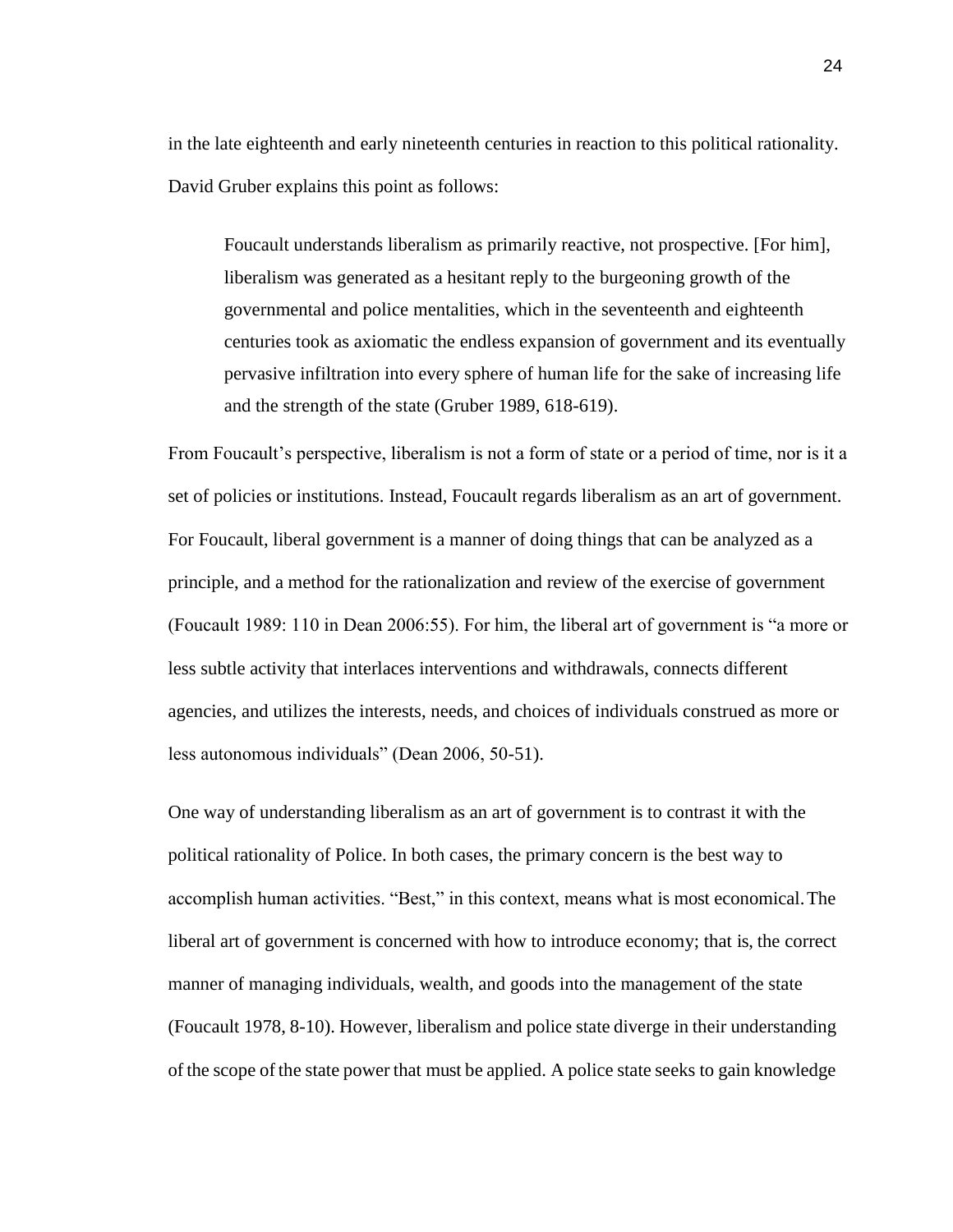of all aspects of human activities and to use this knowledge to govern all actions of the population. Against this, liberal political rationality argues that it is not possible or favourable for the state to gain a detailed knowledge of the governed reality, or to use this power to shape that reality at will. This is because liberalism considers the reality neither transparent nor amenable to state manipulation (Rabinow 2010, 49-50). Therefore, the liberal art of government is always conscious of governing too much.

However, it would be a narrow view if we understood the liberal art of government as the absence of government or governing as little as possible. The real innovation of liberalism was the discovery that political government could be its own undoing, that by expanding government to every aspect of life, rulers could fail to achieve the very end of government, which is to govern as economically as possible. Liberal government accomplishes its goal in governing economically by recognizing the existence of several non-political spheres and the necessity of such spheres to the ends of government. These spheres are family, the economy, population, and civil society, which together shapes a new reality, called "the society." The emergence of the society as an independent yet necessary part of the liberal government was the result of the invention of liberalism itself.

Liberalism is not about limiting government by leaving certain spheres of life out of the state's sphere of intervention. Instead, it is about making careful, delicate, and economic decisions on the relationship between the society and the state. The guiding question for liberal government is under what circumstances and in what combination, should the state allow the free play of forces of the society and when should it intervene to protect the rights and liberties of the individuals who live in the society. The meticulous separation ofthe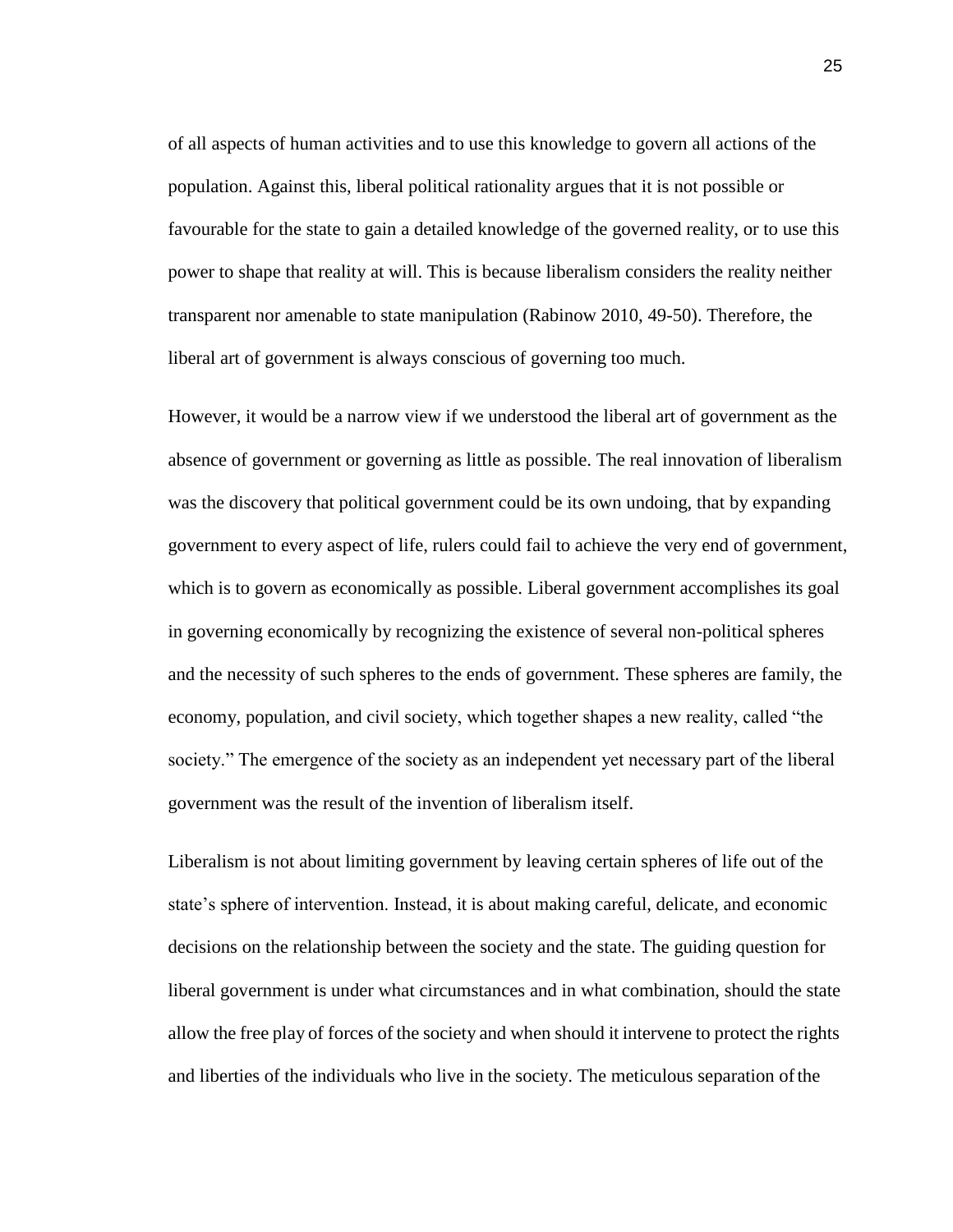society from the state had some significant results for the liberal art of government. First, it provided a foundation for the realization of limited government. Because the society was considered a non-political sphere, the state's intervention in its internal processes was considered not only unnecessary but also detrimental. Second, this separation guaranteed the rights and freedoms of the individuals living in the society. This freedom was not of a positive nature, but liberty from the interventions of the state in the processes that were considered profoundly apolitical. Finally, depoliticization of the society highlighted the need for regulation in general, and the rule of law in particular. The role of law became a necessary part of the depoliticized societies for two main reasons: On the one hand, it prevented the state from violating the fundamental rights and liberties of the individuals while, on the other, it assured that members of the society would not violate each others' rights and freedoms.

The separation of the society from the state, limited government under the rule of law, and individual liberties are vital components of the liberal art of government. Liberalism creates a novel and unprecedented combination of freedom and the rule of law, a condition in which individual freedoms in the society are necessary to the ends of government. The crucial question here is what made this complicated arrangement of seemingly contradictory elements possible? Was it the result of a breakthrough in political philosophy pioneered by John Locke, or was it the corollary of institutional changes that Western European societies went through in the eighteenth and nineteenth centuries? While those theoretical advances and institutional changes have left their marks on the invention of the liberal politics, my argument is that the liberal articulation of politics would not have been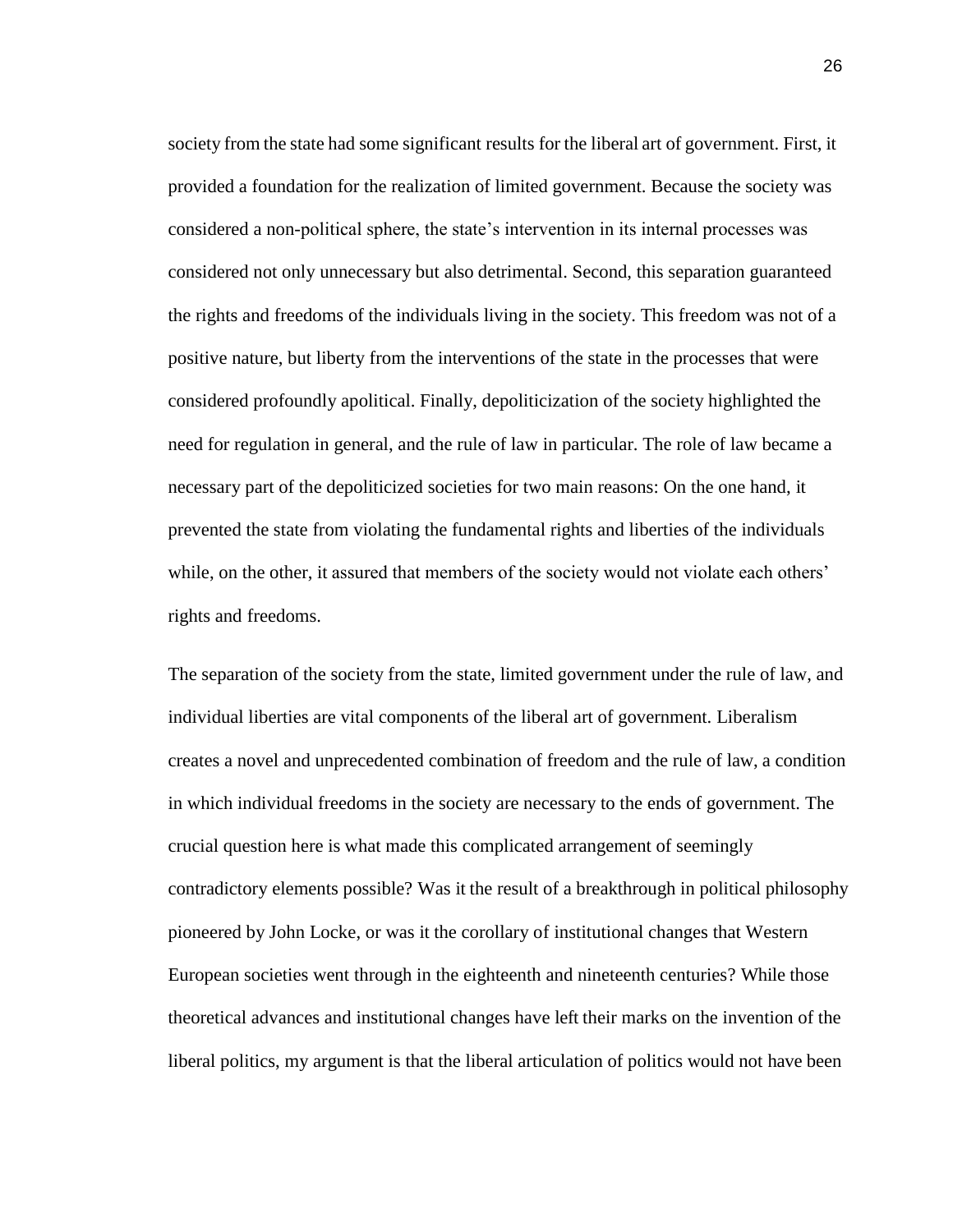possible without the invention and expansion of disciplinary techniques of power that dominated Western societies in the seventeenth and eighteenth centuries.

#### **3.2**-**Discipline and the Emergence of the Liberal Art of Government**

Foucault offers no systematic discussion of the relationship between the invention of disciplinary power and the emergence of the ideological or structural components of modernity. In fact, the growth of political and economic modernity is not his point of concentration. His focus is political rationalities that tie subject and power together. Nevertheless, there are some references to the relations between disciplinary power and the emergence of capitalism in his work. These references can also be viewed as a guideline for a Foucauldian analysis of the relations between the inventions of disciplinary techniques of power and the emergence and success of the liberal art of government.

#### **3.2.1**-**Disciplines and Capitalism**

According to Foucault, the rise of capitalist economy was not exclusively dependent on the accumulation of capital; it was dependent on another process of accumulation, which he called the accumulation of men. This refers to the process of the construction of subjectivities, which were necessary for the function of capitalism. As he notes:

The two processes – the accumulation of men and the accumulation of capital – cannot be separated; it would not have been possible to solve the problem of the accumulation of men without the growth of an apparatus of production capable of both sustaining them and using them; conversely, the techniques that made the cumulative multiplicity of men useful accelerated the accumulation of capital (Foucault 1977, 221).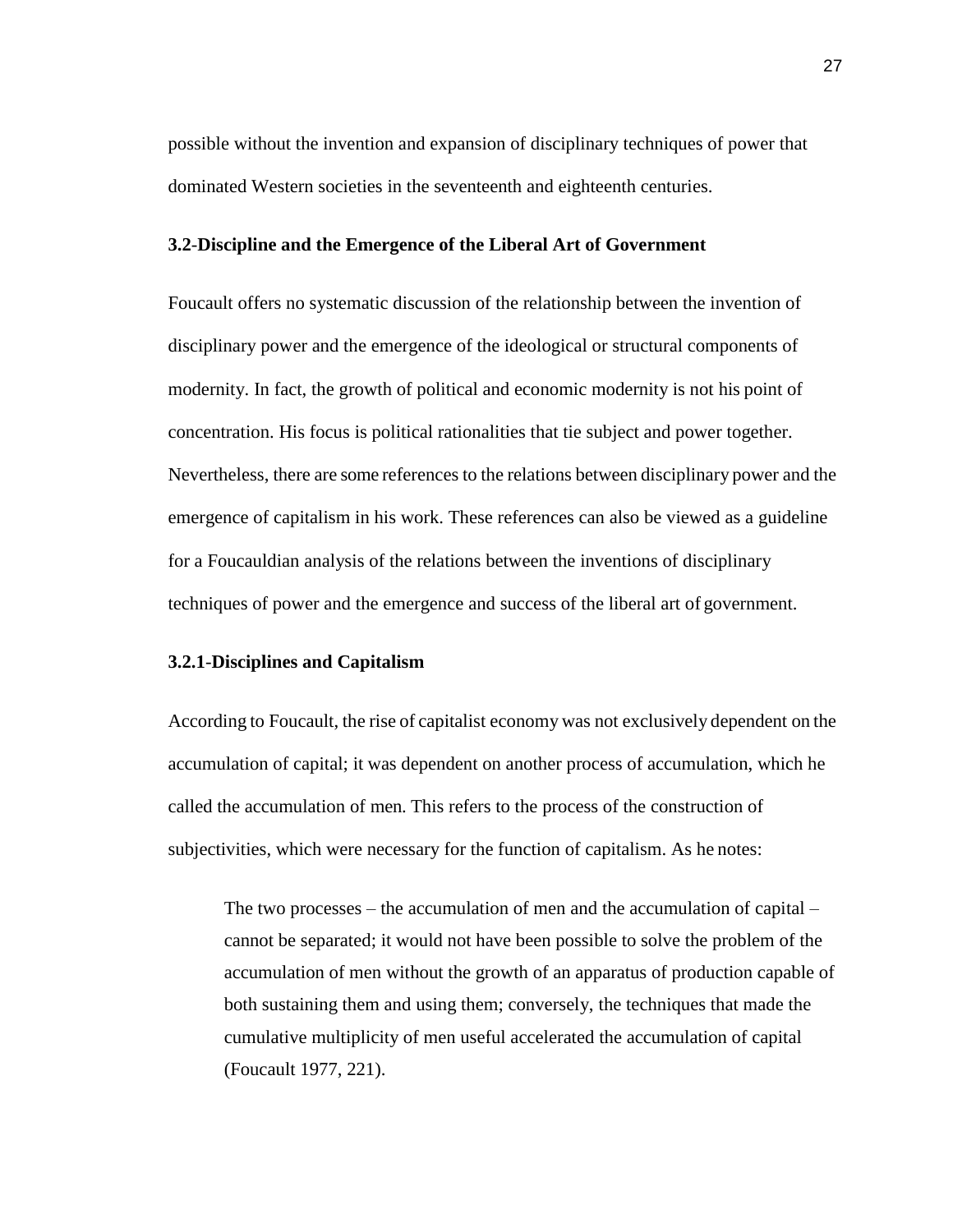The role of disciplinary techniques of power was significant in the process of the accumulation of men. As Foucault suggests, the accumulation of men was the result of the application of the individualizing techniques of disciplinary power. Disciplines targeted the bodies of individuals and made them docile bodies; bodies that were economically useful and politically obedient. Disciplinary power, according to Foucault, developed a new economy and politics for bodies. It created the type of individuality that was ideal for the new economics and politics of capitalist society. Paul Rabinow summarizes the relationship between the spread of disciplinary techniques of power and the development of capitalist order as follows:

The growth and spread of disciplinary mechanisms of knowledge and power preceded the growth of capitalism in both the logical and temporal senses. Although these technologies did not cause the rise of capitalism, they were the prerequisites for its success (Rabinow 2010, 18).

Rabinow's account of the relationship between disciplinary power and the capitalist order can be viewed as a model to understand the role that disciplines played in the development of liberalism. Disciplines started to become dominant in the late seventeenth and early eighteenth centuries and liberalism emerged in the late eighteenth and early nineteenth centuries. This fact indicates that similar to capitalism, disciplines preceded the emergence of liberalism in the temporal sense. Moreover, there are several connections between the functions of disciplines and the specific features of liberal government that suggest that disciplines preceded the emergence of liberalism in the logical sense as well. By elaborating on these connections, in the following, I explain why disciplinary power was a prerequisite for the emergence and success of liberal politics.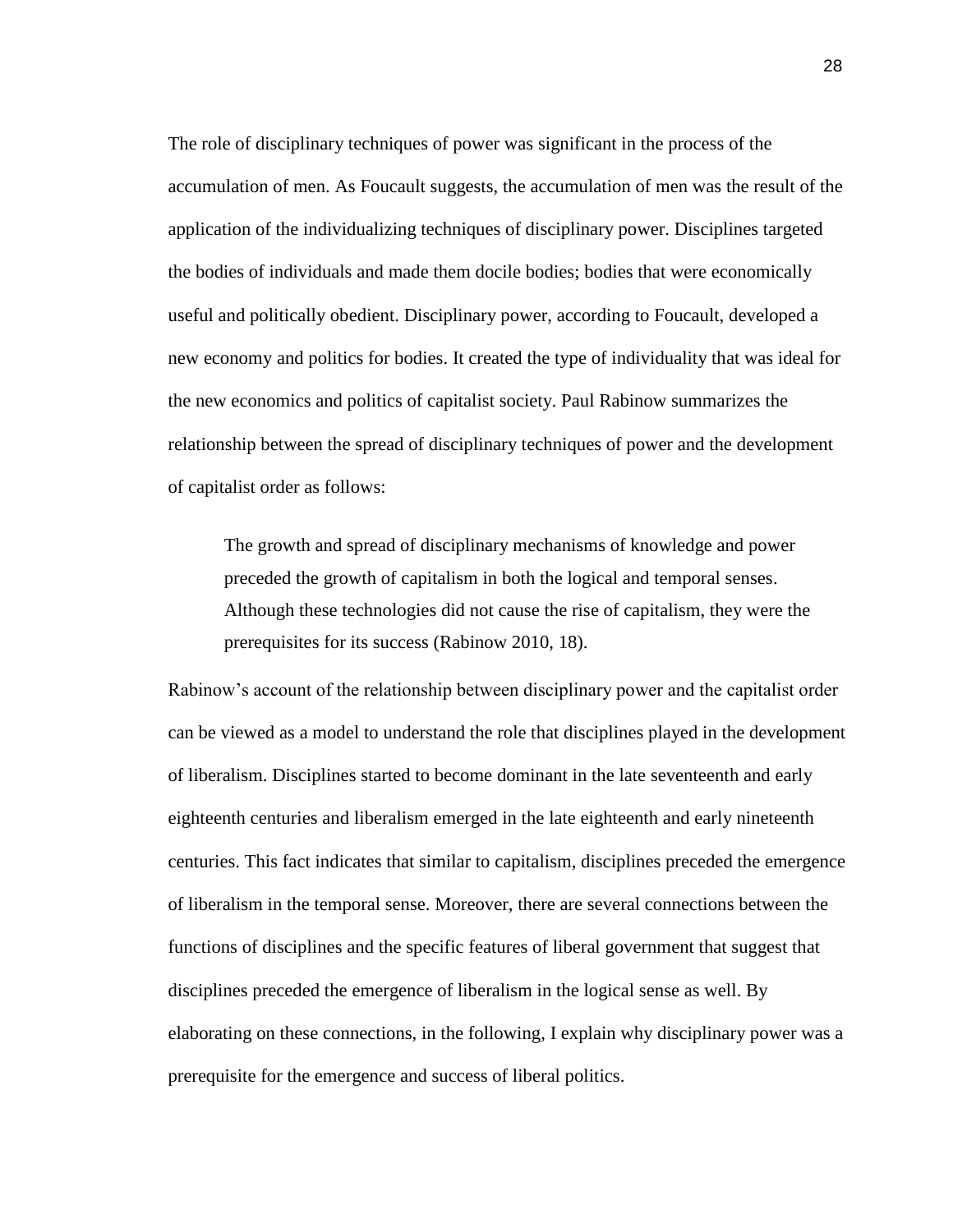#### **3.2.2**-**Foucault's Hints**

In *Discipline and Punish*, Foucault hints at the fact that the great juridico-political structure of liberal society is under indirect influence of disciplinary techniques of power. According to him:

Historically, the process by which the bourgeoisie became in the course of the eighteenth century the politically dominant class was masked by the establishment of an explicit, coded and formally egalitarian juridical framework, made possible by the organization of a parliamentary, representative regime. But the development and generalization of disciplinary mechanisms constituted the other, dark side of these processes. The general juridical form that guaranteed a system of rights that were egalitarian in principle was supported by these tiny, every day, physical mechanisms, by all those systems of micro-power that are essentially non-egalitarian and asymmetrical that we call the disciplines (Foucault 1977, 221).

It is not difficult to hear Foucault's negative tone when he speaks about the role of disciplines in the structure of liberal government. He considers the function of disciplines as the "dark side" of the process. However, this tone must not be regarded as his negation of the role of disciplines in the construction of liberal government. In fact, he uses this language ironically to criticize the dominant notion of the individual promoted by liberal political philosophy. According to this notion, the individual is a pre-political and pre-existing entity that inherently is independent and self-directed. The task of liberal political theory, consequently, is to discover this individuality and to establish a political order, which is in accordance with its characteristics. Foucault rejects this notion of the individual. In his perspective, liberal individuals are fabricated by disciplinary techniques of power, and it is by virtue of this fabrication that liberal politics becomes possible. As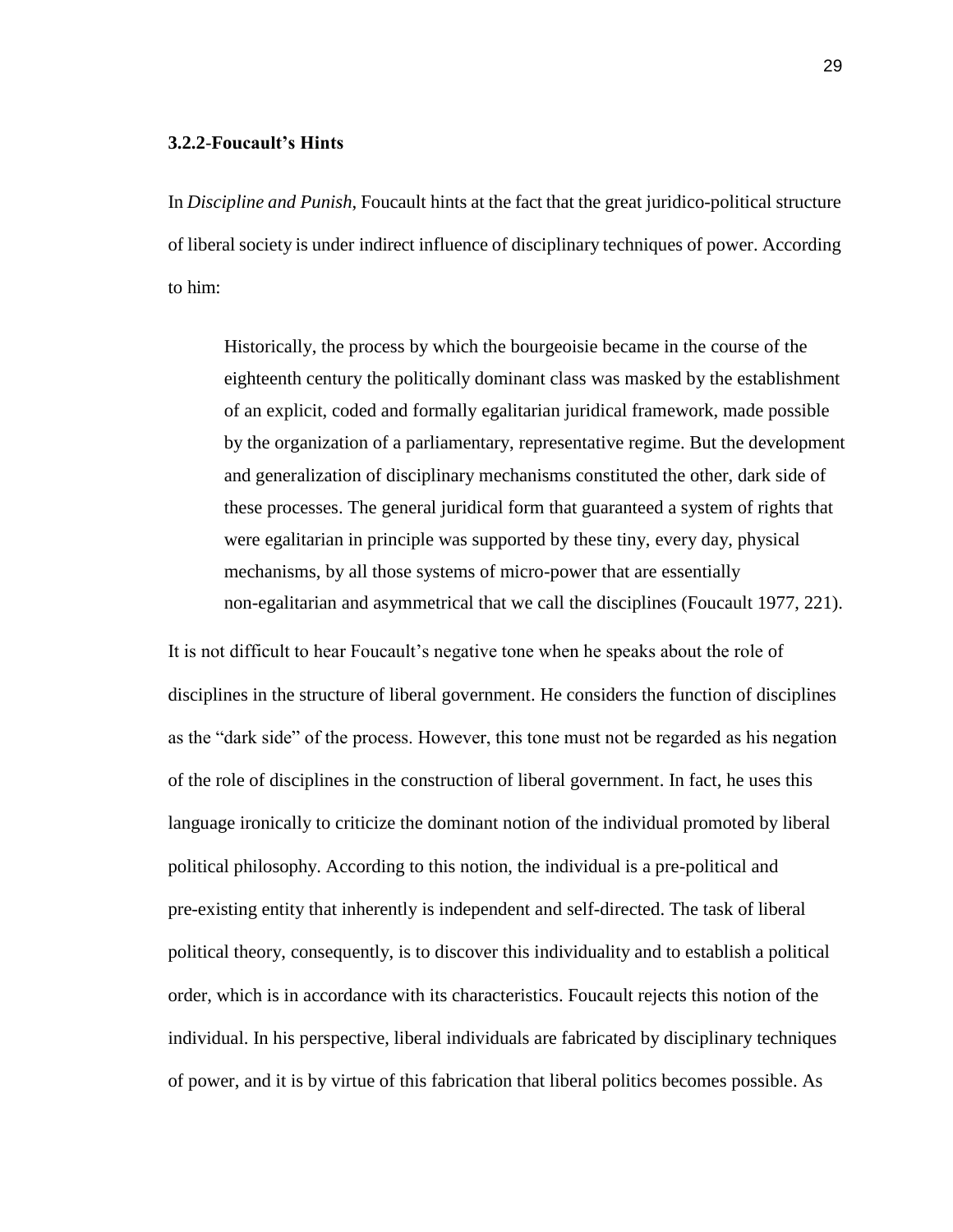Gruber explains, "the individuals of discipline are not simply the warped, corrupted perversions into which the promise of liberalism has degenerated; Instead, the lineage of disciplinary firmly precedes the programmatic ideology of liberalism" (Gruber 1989, 618).

Foucault's comments on the relations between disciplines and liberalism do not go far beyond this. In fact, his intention in these comments is to remind his readers of the contradictory nature of liberal political institutions. However, his detailed account of the emergence of disciplines provides a theoretical framework to specify the relationship between the application of disciplines that resulted in the accumulation of men, and the political changes that resulted in the emergence of liberal government. This framework suggests that there are strong connections between fundamental elements of the liberal art of government –the separation of the social from the state, limited government under the rule of law, and individual liberty– and disciplinary techniques of power. The role of discipline in constructing docile bodies/subjects connects discipline to the liberal art of government and makes it a prerequisite for the emergence of liberalism

#### **3.3**-**Docile Subjects**

The idea of docile subjects originated from Foucault's narrative of a specific historical moment in the eighteenth century and a dramatic change in the practice of power. In that historic moment, according to Foucault, the bodies of individuals became the target of the practices of disciplinary power. This power did not approach the body in its biological dimension, but as an object to be controlled and manipulated. Disciplinary power considered bodies as texts on which it can inscribe ways of doing things. The goal of this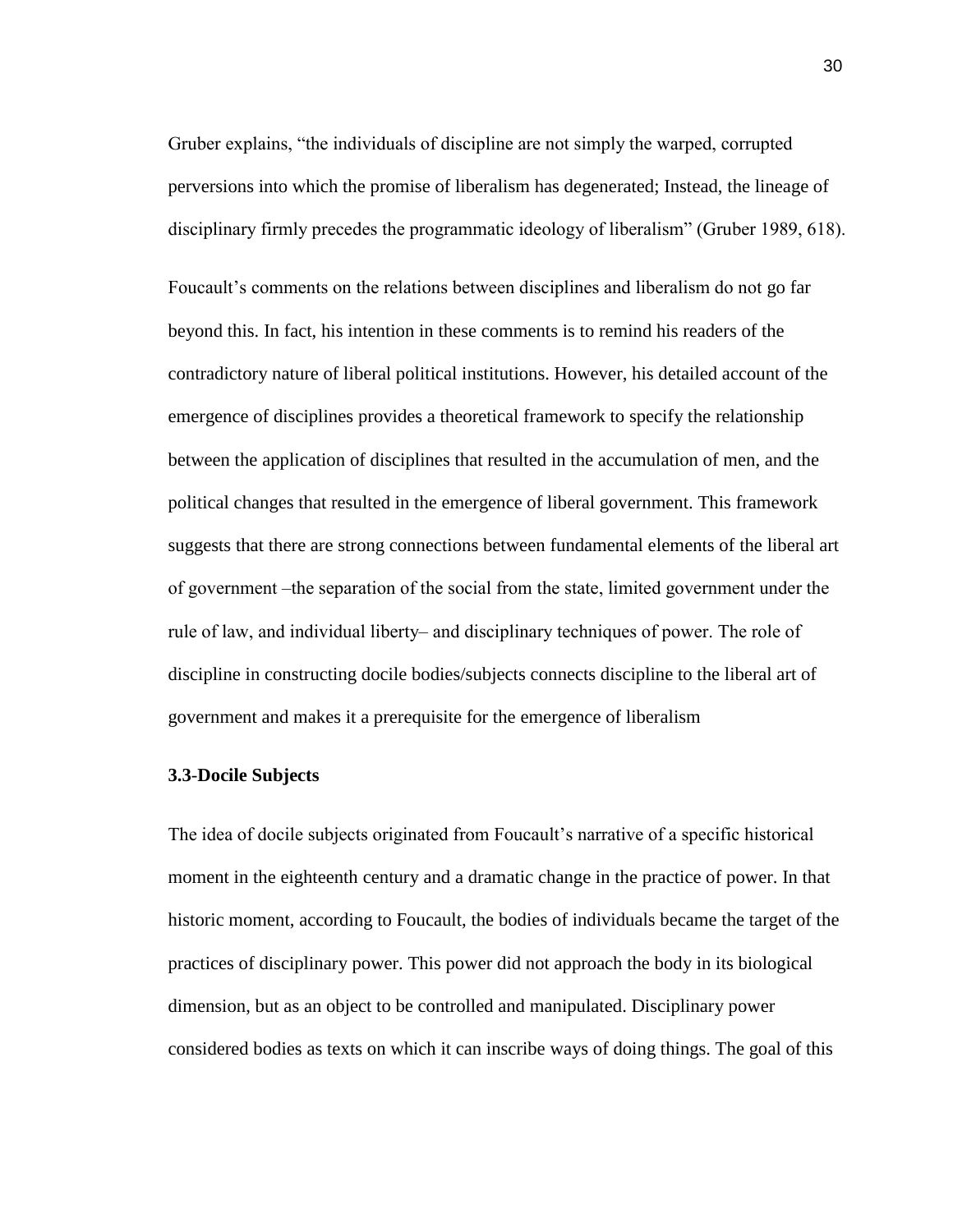power was to forge a docile body. A docile body, according to Foucault, is a receptive body that accepts the powers that work on it. It is "something that can be made; out of a formless clay, an inapt body [from which] the machine required can be constructed" (Foucault 1977, 221).

In making the bodies of individuals docile, disciplinary power works through several related methods: drills and training of the body; standardization of action over time; and the control of space (Rabinow 2010, 17). Foucault concentrates on a number of institutions from the military to prison, to schools, and to workhouses, as he describes the settings in which docile bodies are shaped. Within these institutions, bodies and the souls that have been appended to them are made to respond to signals that are implicit, and yet tightly organized through the networks of relations that maintain order. The result of this arrangement is a political anatomy and a mechanics of power that defines how one may have a hold over others' bodies, not only so that they may do what one wishes, but sothat they may operate as one wish, with the techniques, the speed and the efficiency that one determines (Foucault 1977, 138).

According to Foucault, an individual with a docile body is a docile subject, a subject that is economically useful and politically obedient. While the usefulness of the body, as I explained earlier, played a key role in the emergence of capitalism, the obedience of the body, I will argue, played a crucial part in the emergence and success of the liberal art of government. It is necessary, however, to clarify the word obedient in this context. To be obedient does not equate with being dominated. Instead, it refers to tractability, manageability, and the predictability of the subject.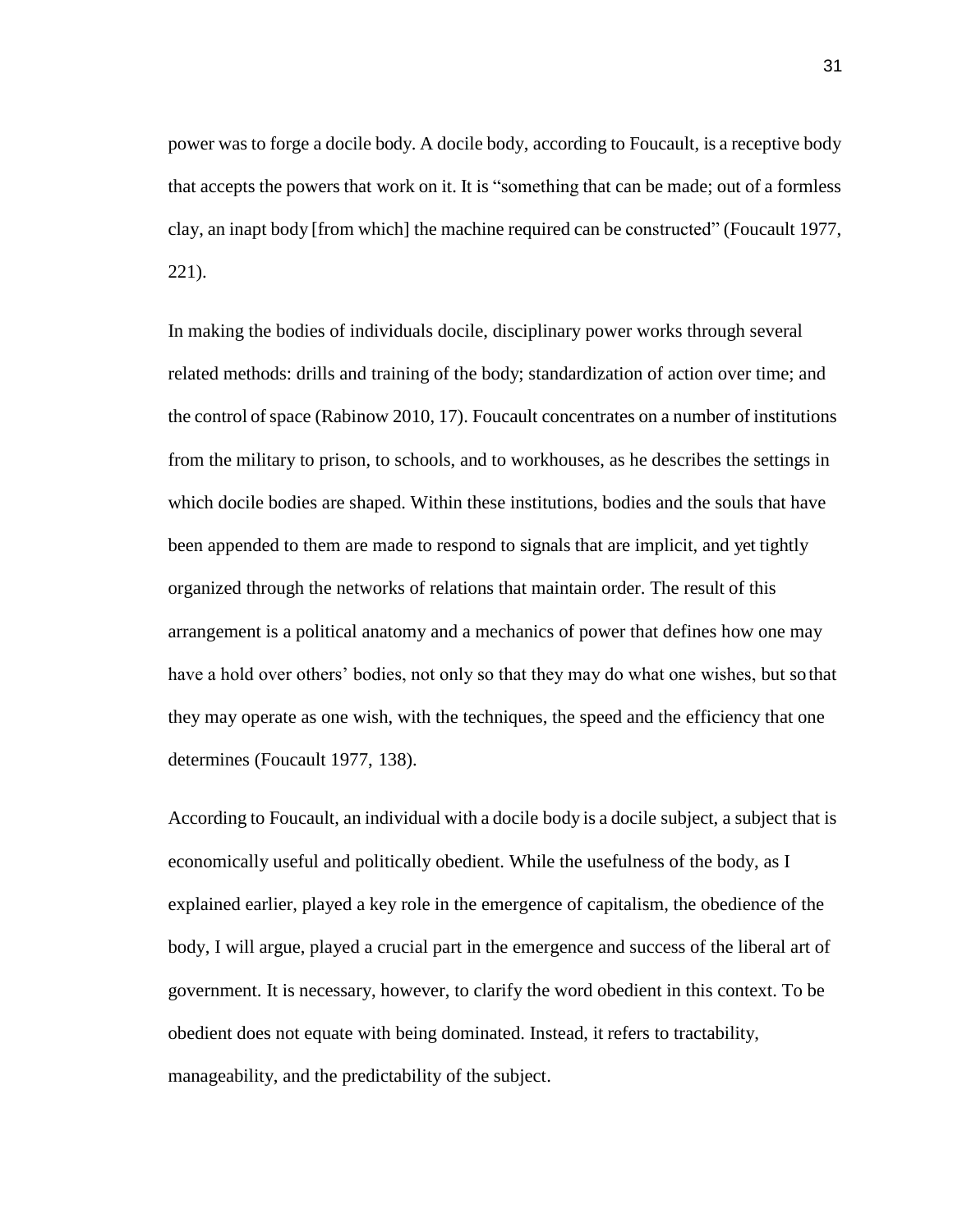#### **3.4**-**TheDocile Subject and the Possibility of Liberal Government**

By transforming members of shapeless populations into individualized and docile subjects, disciplinary power materialized the possibility of the liberal government in a number of ways. First, it reduced the constant threat that a mass of humans could pose to the existence of the state; second, it made the separation of the society from the state possible: third, it made the exercise of violence as a state political strategy unnecessary; and finally, it created the basis for limited government under the rule of law. These elements, together, changed the relationship between the state and the individual and paved the way for a transformation from authoritarian modes of rule to liberal democracy. In the following, I examine each of these changes in more detail.

#### **3.4.1**-**Disciplines and the Threat of the Population**

The threat that excessive power of an absolute government could pose to the rights and freedoms of individuals has long been a central concern for liberal political theory. In the forefront of this theory, there have been philosophical arguments (natural right, civil rights. etc.), and institutional arrangements (representative democracy, freedom of speech, etc.), that have been put forth to protect individual rights and freedoms from the infringements of the state. However, in a more implicit way, liberalism has also been concerned with the opposite threat: the threat that the individuals as a mass could pose to the existence of the state.

The complex nature of these two different, yet related threats can be clarified by examining them in the context of the Social Contract Theory. Social contractarians take the stateof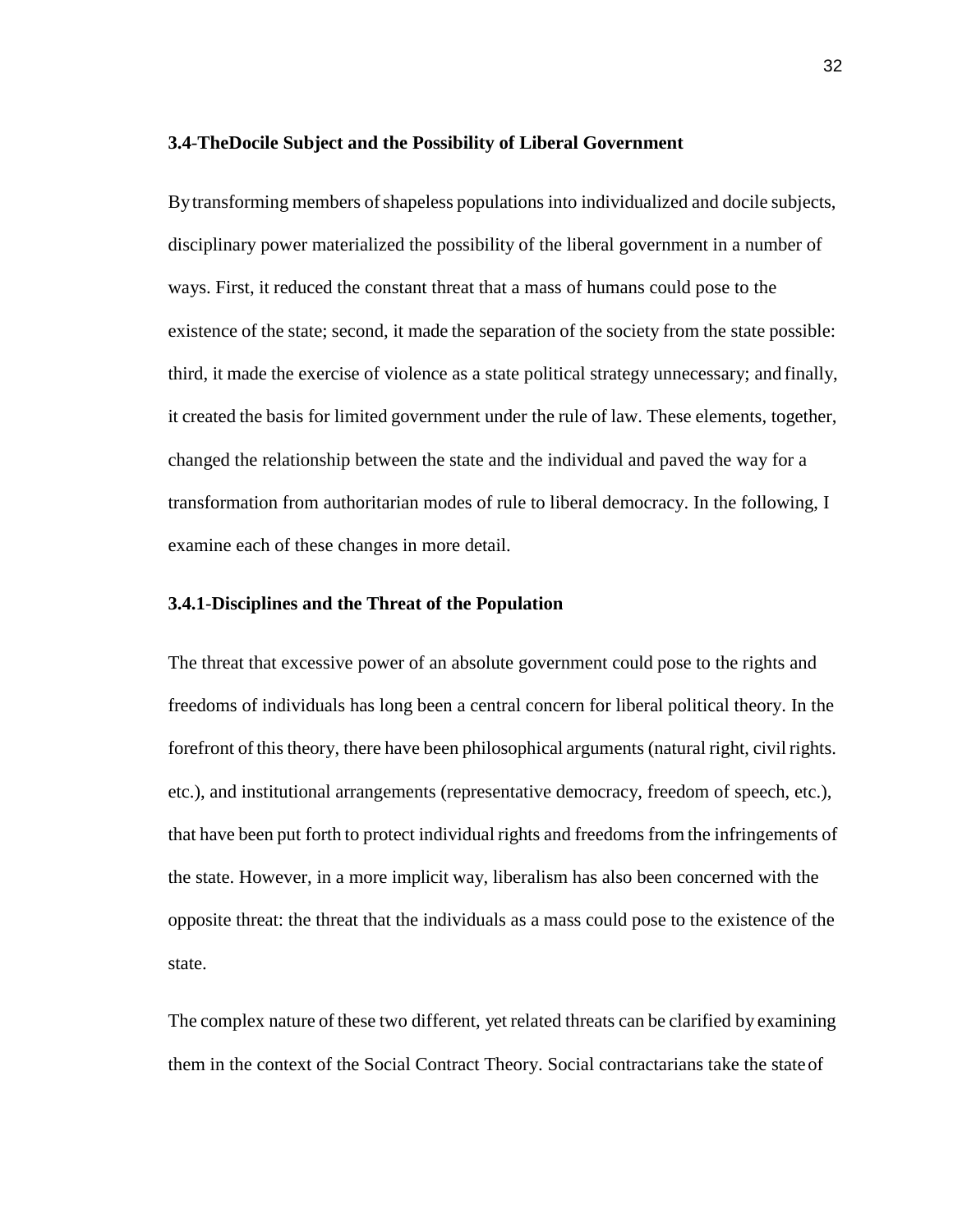nature, a pre-political condition absent of any political power, as their starting point. In the state of nature, according to them, individuals' actions are bound only by their power and desire. Therefore, there are no means to protect people's lives, freedoms, and properties dependably. Thomas Hobbes goes further and defines the state of nature as the condition of an endless war of all against all. In order to leave the State of Nature, social contract theorists posit that individuals have consented, explicitly or implicitly, to give up some of their powers and freedoms and submit to the authority of the state, in exchange for protection of their remaining rights. Therefore, social contractarians claim that the establishment of the state has limited the threat that individuals pose to one another in the state of nature. In its Lockean version, the Social Contract Theory makes promises that the state will not break the terms of the contract as well.

While the liberal version of the Social Contract Theory claims that the liberal state secures the rights and freedoms of its population, it exclusively relies on the concept of self-interest to explain why the individuals will not break the terms of the social contract. In other words, while the social contract theory considers the possibility of the breaking of the social contract by the state, it considers the possibility of the breaking of the social contract by the population unlikely. Locke, for example, says that the people are unlikely to revolt unless very greatly dissatisfied. Historically speaking, the state has had two sets of mechanisms to address the threat that the population as a whole can pose to its existence. The first set of mechanisms is the repressive mechanism. Repressive mechanisms refer to the political practices and institutions that rely mostly on physical violence. Police, the army, courts, prisons, and torture are some examples of the repressive mechanisms.The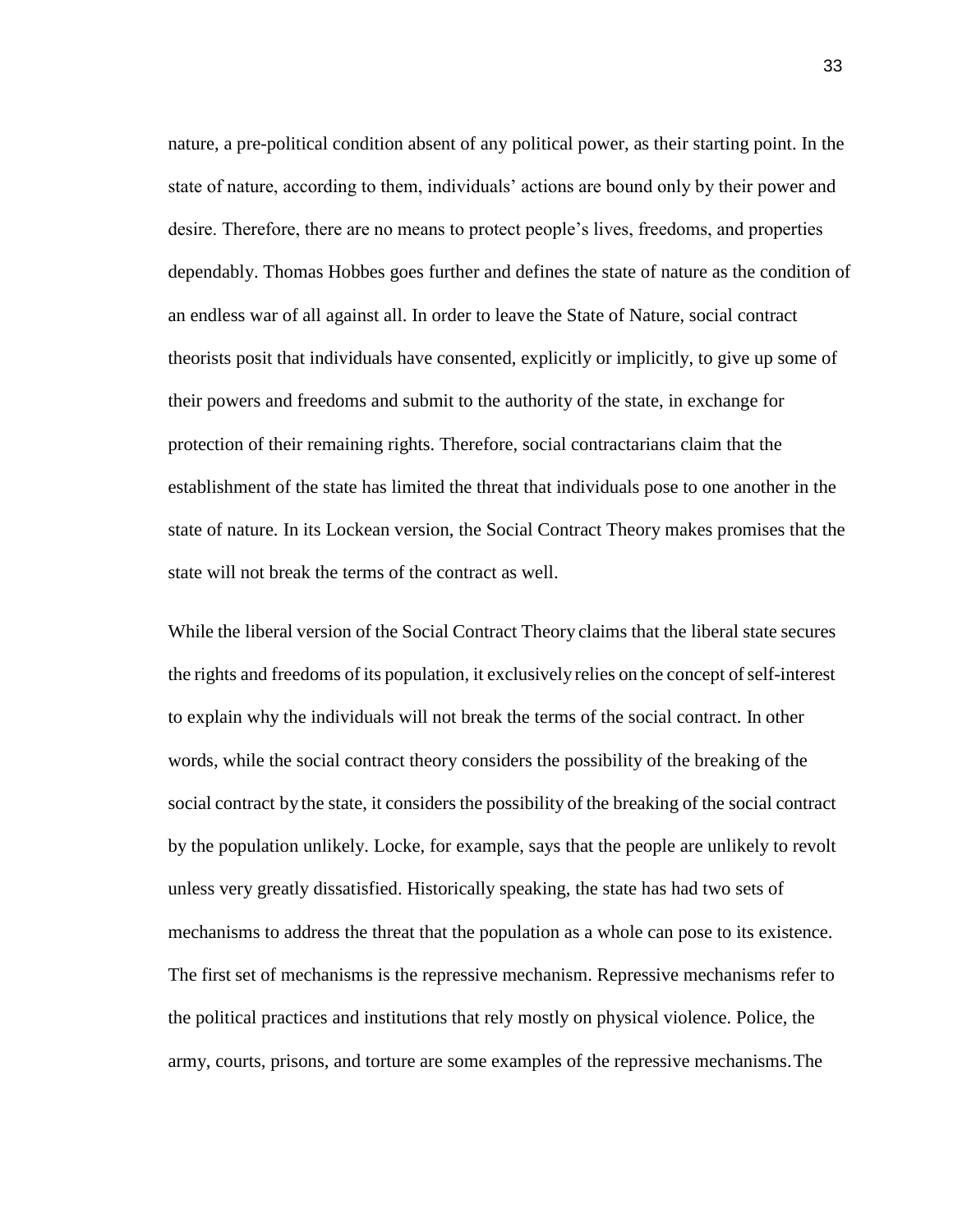key point here is that the liberal state cannot rely on these mechanisms to secure itself against the threat of the population, because the application of the repressive mechanisms was the fundamental characteristic of authoritarian regimes. This fact led liberal governments to deploy another set of mechanisms to reduce the threat of the population. These mechanisms were of a disciplinary nature.

As a simple collective mass, the population is unmanageable, unpredictable, and therefore dangerous. The population could pose a permanent threat to the existence of both thestate and the society. In the language of the social contract, the population is always about to break the terms of the contract and to return to the state of nature. Disciplines reduced the threat of the population through organizing, distributing, and individualizing its components. Disciplines atomized the components of the population by ruling "a multiplicity of men to the extent that their multiplicity can and must be dissolved into individual bodies that can be kept under surveillance, trained, used, and…punished" (Foucault 1976, 242). Furthermore, disciplines reduced the political energy of the individuals, and consequently, decreased the disruptive political potentials of the population. Through these functions, the disciplinary power provided two opportunities for the liberal government: first, it eliminated the threat that population could pose to the existence of the state; second, it made the exercise of repressive mechanisms of power mostly unnecessary. Both of these contributed to the possibility and viability of liberal politics.

As explained above, disciplines work at the level of the individuals to reduce the threat posed by the population. This function of disciplinary power is completed by another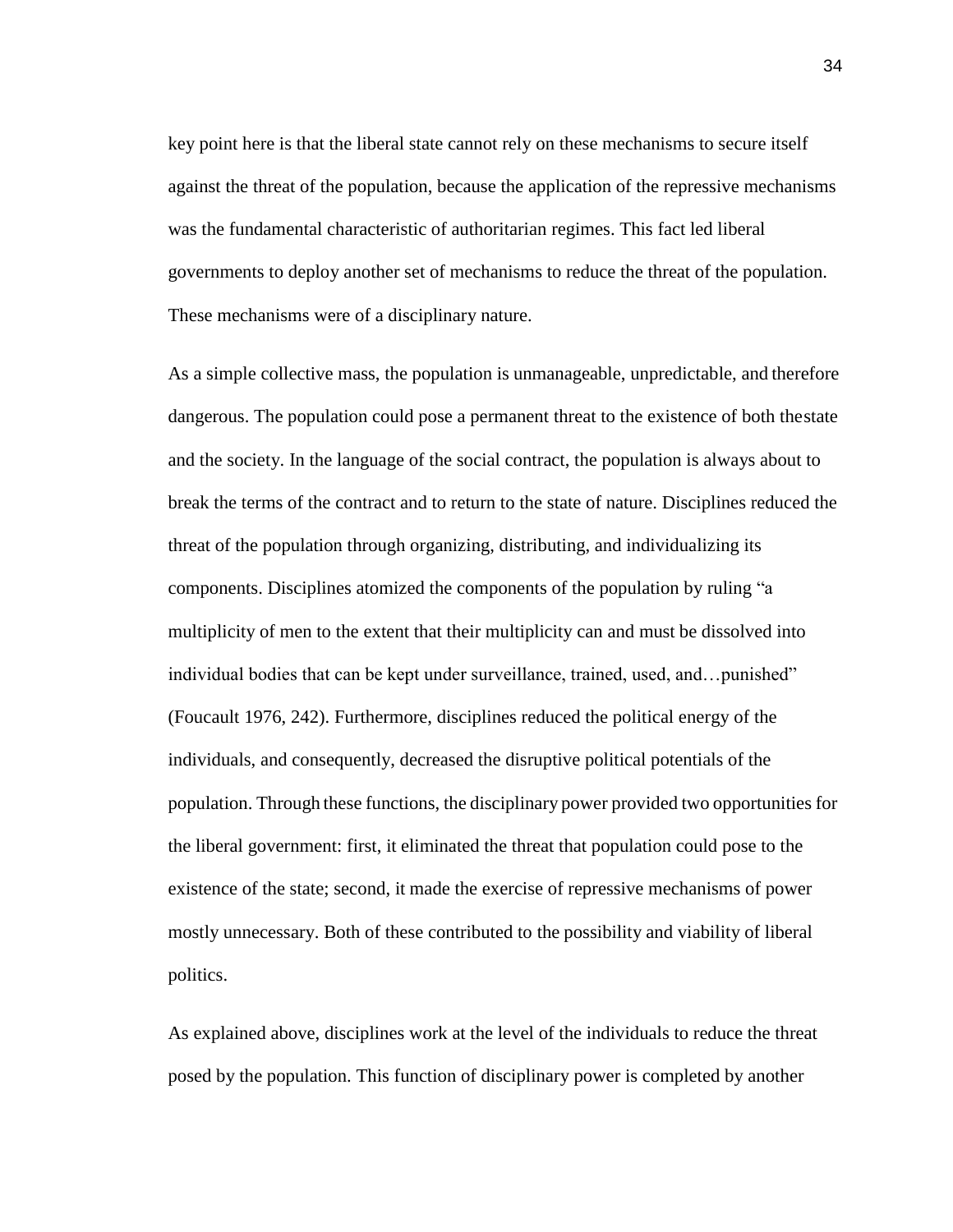liberal art of government that works on the population at the collective level. In response to the growing demand for the democratization of sovereignty, the liberal art of government employed representative democracy as a both democratic and disciplinarysolution. Representative democracy is a disciplinary art of government in the sense that it manages the effects of factions among the population and ensures the strict separation of the population from the state. Representative democracy, in fact, limits and regulates the participation of the population in the operation of the government. Barry Hindess unveils this function of representative democracy by recalling the conventions of American federalists:

[For American federalists], one of the merits of representation… is precisely that it secures a form of popular government in which the people in their collective form are excluded from any part in their government (Hindess 1997, 264).

The elimination of the threat that the population could pose to the social contract was one of the most fundamental transformations that paved the way for the possibility of the other elements of liberal politics. Disciplines assured liberal states that their existence would not be under constant threat, and it was this assurance that made the independence of the realm of society from the state possible.

# **3.4.2**-**Disciplines and the Separation of the Society from the State**

The idea that there is a social domain composed of the economy, family, and the population that has its own internal laws, and therefore, must be screened from state intervention is a new idea invented first in the nineteenth century in Western European societies. The society, in fact, was the result of some radical transformations in the relationshipbetween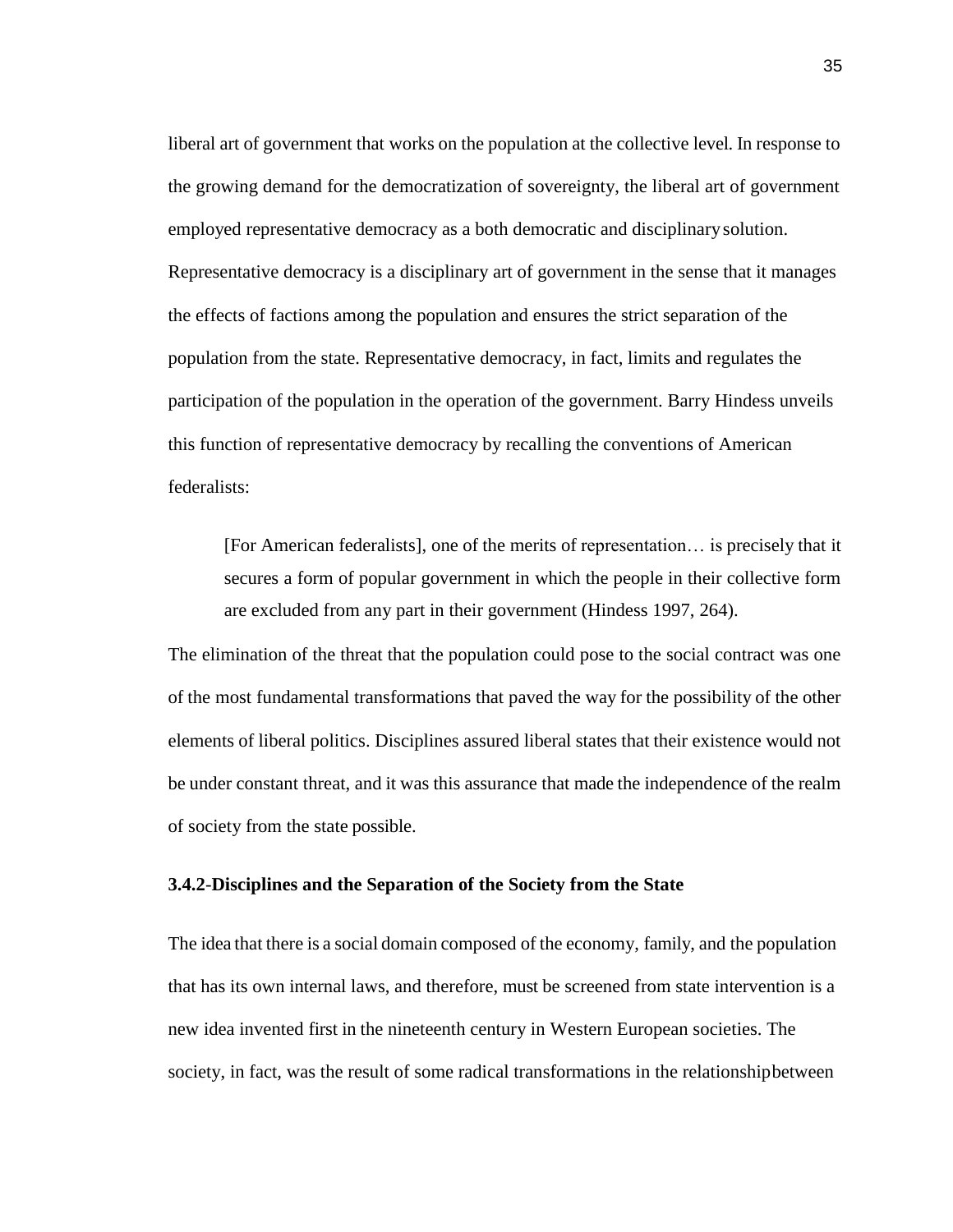the states and their populations. Before the seventeenth century, the society simply did not exist. Up to that time, what was considered important for the state was not its population but its territory. Since the seventeenth century, and with the emergence of the Police rationalities of government, the population gained importance and was considered as the primary source of the strength of the state. Consequently, the life and activities of the population became the central concern of states. However, police rationalities of government considered population and its activities as a target of excessive manipulation. From their point of view, it was only through constant regulation that the population could contribute to the strength of the state. Foucault argues that the rise of the liberal art of government, as a response to police rationalities, had a significant influence on the relationship between the state and its population and resulted in the creation of a new domain of society:

What was discovered at that time  $-$  and this was one of the great discoveries of political thought at the end of nineteenth century ‒ was the idea of *society*. That is to say, that government not only has to deal with a territory, with a domain, and with its subjects, but that it also has to deal with a complex and independent reality that has its own laws and mechanisms of disturbance. This new reality is society (Foucault 1989, 261).

Liberalism defends a specific form of separation between the state and society. The specificity of this separation refers to the fact that liberalism regards the society as both external and internal to its mode of government. It is external in the sense that it must remain secure from the state's intervention, and it is internal in the sense that the very independence of society from the state is necessary for the ends of the liberal government.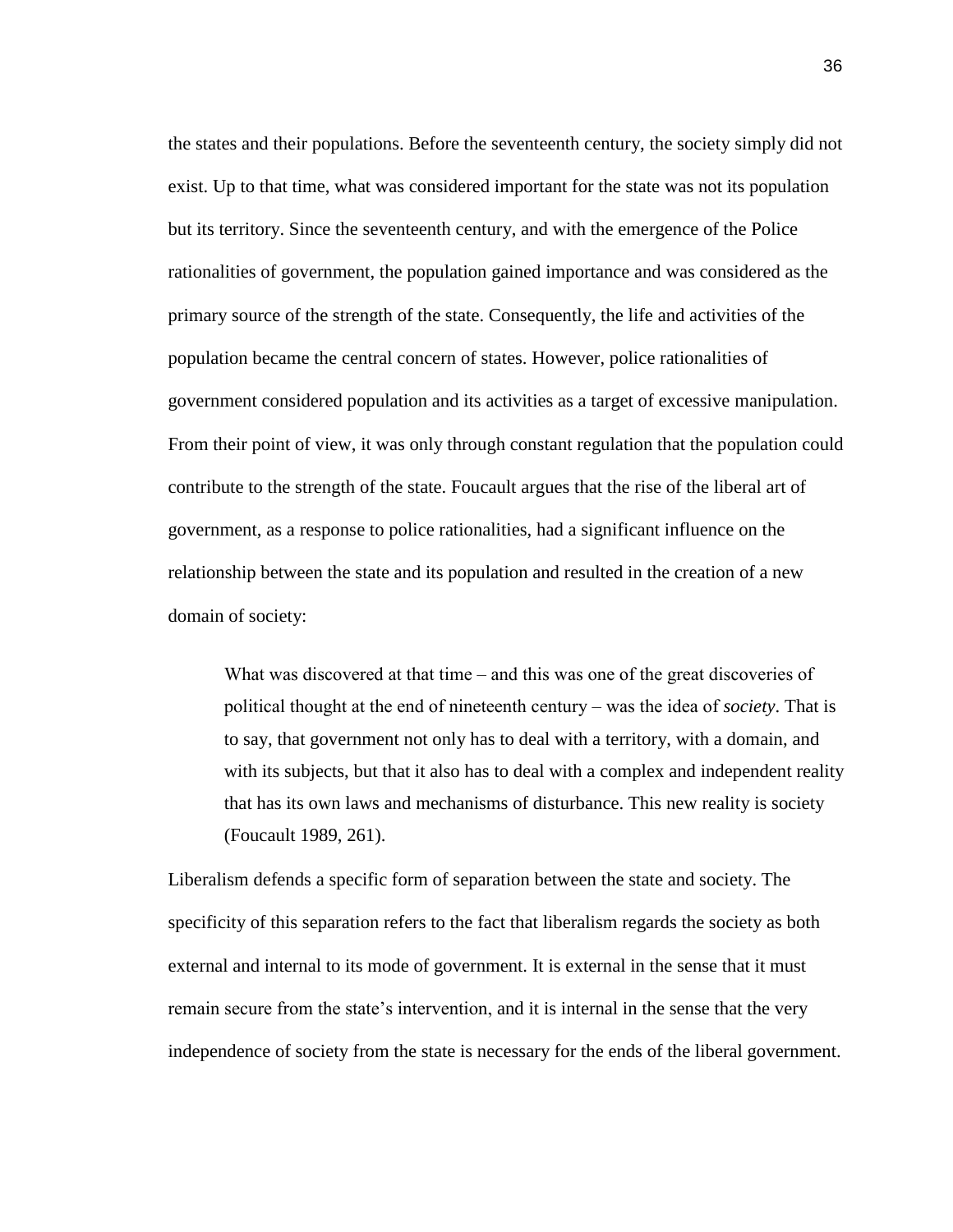The emergence of society can be explained as the result of the withdrawal of the state power from the realms of economy, family life, and the population. However, the nature of this withdrawal needs some clarification. There are two questions regarding this arrangement that must be addressed: what theoretical arguments created the basis for the emergence of society as an independent entity? And, what practical changes made the emergence of society possible? Theoretically speaking, liberal political philosophy approaches society from the perspective of a sort of naturalism. From this perspective, society is a natural domain sensitive to excessive intervention. This naturalism assumes, "as government cannot override the natural dynamics of the economy without destroying the basis on which liberal government is possible, it must preserve the autonomy of society from state intervention" (Barry, Osborne, Rose 1996, 10). Furthermore, liberal political philosophy considers the realm of society as a space in which "critical reflections on the actions of state are possible, thus ensuring that such actions are themselves subject to critical observations" (Barry, Osborne, Rose 1996, 10). Liberal political theory, thereby, provides a sound base for the separation of the society from the state. However, the withdrawal of state power from the realm of society was not merely an effect of the state's disposition to liberal conventions. Beneath that great disposition, there were practical mechanisms of disciplinary power that made the independence of society from the state possible.

The liberal state recognized the independence of the society only when it made sure that the society would not pose a substantial threat to its existence. Historically speaking, this guarantee was the result of the application of disciplinary techniques of power overthe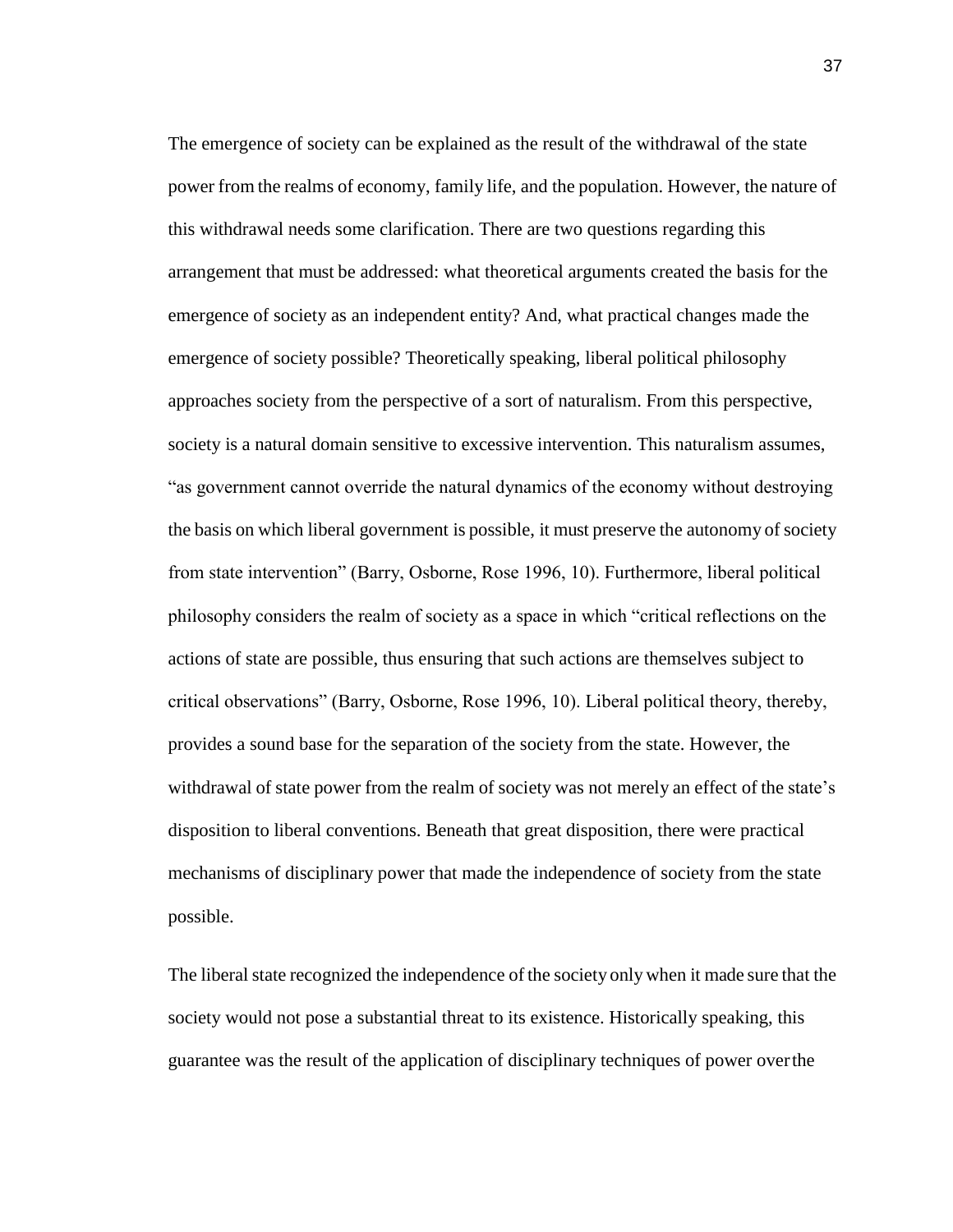courses of the eighteenth and nineteenth centuries. In fact, eliminating the threat that population could pose to the very foundation of the state paved the way for the possibility of the recognition of the independence of society. In other words, the society became bearable for the state only when its members were transformed into docile subjects. Otherwise, the society would pose a permanent threat to the existence of the state. Furthermore, the application of disciplinary techniques of power was a precondition for the function of what liberal theorists consider the natural laws of the society. That is, it was disciplinary techniques of power that determined those laws in the first place, and shaped the individuals that were about to act according to them. Disciplines were the mechanisms that formed the society in a way that was both bearable by, and useful for the ends of the liberal state.

### **3.4.3**-**Disciplines and the Rule of Law**

The rule of law is one of the most prominent features of liberalism, and there is a strong consensus among liberal political theorists that liberty is internally connected to the rule of law. In this regard, British liberal political theorist, Leonard Hobhouse writes, "the first condition of free government is governing not by the arbitrary determination of the ruler, but by fixed rules of law, to which the ruler himself is subject" (Hobhouse 1964, 17). Another outstanding theorist of liberalism, Fredrich Hayek, argues similarly in his work *The Constitution of Liberty*, "the conception of freedom under the law that is the chief concern of this book rests on the contention that when we obey laws, in the sense of general abstract rules laid down irrespective of their application to us, we are not subject to another man's will and are therefore free" (Hayek 1960, 153).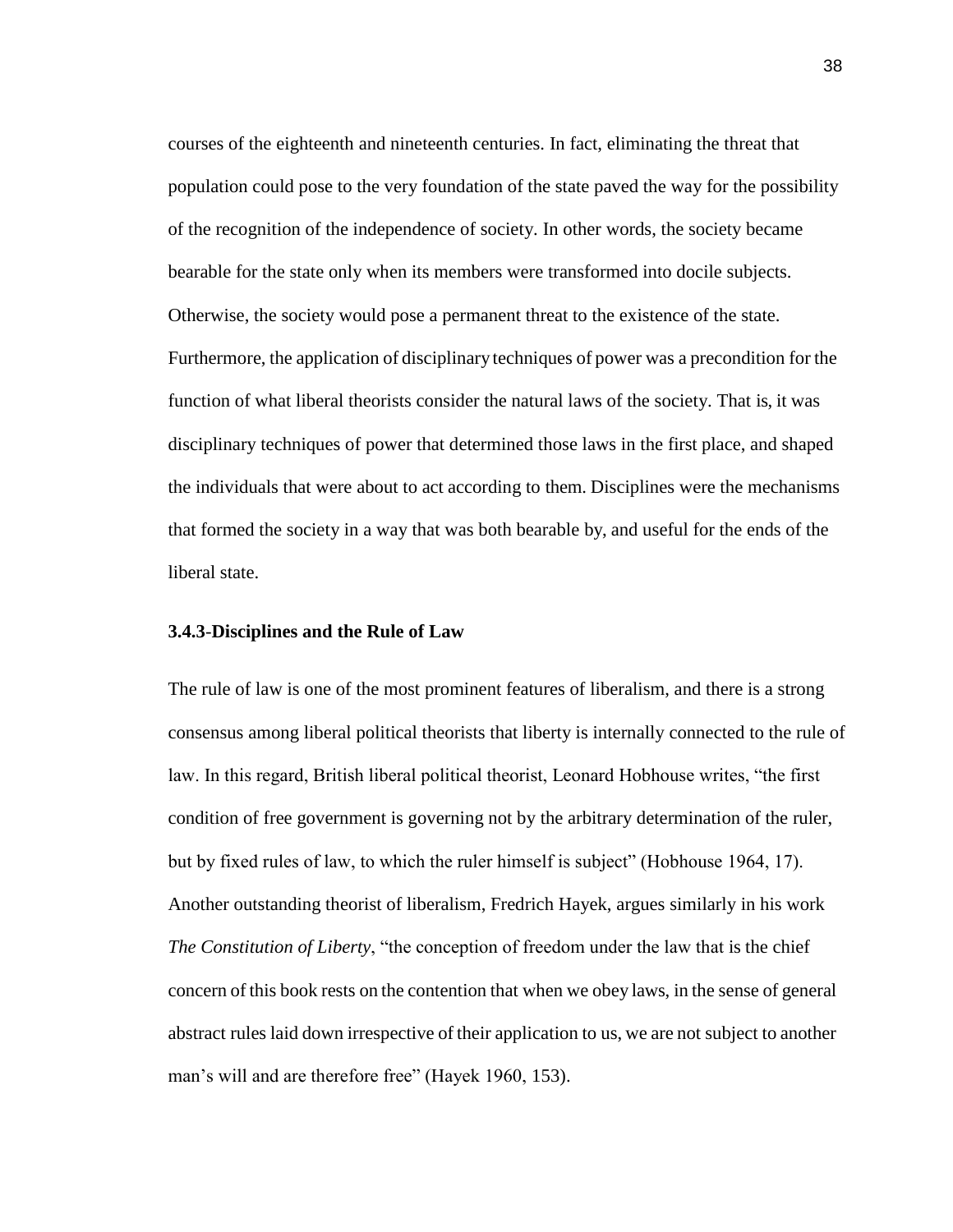Foucault's narrative of the position of law in the modern society, and his account of the relationships between liberalism and the rule of law, however, is more complicated. Foucault argues that despite the proliferation of the framing of constitutions and the 'whole continual and glamorous legislative activity' we have entered into a phase of 'juridical regression' (Foucault 1979, 144). By this, Foucault contends that the judicial system of law in the modern society has lost ground to more productive, more expansive, and more continuous mechanisms of power that target individual bodies (disciplinary power) as well as whole populations (bio-power) (Brannstorm 2014, 173). Foucault differentiates the judicial system of law from these new mechanisms of power by maintains that whereas the judicial system of law operates as "a right of seizure: of things, time, bodies, and ultimately the life itself," the new mechanisms of power work to "incite, reinforce, control, monitor, optimize, and organize the forces under it" (Foucault 1976, 136). Foucault's statement about entering into the phase of "judicial regression" has provoked severe criticism from scholars as diverse as Habermas and Poulantzas. They accuse Foucault of downplaying the role of the legal phenomenon in modern society to an unacceptable level and with a distorting result (Martire 2011, 19). Foucault, however, does not downplay the role of law in the modern society. Leila Brannstorm explains Foucault's intention as follows:

Foucault's statement about the demise of "the juridical system of the law" is about the waning of a mainly deprivative and repressive way of exercising political power, and the concomitant ascendancy of mechanisms of power primarily geared towards maximizing abilities and productivity. With this change, law, although deployed even more extensively than before, is transformed. It no longer serves the same purposes as before and is now suffused with norms that express the truth

39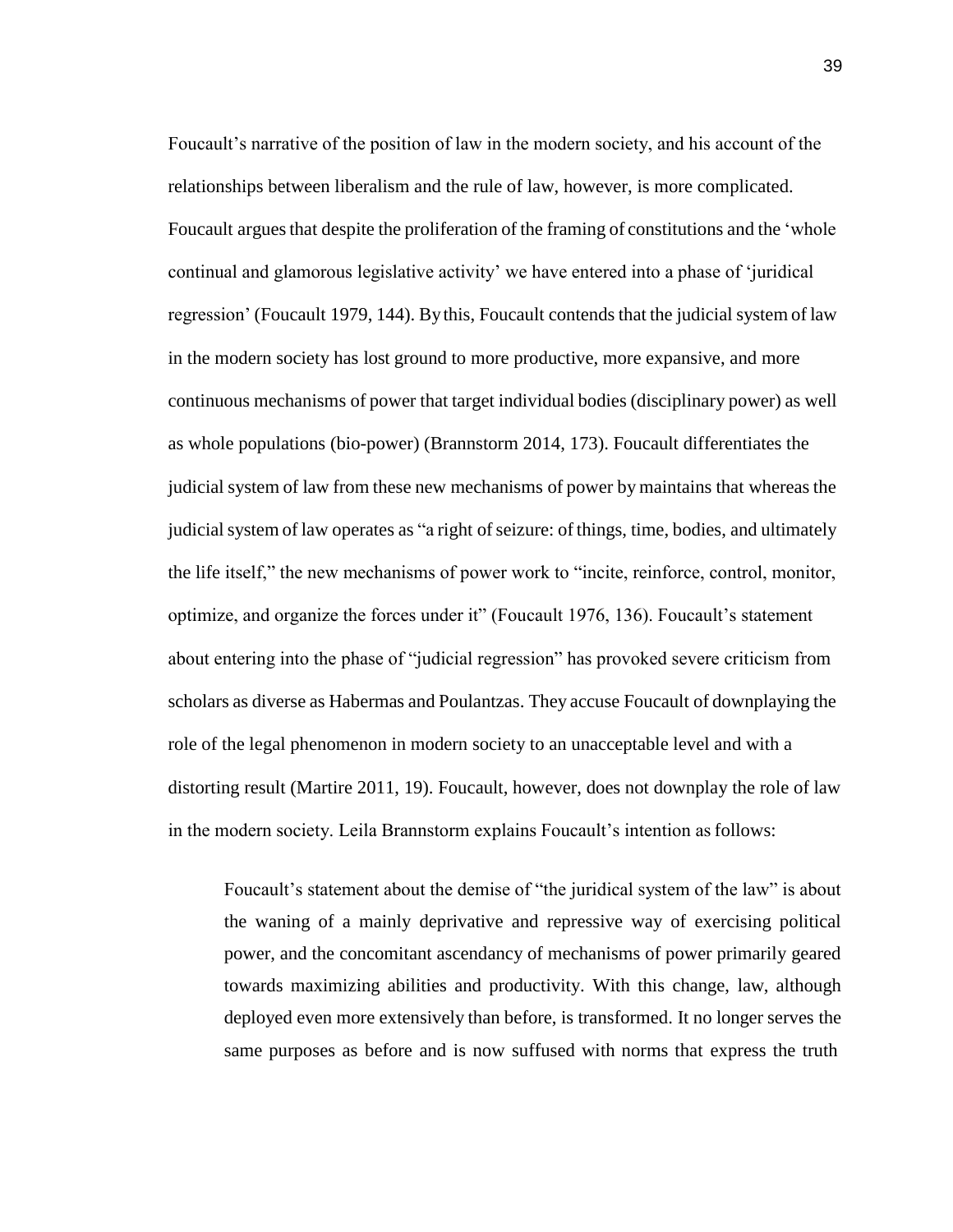about human nature and social life, rather than conveying a sovereign's privileges or will (Brannstorm 2014, 177).

Foucault is specifically interested in the transformation that law has undergone in liberal societies. From his point of view, law, as an instrument of sovereign power whose language was that of punishment, has been connected to a complex set of disciplinary discourses. As a result, the law has changed more and more from an instrument of punishment to an instrument of normalization. In other words, Foucault argues that disciplinary power has penetrated its normalizing discourse into the body of law and has created a new structure that is juridical in appearance and disciplinary in nature. The transformation of law from an instrument of the sovereign power to a disciplinary instrument occurred in two stages and was related to the rise of two consecutive forms of state: the absolutist state and the liberal state. In the first stage, and in the context of the absolutist European states of the early modern era, the law became more and more detached from the will of the political sovereign and more attached to what was considered the end of the state. Although the policies of the absolutist states still had the form of law regulations that were cast as the will of the political sovereign—they were different from the previous forms of law as they were centered on affirmative obligations and because they were tactics aiming at maximizing productivity. In this era,

law was less justified with reference to a right giving the sovereign person the privileged to rule and increasingly with reference to the objectives that government action had to reach, and these objectives were primarily the objectives of the state as such and not of the one holding the title of sovereign" (Brannstorm 2014, 177).

In the second stage, and with the rise of the liberal arts of government, new criteria for the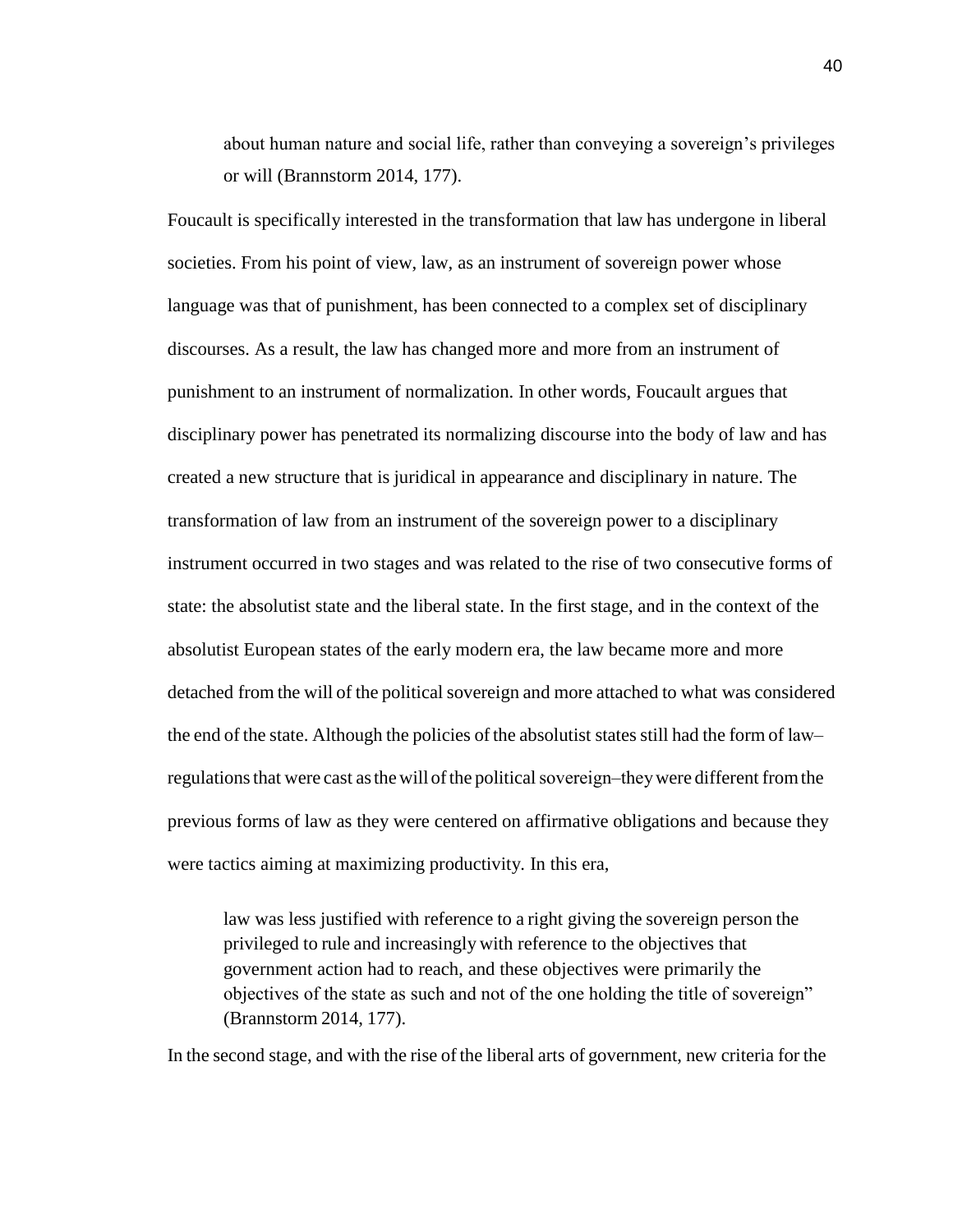formulating and justifying of law were created. If in the context of the absolutist state, the law was justified with reference to the end of the state, in this new era, the law became formulated, justified, and criticized with reference to the regimes of truth created by discourses of knowledge. Sciences such as criminology, psychology, medicine, and sociology established criteria that defined normal and abnormal behaviors. These norms were primarily the discursive aspect of the disciplinary techniques of power that had dominated West European societies before the nineteen century. By becoming the primary source of law, norms penetrated the logic of discipline into the body of law and completed its transformation from the instrument of the political sovereign to the instrument of normalization.

The concept of normalization plays a central role in this analysis of the transformation of law. Paul Rabinow summarizes Foucault's conception of normalization as follows:

By "normalization," Foucault means a system of finely gradated and measurable intervals in which individuals can be distributed around a norm—a norm which both organizes and isthe result of this controlled distribution. A system of normalization is opposed to a system of law or a system of personal power (Rabinow 1984, 20).

Norms play a crucial role in the subjugating function of disciplinary power. They are not only fixed values but also rules of judgment and means of creating those rules. Norms produce equivalences, which act as tools of comparison; they also produce differences and inequalities through which subjects can be individualized and hierarchically ordered (Dean 1999:119). Norms, in fact, are the discursive aspect of the processes through which disciplinary power creates docile subjects. Here one can see the interconnection between disciplines, law, and docile subjects. Through creating docile bodies-subjects that are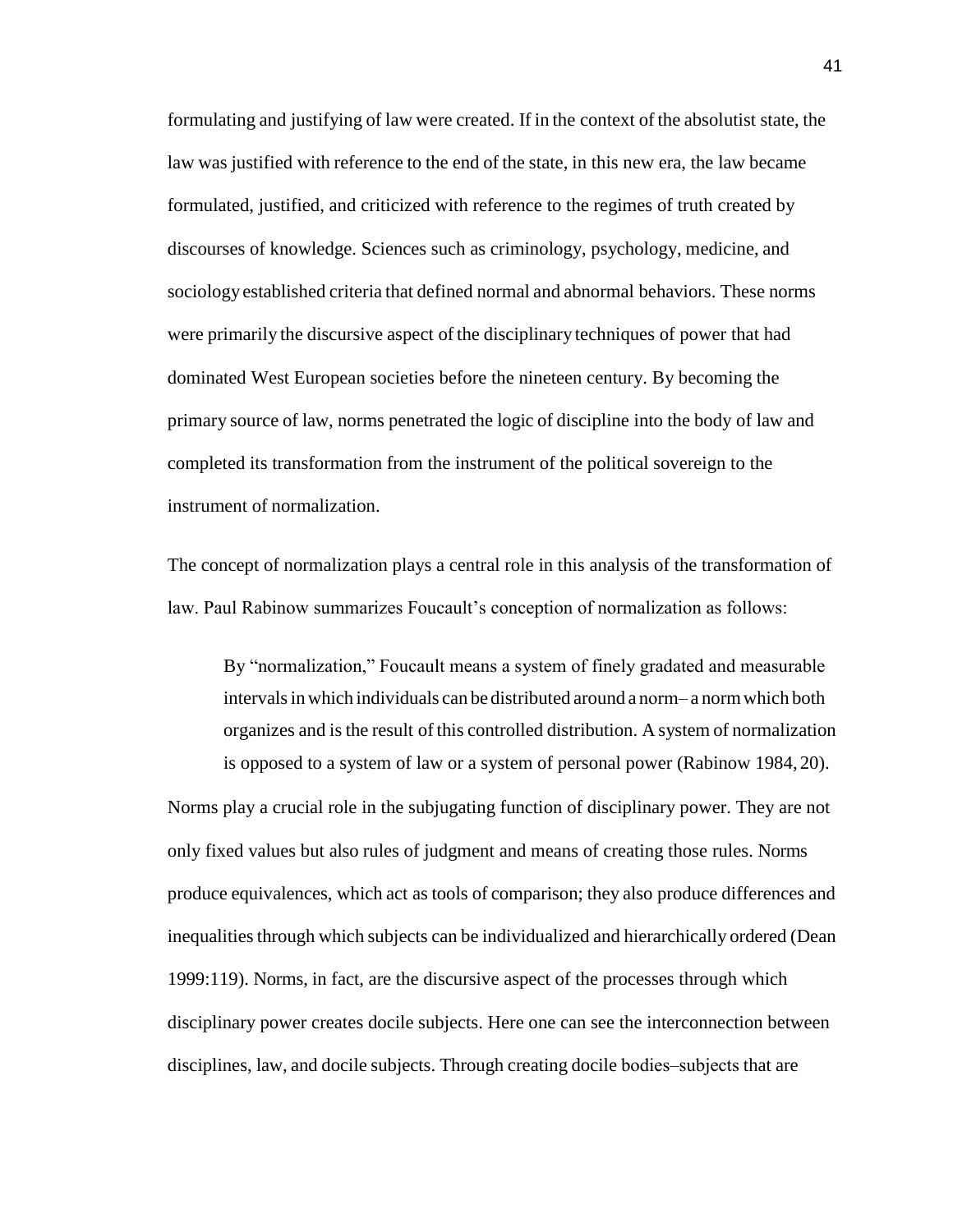politically obedient and submissive to authorities—disciplinary power makes the rule of law possible. This law, however, has already been transformed by the disciplinary power and has become a gear in a great disciplinary machine which works ceaselessly to normalize its subjects.

It is in the light of this conception of the relations between disciplines, law, and norms that one can understand Foucault's general orientation towards the role of law in the structure of liberalism. For Foucault, it is not liberal juridical thought that makes liberal modes of government possible:

Liberalism does not derive from juridical thought any more than it does from an economic analysis. It is not the idea of a political society founded on a contractual tie that gave birth to it; but in the search for a liberal technology of government, it appeared that regulation through the juridical form constituted a far more effective tool than the wisdom or moderation of the governors (Foucault 1997, 77).

From a Foucauldian point of view, the possibility of the rule of law in liberal society is highly dependent upon the application of disciplinary techniques of power. In fact, this perspective suggests, what distinguishes the nature of law in liberal societies is not only the fact that law is universal, independent from the will of the rulers, and specifically applicable to them. These features make the rule of law theoretically acceptable; however, there is nothing in them that could guarantee the submission of individuals to the liberal laws. What historically made this submission possible was the creation of docile subjects. This submission, in turn, provided the opportunity for the institutionalization of the rule of law in liberal societies, and it was through this institutionalization that respect for law became an entrenched feature of western culture.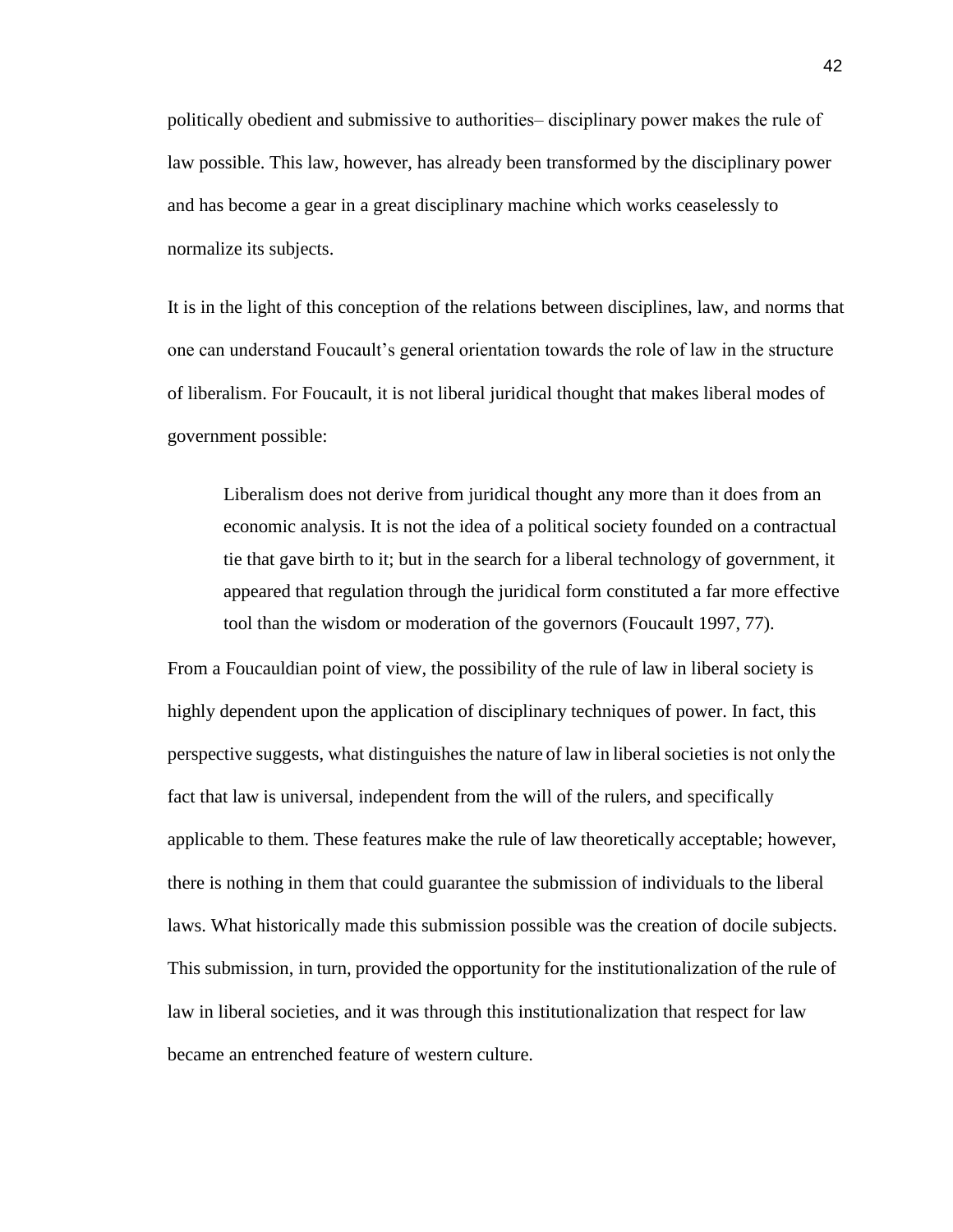### **3.4.4**-**Disciplines and the State Violence**

In one of his widely known articles, *Politics as a Vocation*, Max Weber defines the state as a "human community that (successfully) claims the monopoly of the legitimate use of physical force within a given territory" (Weber 1919). Since then, and under the preponderance of this definition, the concept of violence has been considered constitutive of the idea of the state. However, the causes and dynamics of state violence against civilians have remained noticeably under-explained, and research has mostly been focused on insurgent violence committed by citizens. States, however, have long been the main perpetrators of violence against individuals and populations. Physical violence against individuals in the forms of imprisonment, torture, or the death penalty has been state's instrument in preserving its power or maintaining social order. In the long history of state physical violence, however, liberal states have been proven exceptions.

It is true that liberal states historically committed and in some cases still commit violence against marginalized groups such as people of color, women, members of the LGBTQ community, ethnic minorities, Indigenous people. It is also true that these states still exercise a form of violence that John Galtung calls "structural violence." A form of violence that comes from the ways that liberal states allocate access to essential goods or originates from status hierarchies that work through various forms of categorization and labelling with an effect of subordinating different groups of subjects (Galtung 1969). However, liberal states rarely commit physical violence against their citizens in a systematic, strategic way. Strategic violence is not the outcome of irrational motivations. It does not originate from state's ideological or religious orientations. It is an instrument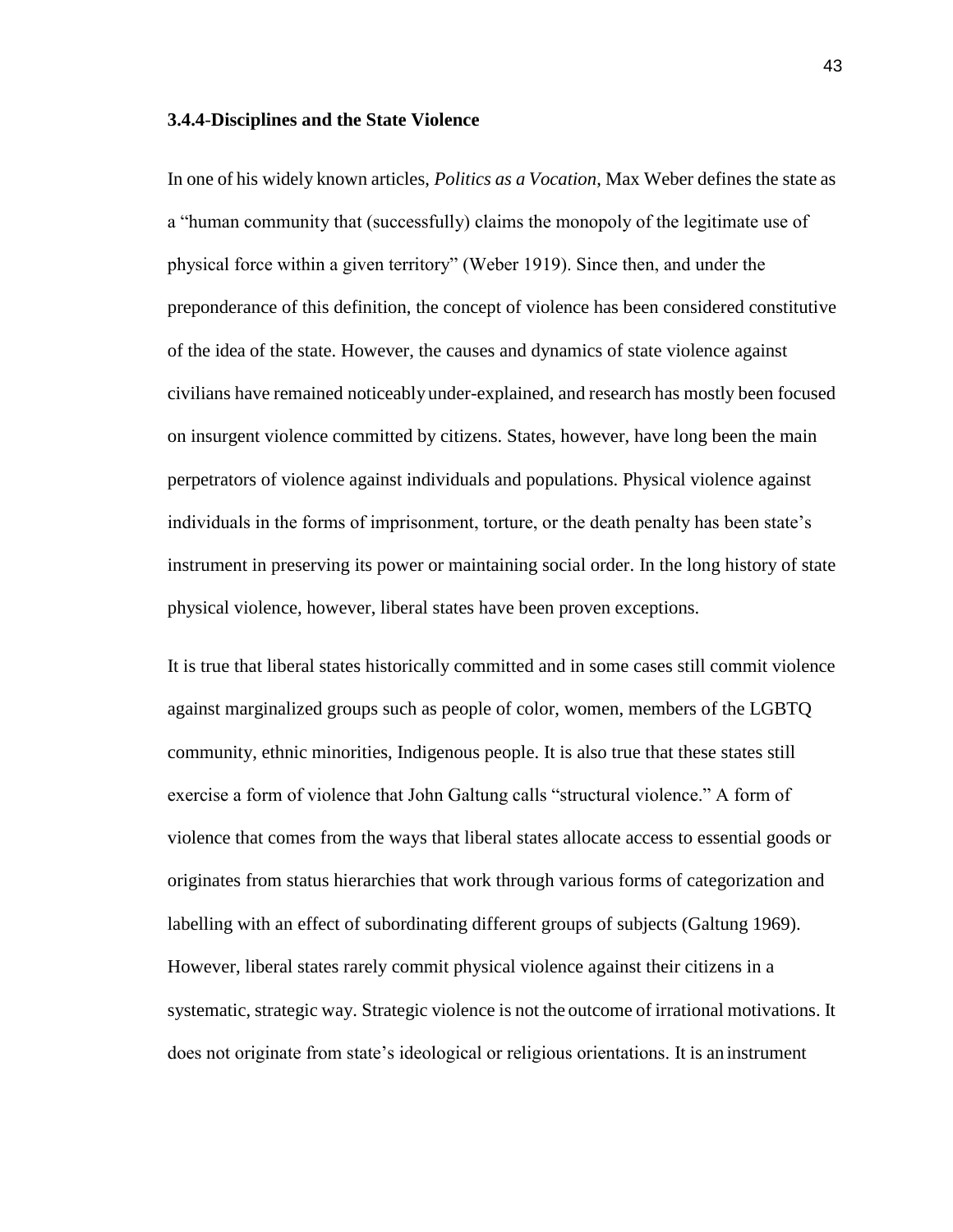through which the state guarantees its existence. Strategic state violence, in most cases, is a response to an existing insurgency or activitiesthat could potentially lead to an insurgency. Regardless of the legitimate or illegitimate claims of rebellious activities, they always either disrupt the status quo or put the very existence of the state in danger.

The philosophical underpinning of the liberal state can explain why it would not commit ideological or expressive forms of political violence, but the liberal state's shunning of strategic violence needs another explanation. The liberal state found it unnecessary to exercise strategic violence against its population because it seldom encounters insurgencies or political activities that might end up in an insurgency. The reason for this fact must be explored in the way that the liberal rationality of government approaches the desires of individuals. Unlike authoritarian regimes, the liberal state does not say no to the desires of its citizens (Foucault 2003, 73). Liberal rationality does not promote specific desires. Instead, what are important for it are the general mechanism and the logic of desire. Liberalism considers desire as a source of action and movement that is necessary for its ends. Liberalism assumes that the free play of individual desires would result in the interest of the population as a whole (Foucault 2003, 73). By being affirmative to the desires of its subjects, the liberal rationality of government makes any form of political rebellion unnecessary. Citizens of the liberal states consume their energy in the free realm of civil society to satisfy their desires as much as possible. Therefore, they do not find any point in using this energy against their political structure.

The problematic here, however, is how a liberal state can promote the free play of the desires of its subjects without causing social disorder? How would the maximum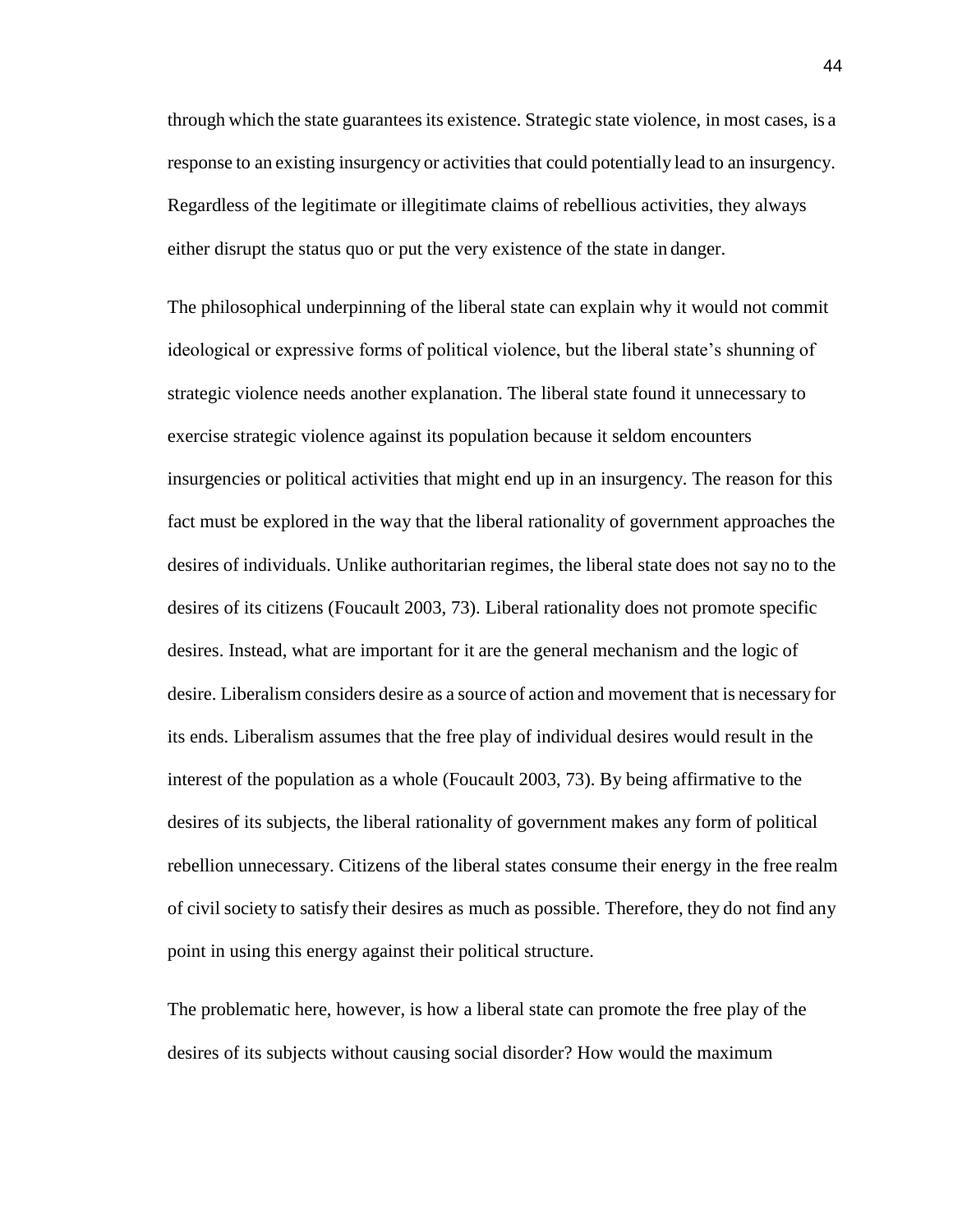satisfaction of the desires of an individual not interrupt the same satisfaction for others? And, how is this unprecedented level of freedom compatible with the principle of the reduction of pain, as promoted by utilitarianism? As far as Western societies are concerned, disciplines played a key role in reconciling these seemingly paradoxical trends. As 'techniques of detail' (Foucault 2003, 249), disciplinary mechanisms rely on or dream of recognizing the reality of each desire. Disciplines decode desires to make sure that good and bad desires are differentiated. Through normalizing practices, disciplines guide individuals asto each desire must be followed, and each one must be neglected. Disciplines achieve this level of influence over individuals through detailed and constant surveillance that is the characteristic of disciplinary projects such as Panopticon utopias, or psychiatric models. By shaping individuals and their desires, disciplinary power produces a politically obedient subject who cannot think of acting out of the realm of liberal norms. In other words, Liberalism bestows unlimited freedom to the desires of individuals who have already been restricted by the normalizing function of disciplinarypower.

Without this meticulously restricted subjectivity, it is hard to imagine a political structure that recognizes the independence of the society, allows the free play of the desires of its citizens, and eliminates the use of strategic violence. Historically speaking, it was by virtue of the formation of self-governed and docile subjects that liberalism could flourish in the nineteenth century in Western European societies. What are the implications of this account of the emergence of liberalism for societies that struggle with authoritarian regimes? In the following chapter, I explore these implications and question the universality of the necessity of resistance against disciplinary power.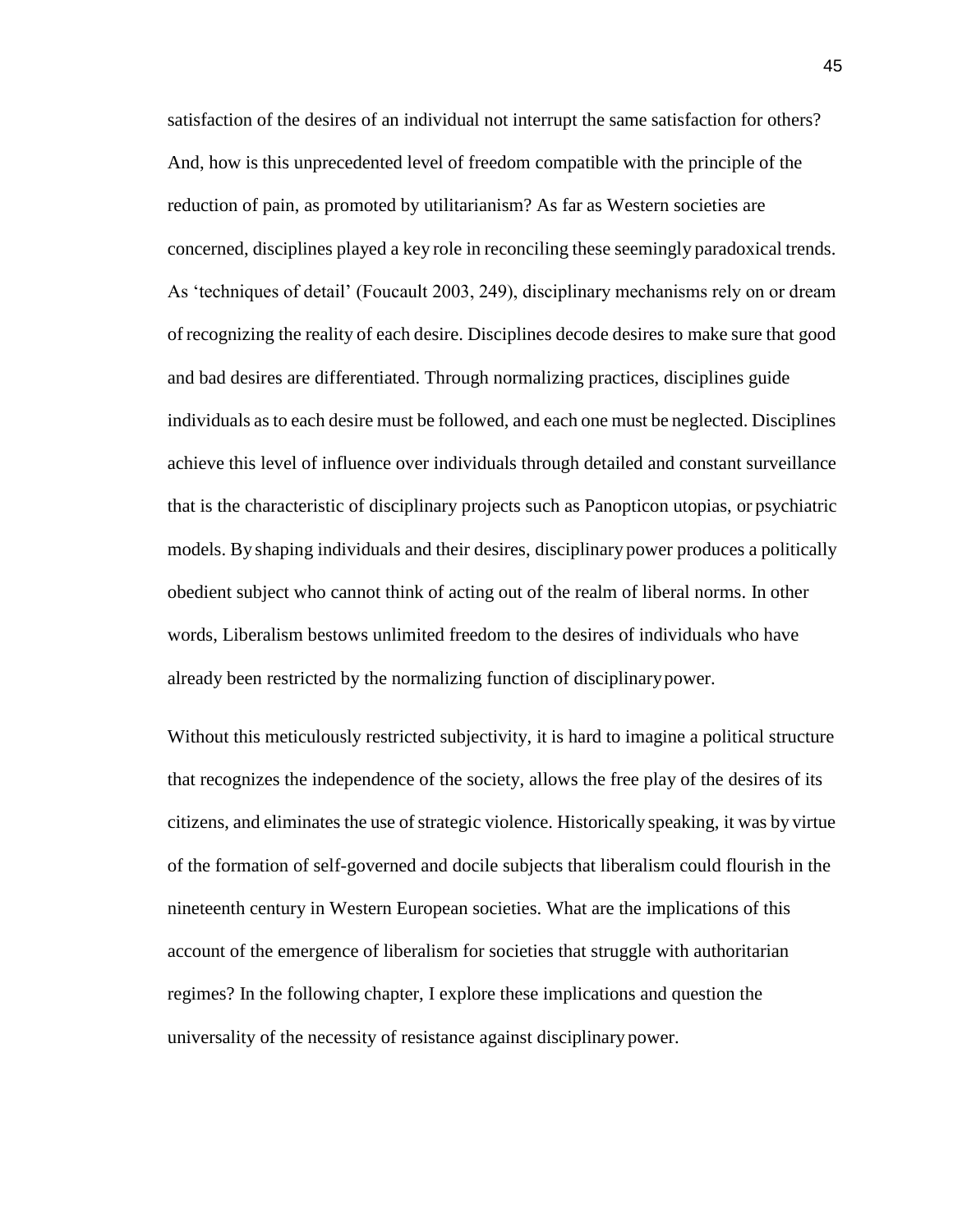# **Chapter Four: The Paradoxes of Resistance**

In this chapter, I examine the implications that my account of the relationships between the invention of disciplinary power and the emergence of liberalism has for democratic and authoritarianism studies. I argue that the question of disciplinary power does not have a universal answer, and depending on the democratic or authoritarian form of each society, this question must be treated differently. In this regard, first I criticize the prevalence of a negative approach towards disciplinary power that demonstrates itself in an emphasis on the concept of resistance. To elucidate this negative approach, I draw attention to the case of Hel Company, an Iranian factory whose owner's efforts to impose disciplinary techniques of power were faced with hostile criticism from Iranian intellectuals. By emphasizing the differences between established liberal democracies and authoritarian regimes, I argue that resistance against disciplinary power would have different political implications for societies with different political forms. I take Iran as a case and explain how the failure of disciplinary projects in shaping docile subjects has contributed to the resilience of authoritarianism in this country.

# **4.1**-**Disciplines as Pure Evil**

Foucault's main work on disciplinary power, namely *Discipline and Punish*, has been subject to critical readings that want to reveal the oppressive nature of modern societies. Scholars as diverse as Antoni Negri and Michael Hardt (2006), Gilles Deleuze (1992), Bob Fine (1994), and Mark Poster (1984) see *Discipline and Punish* as a sophisticated analysis of repression and domination in the capitalist society. The inclination to see Foucault's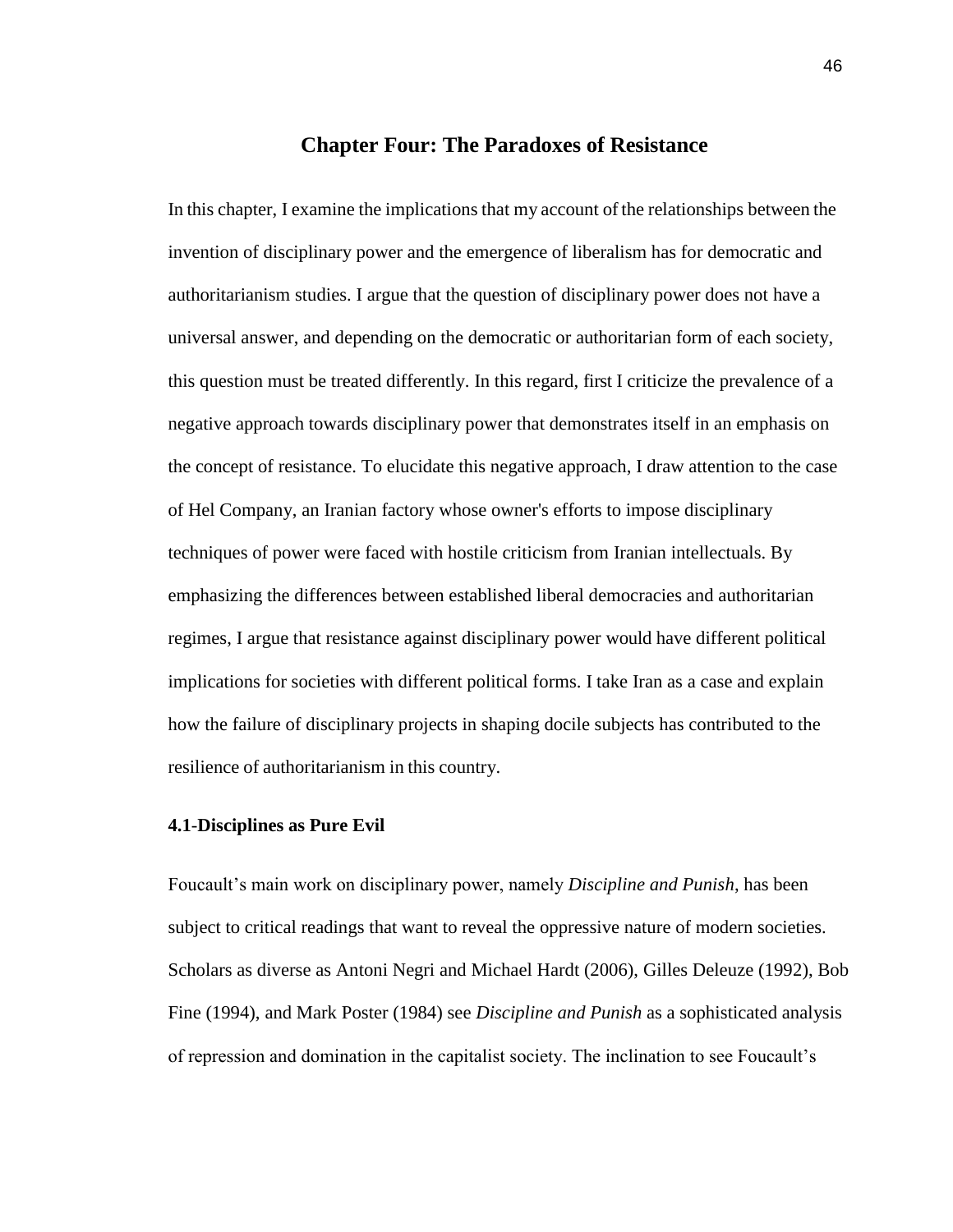account of disciplinary power as a gloomy analysis of a society that is under total surveillance, however, comes mainly from readers' theoretical leanings. These readers see *Discipline and Punish* as another analysis of the unprecedented process of the rationalization of power, which provoked Max Weber to talk about the 'iron cage' of bureaucratic domination in modern capitalist societies. These readings are also influenced by the works of the theorists affiliated with the Frankfurt School whose intention was to reveal domination in day-to-day practices of social life. In addition to these, it seems that Foucault is partly responsible for negative readings of his work. In his description of disciplinary power, he depicts the power as negative, coercive, and repressing. At some points, he even talks about looking for an 'anti-disciplinarian' form of power (Foucault 1980, 108).

The negative approach towards disciplinary power, however, originates from a misreading of Foucault's *Discipline and Punish*. This misreading assumes that Foucault talks about a disciplined society established since the eighteenth century. According to this reading, the practices of disciplinary power have entirely managed to fulfill their goal in subjugating individuals, and, at least in Western societies, nobody can escape from them. This reading naturally results in either rejecting disciplinary power or Foucault's narrative of the emergence of this form of power. Foucault's narrative, however, is entirely different. He never talks about a disciplined society where the goal of disciplinary techniques of power in subjugating individuals has been completely fulfilled. In contrast, he makes the excellent point that a disciplined society was, in fact, a utopia dreamed by the eighteenth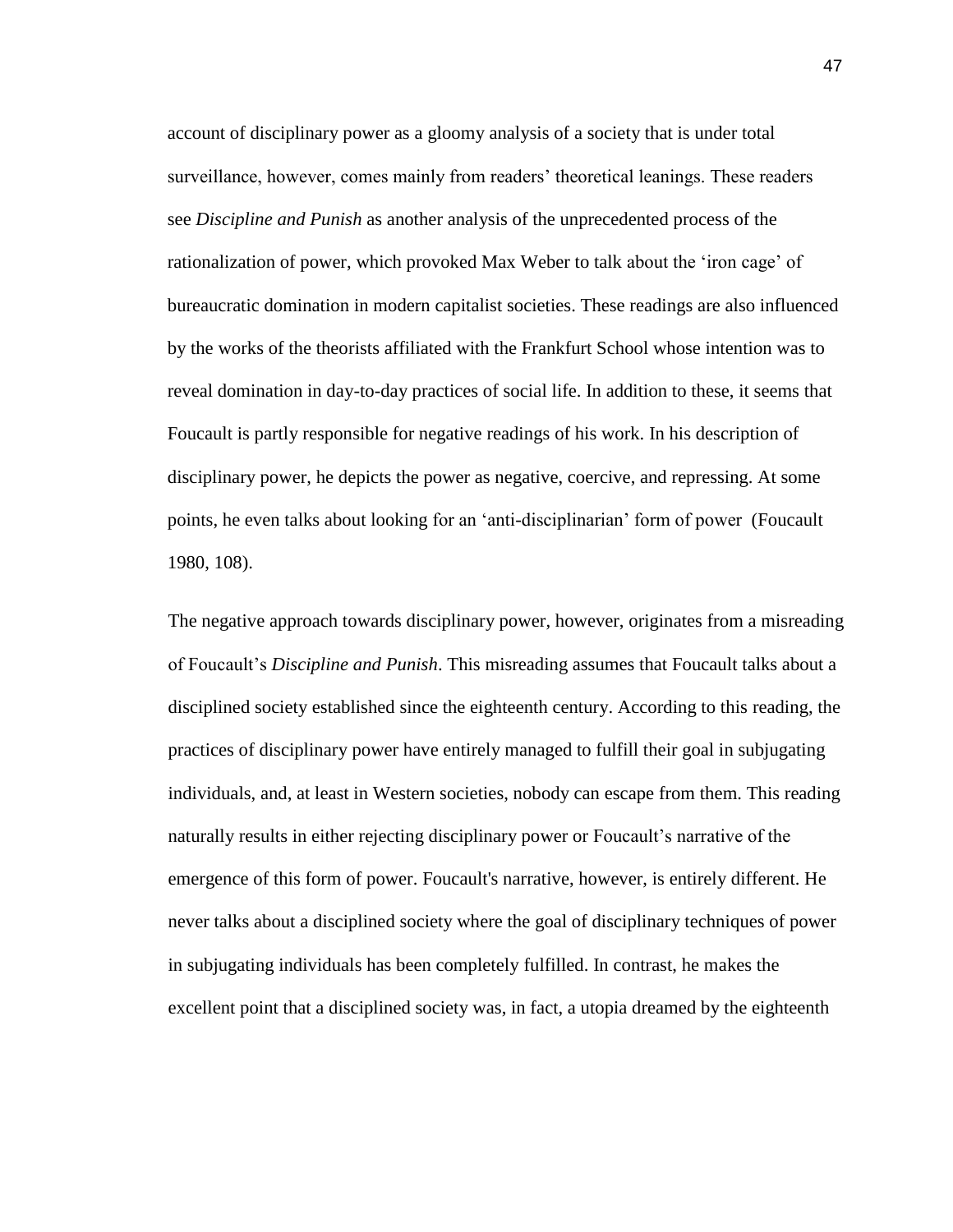and nineteenth-century reformers who obsessively sought to control and shape the bodies of individuals. Therefore, disciplines that Foucault describes are not a description of reality, but descriptions of programs of action. John Ransom explains this point asfollows,

In *Discipline and Punish*, Foucault uses the words 'schemes' and 'dreams' to denote the projects leading up to and culminating in the Panopticon. Major elements of these projects failed to see the light of day or were confronted by oppositional factors that forced modification in their implementation (Ransom 1997, 41).

The fact that Foucault's *Discipline and Punish* is a description of the aspirations of social reformers to enforce the disciplinary projects, however, does not mean that these projects were wholly disconnected from the world they sought to order. Disciplines had historical configuration indeed. As explained in chapter three, disciplines played a vital role in the social disciplining of a regulatory organization of society aimed at producing docile and obedient subjects.

The negative approach towards disciplinary power also springs from a misreading of Foucault's conceptualization of power. Foucault maintains that "power is everywhere" (Foucault 1978, 83). Power, according to Foucault, not only determines the waywe act and think but also fabricates us as subjects. The usual reading of Foucault's account of power leads to the understanding that individuals are the completely determined and dependent creatures of power, and, as products of the power, they are unable to identify and thus incapable of criticizing or opposing it. This reading usually concludes that if power is omnipotent and individuals are carefully fabricated, then opposition and transformation are impossible.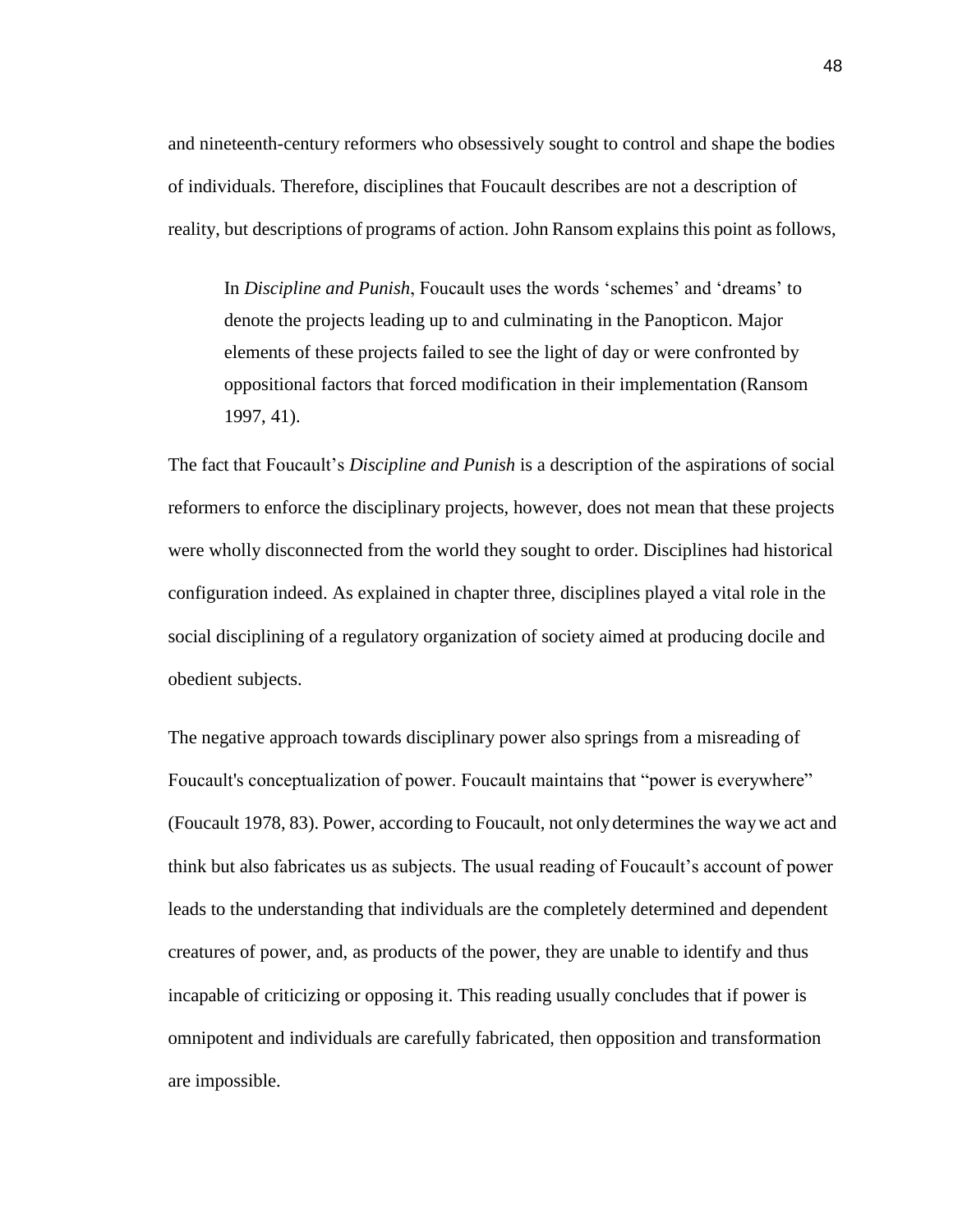Foucault, however, considers these conclusions as misguided and unidirectional. In a lecture delivered in 1976, Foucault maintains that individuals are the effects of power, but are also its vehicles (Foucault 1980, 98). By considering individuals as vehicles of power, Foucault suggests that individuals are part of power mechanism, and therefore, in a unique position to challenge it. The fact that we are vehicles of disciplinary power reveals, not the omnipotence of power, but its fragility, "such vehicles might go off the designated path in directions that frustrate the purpose for which they were originally developed" (Ransom 1997, 36). It is true that for Foucault, power relations are unbreakable, but this does not represent a deadlock because it is in the context of power relations that individuals can conceive opposition against them. As John Muckelbauer explains, what Foucault rejects is not the possibility of challenging power relations, but the possibility of programmatic versions of opposition that rely on spaces outside of power, a unified subject, and a normative foundation (Muckelbauer 2000, 73). Foucault maintains that opposition is a crucial part of the process through which individuals are constructed.

The individual is not to be conceived as a sort of elementary nucleus, a primitive atom, a multiple and inert material on which power comes to fasten or against which it happens to strike, and in so doing subdues or crushes individuals. The individual, that is, is not the voice-à-voice of power; it is, I believe, one of its prime effects. The individual is an effect of power, and at the same time, or precisely to the extent to which it is that effect, it is the element of its articulation (Foucault 1980, 98).

To this point, it must become clear that the way Foucault talks about the disciplinary society is not similar to the way that theorists of the Frankfurt School and Max Weber talk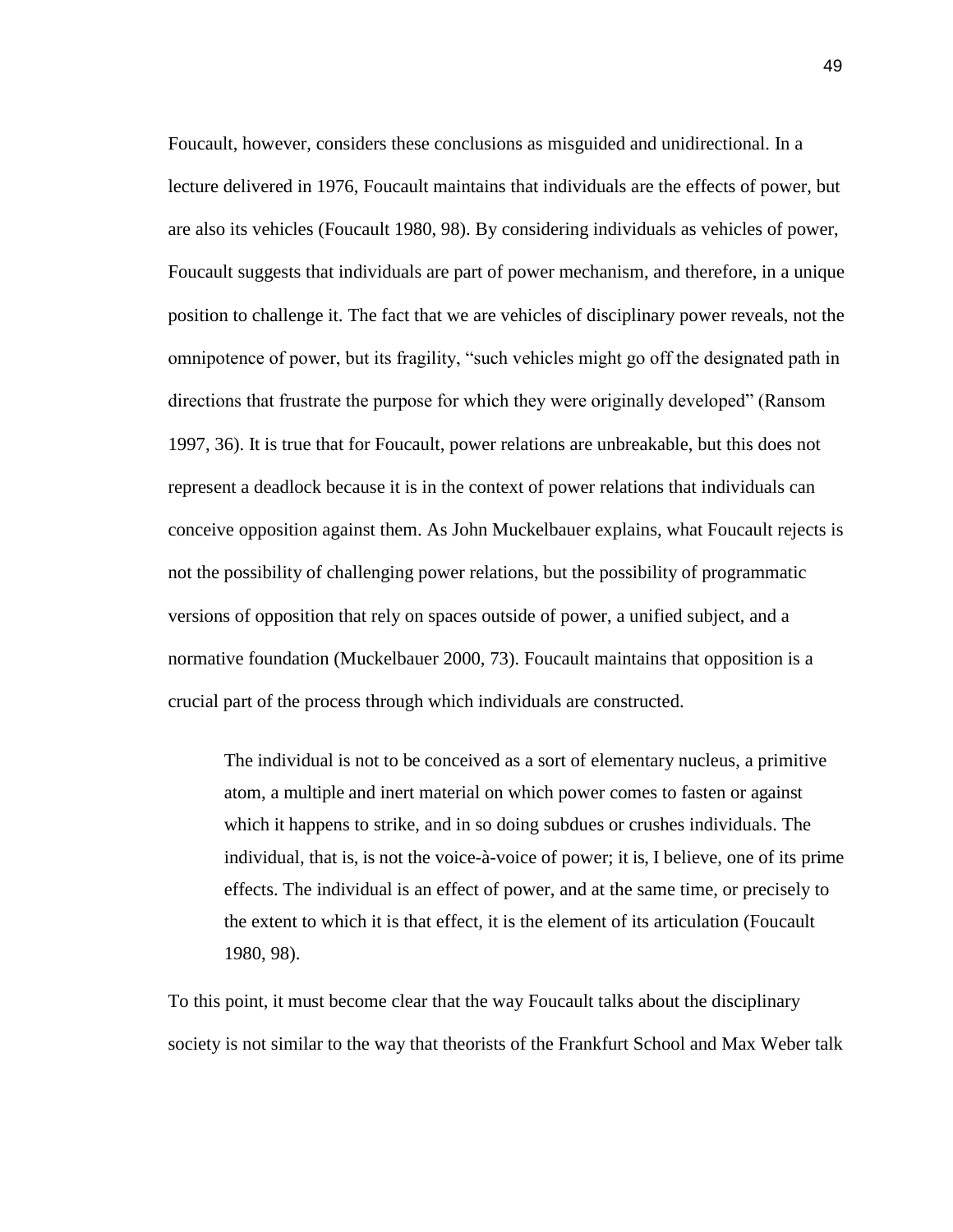about administrative and bureaucratic societies. Foucault does not pass a moral judgment on the notion of disciplinary power. For him, "relations of power are not something bad in themselves, from which one must free one's self" (Foucault 1984, 129). Rather than rejecting disciplinary power, Foucault maintains that "power is not an evil… it is a strategic game" (Foucault 1984, 129). Foucault indeed appreciates the positive effects of disciplinary techniques of power in shaping modern subjectivities. As Cressida Heyes writes,

One of Foucault's key insights was that disciplinary power, at the same time as it manages and constructs our somatic selves, also enhances our capacities and develops new skills. These capacities can be a part of a struggle for greater freedom (Heyes 2007, 7).

The affirmative readings of Foucault's conceptualization of disciplinary power, however, live in the margins of Foucauldian scholarship, and most approaches towards disciplines sway between scepticism and hostility. Although the hostility to disciplinary projects is a legitimate subject of criticism in societies with established liberal democracies, this hostility plays a more destructive role in the intellectual and political endeavours that work toward progressive political transformation in societies ruled by authoritarian regimes. To depict the dominance of this anti-disciplinarian culture, I draw attention to the case of Hel Company, an Iranian factory whose owner's efforts to impose disciplinary techniques of power were met with hostile reactions from Iranian intellectuals.

## **4.2**-**The Dream of Khalil Nazari**

In 2016, an Iranian investor and industrialist, Khalil Nazari, published a manual containing

50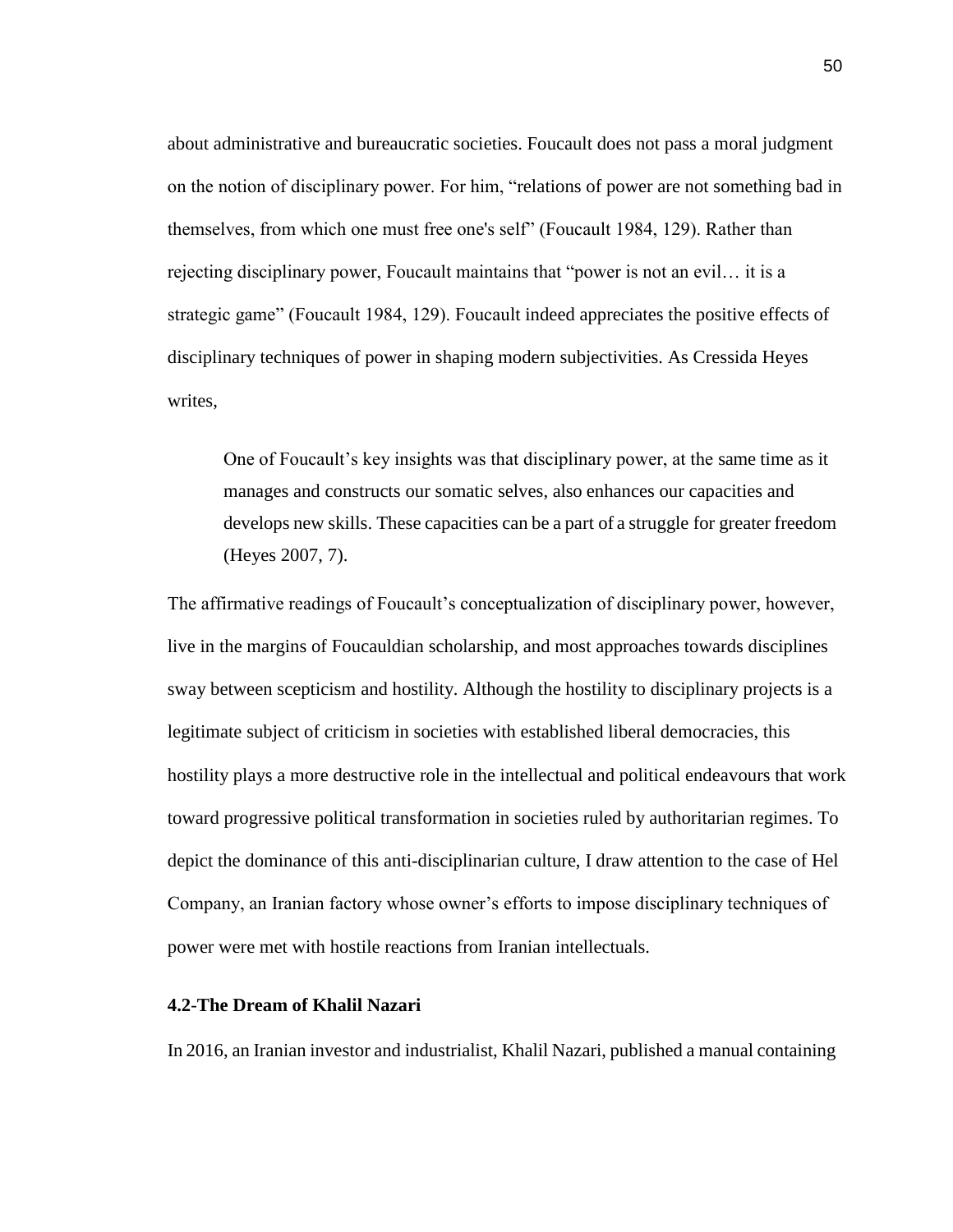regulations and instructions for workers in his factory, Hel Company. In this manual, Nazari outlined his desired model of work ethics articulated through some strict rules. Some of his regulations were as follows: workers must wear overalls in different colors, demonstrating their rank in the factory (article 67). Everything must be visible in the workshop; there must be no wall or partition in warehouses and production halls (article 2). Workers are not allowed to have snacks for two hours after breakfast and lunch (article 80). Workers are not allowed to eat time-consuming snacks (article 13). Workers are not allowed to use washrooms twenty minutes before and after lunch, and before the end of their shifts (article 24). Workers are not allowed to stay in washrooms more than ten minutes; surveillance cameras control their entrance and departure (article 24/1). Workers are not allowed to use the expression 'next time' in their conversation with their supervisors (In Persian, this expression is usually used to make excuses for not accomplishing a task. By banning this expression, Nazari means that he does not accept any excuse) (article 71). And, it is mandatory for all male workersto practice daily prayers. Offenders of this rule are fined 1200,000 Rials per offense (article 5) (Nazari 2016,4-25).

The publication of some photos of Nazari's factory depicting banners and signs bearing these rules brought Hel Company into the radar of the social media in Iran. Suddenly, everybody became aware of the existence of Nazat's manual, and it became published widelyon the Internet. Nazari's manual was met with harsh criticism from the Iranian press and intellectuals. Some critics blamed Nazari's regulations on his personality or theorized about his possible mental illness. By describing him as a person who is chronically narcissistic, arrogant, and domineering, they related his rules to his voracious appetite to impose his will on his powerless employees (Fatourechi,2017). Others, instead, used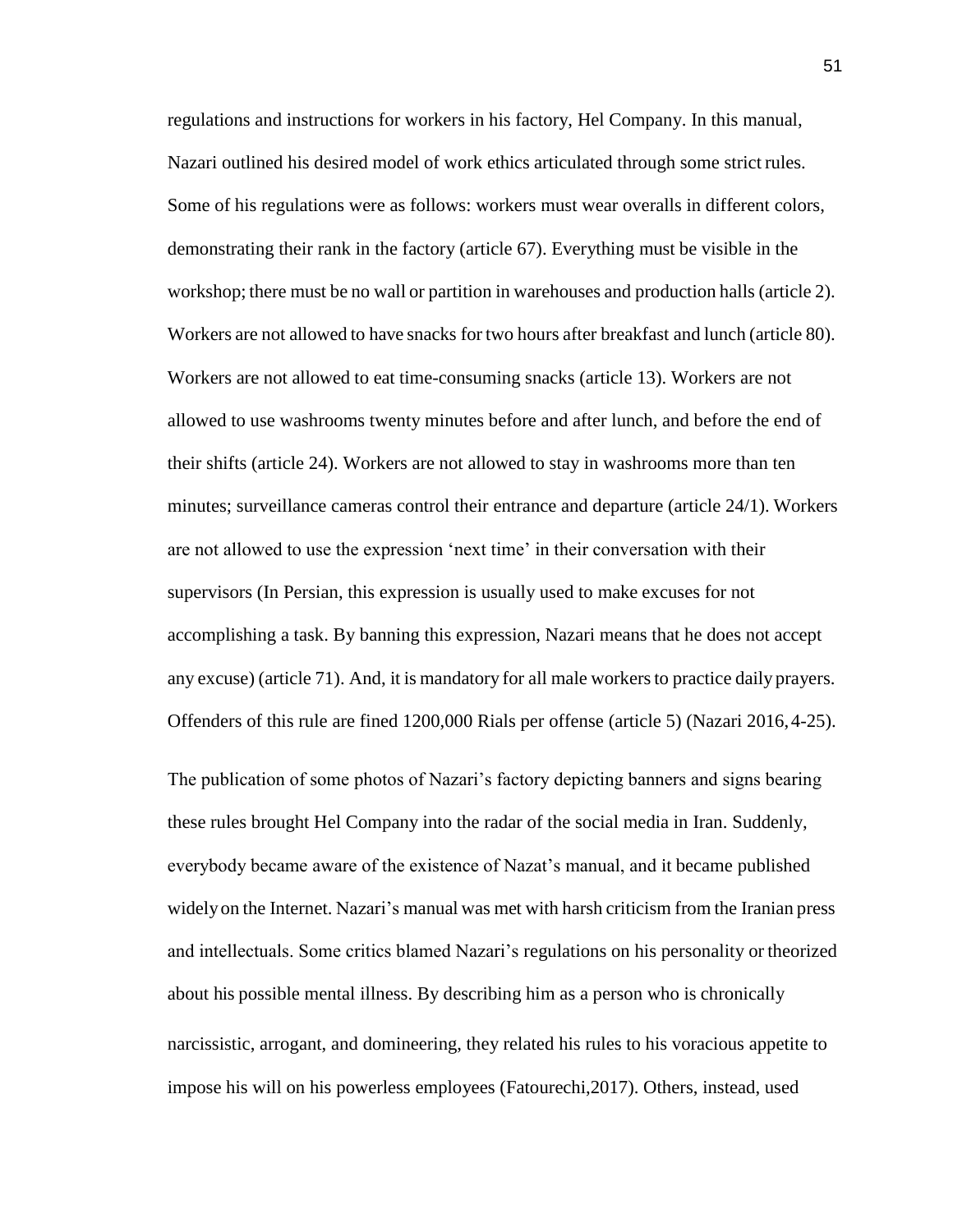Marxian terminology to condemn him. From their point of view, the target of those rules was extracting as much surplus value as possible from the labour of the workers. They described Hel Company as an example of the gloomy future that capitalism was planning to impose on the working class in Iran (Shahrabi, 2017). Out of all regulations that Nazari outlined in his manual, the article regarding the mandatory dailyprayers caught the eyes of his critics specifically. They took this article as a proof of their belief that in Iran Islamism and capitalism have reached the point of reconciliation, and there is no conflict between Islamic ideological leanings and capitalist attitudes (Nikfar, 2017). The adverse reactions towards Nazari's manual, finally, forced Iran's Ministry of Labor and Social Affairs to intervene. They announced that Nazari's rules were illegal and demanded him to change them immediately.

Some Iranian intellectuals found Nazari's aspiration to enforce his version of work ethics to be a draconian will to domination. They described his rules as real violence against the freedom and autonomy of his employees and called for resistance against the spread of such attitudes to other factories (Shahrabi 2017). However, when considered in the context of Foucault's historical studies on the invention of disciplinary techniques of power, it can be argued that Nazari's manual is in many ways similar to pamphlets and guidelines that aimed at laying down disciplinary projects in the seventeenth and eighteenth centuries in Western European societies. Although this manual is not precise in describing disciplinary techniques for distributing individuals in space, and making them subject to strict timetables, it has an evident tendency to shape a new individuality out of its subjects. By imposing strict rules related to time, these rules tend to penetrate timing into the body of the workers and prepare them for a level of punctuality that is necessary for complex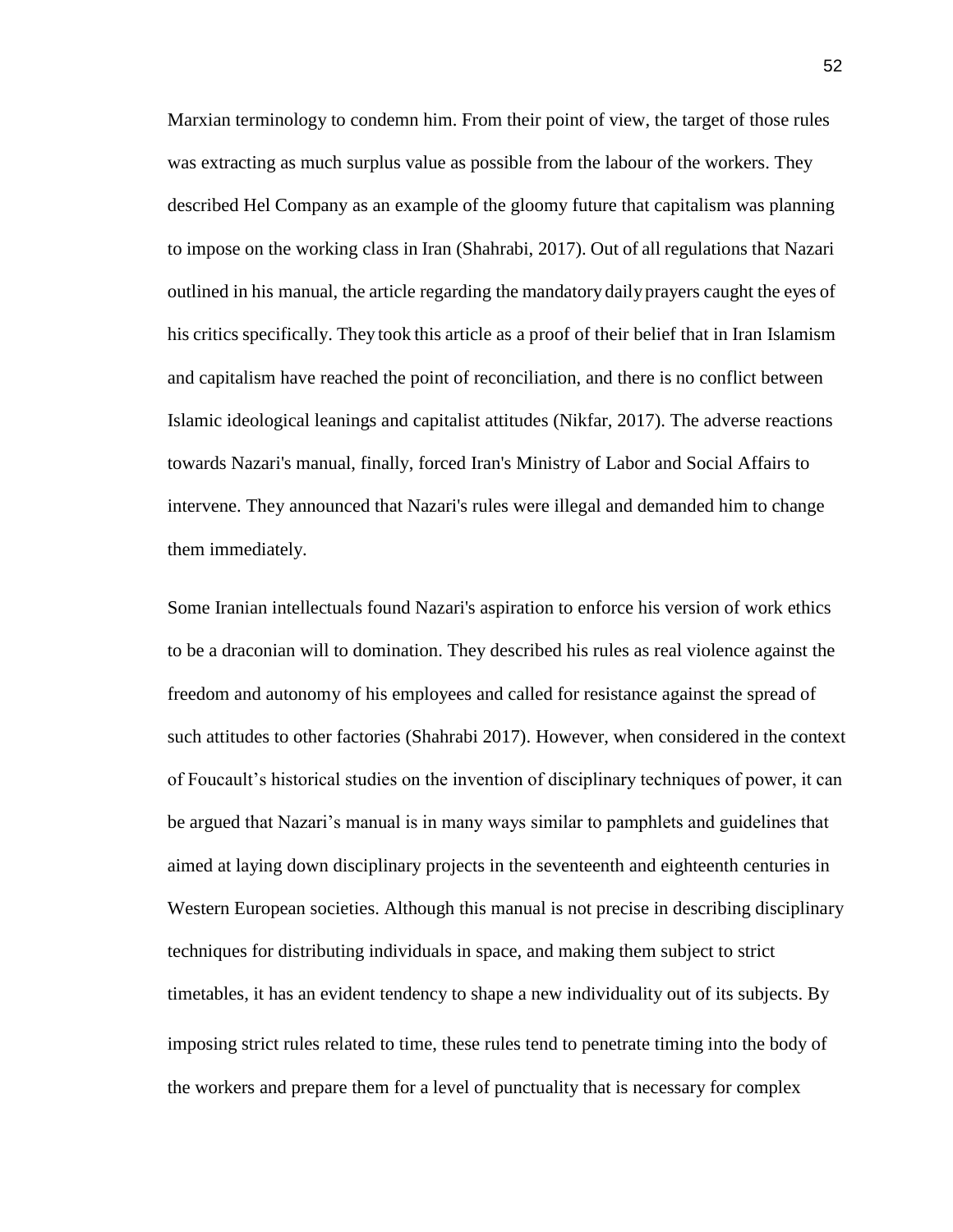systems of production. By hierarchizing workers in different levels according to their performances, these rules provide a system of differences and equivalences that work to normalize worker's behaviours. Even his tendency to impose mandatory daily prayers on his workers must be seen as a disciplinary technique because he describes every stage of the process of preparation for daily prayers in detail and adds regulations that are not a part of Islamic rituals. For example, nobody is allowed to talk during ablution (article 37/3). Far from its religious nature, it seems that Nazari sees daily prayers as a way to make the body of his workers responsive to the signals of order.

The case of Hel Company is not the only manifestation of anti-disciplinarian culture in Iran, and this culture is not limited to this country. In fact, negative attitudes towards disciplinary power are dominant in political studies in general, and Foucauldian scholarship, in particular. One of the main signs of this anti-disciplinarian culture is the sheer amount of emphasis that scholars put on the concept of resistance (see Lilja and Vinthagen 2014, Muckelbauer 2000, Armstrong 2008, Hartman 2003, Thompson 2003, Hoy 2004, Picket 1996, Flohr 2016). In most studies, resistance is considered as a universally applicable answer to the infringements of disciplinary power. In the following, by mapping the position of the concept of resistance in Foucault's thought, I examine the relevance of such ideas and provide an alternative approach towards disciplinary power. This alternative approach takes into consideration the differences between established liberal democracies and authoritarian regimes.

# **4.3**- **The Paradoxes of Resistance**

One of the strange aspects of Foucault's *Discipline and Punish* is the absolute absence of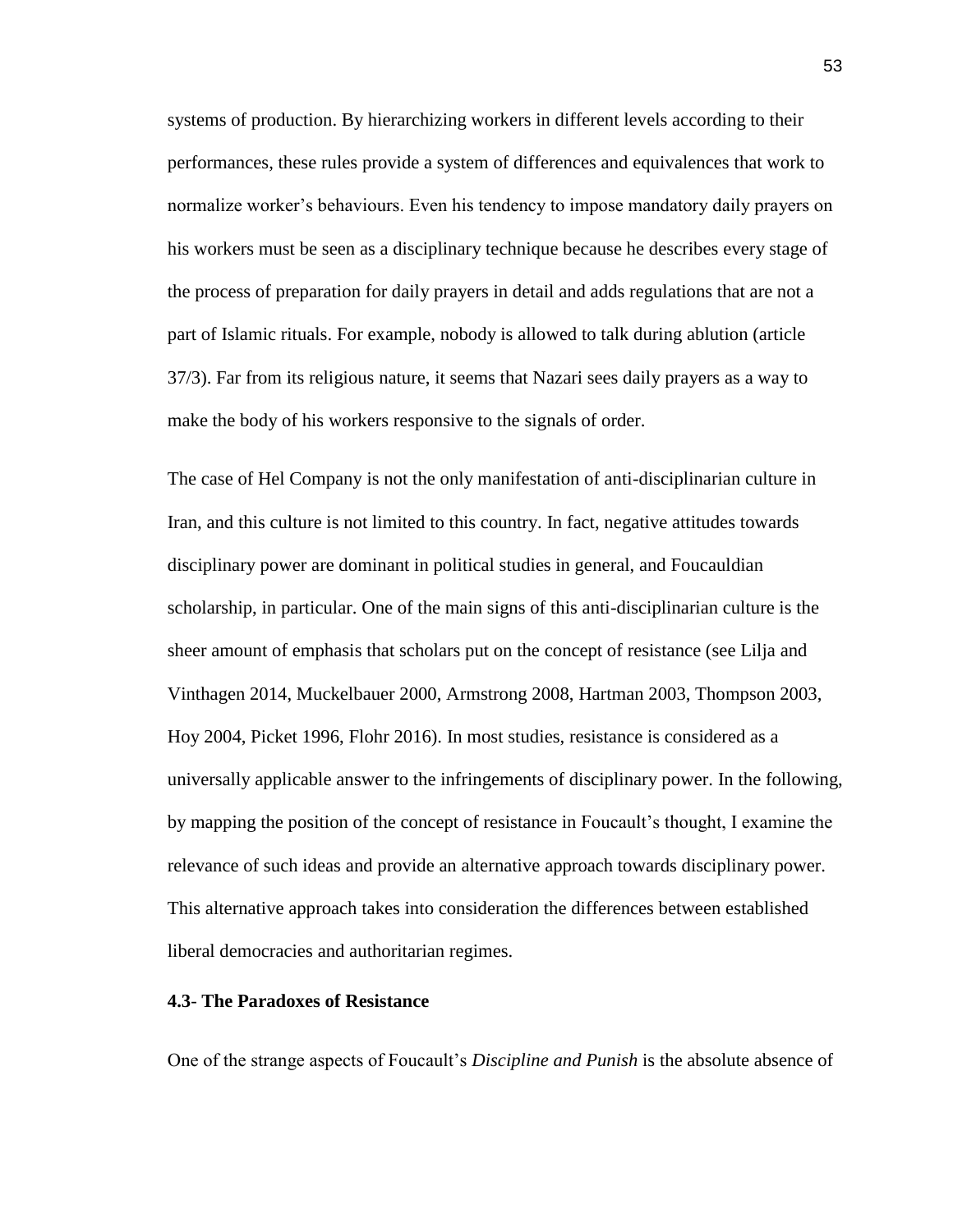practices of resistance in this book. It seems that Foucault's soldiers, prisoners, pupils, and workers submit themselves willingly and passively to the practices of disciplinary power. In fact, this book conveys the impression that disciplinary techniques of power pursue their targets ceaselessly and without any obstacle. Understandably, this aspect of *Discipline and Punish* became a subject of harsh criticism and it was in response to this atmosphere that Foucault gradually shifted his focus from the concept of power to the concept of resistance (Flathman 2003, 11). In 1976 in his first volume of *The History of Sexuality*, Foucault lays out his basic understanding of the relationship between power and resistance. In the "method" section of this book, he writes, "where there is power, there is resistance, and yet, or rather consequently, this resistance is never in a position of exteriority in relation to power" (Foucault 1978, 95). John Hartman interprets this notion of resistance asfollows:

Because power is not coercive in the sense of direct threat of violence, it must be understood as an asymmetrical set of relations in which the existence of this multiplicity of nodal points or relations necessarily entails the possibility of resistance (Hartman 2003, 3).

Although Foucault's critics considered his attention to the concept of resistance in his *The History of Sexuality* as a turning point, they criticized his notion of resistance as entirely reactive. From their point of view, Foucault's resistance was merely a reaction to power and not an affirmative action on its terms (Hartman 2003, 4). Foucault's shift to resistance, however, culminated in his 1982 article, *The Subject and Power*. In this article, Foucault outlined a new direction in his studies:

I would like to suggest another way to go further toward a new economy of power relations, a way which is more empirical, more directly related to our present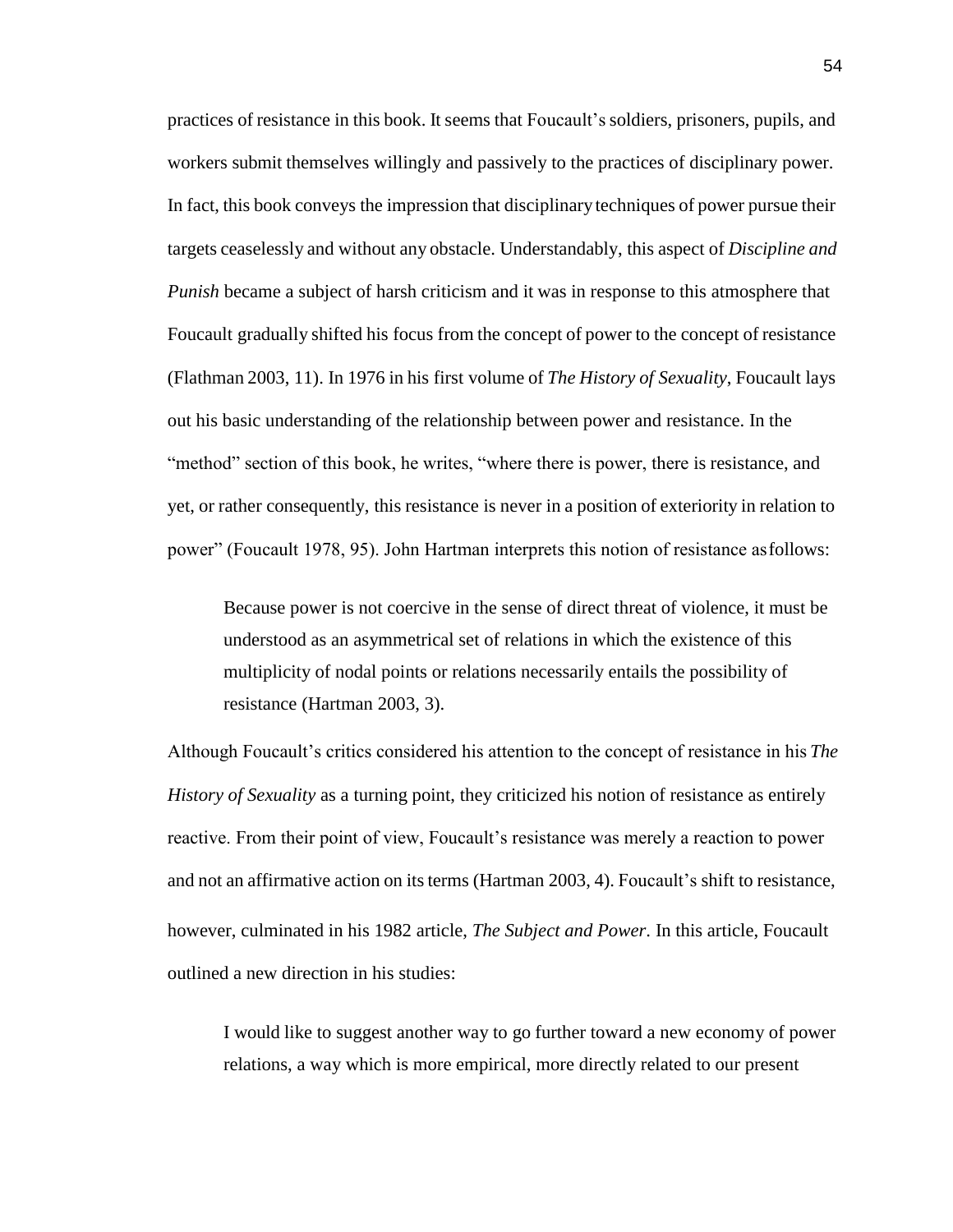situation, and which implies more relations between theory and practice. It consists oftaking the forms ofresistance against different forms of power as a starting point. Rather than analyzing power from the point of view of its internal rationality, it consists of analyzing power relations through the antagonism of strategies (Foucault 1982, 780).

In accordance with this new line, Foucault points to some contemporaryanti-authoritarian struggles in the Western societies: "opposition to the power of men over women, of parents over children, of psychiatry over the mentally ill, of medicine over the population, of administration over the ways people live" (Foucault 1982, 780). He analyses these struggles and concludes, "The main objective of these struggles is to attack not so much "such or such" an institution of power, or group, or elite, or class but rather a technique, a form of power" (Foucault 1982, 781).

Some readers consider Foucault's turn to concepts such as resistance, struggle, and opposition as a shift from conservative and pessimistic ideas about the nature of power to a more progressive attitude. These readers usually understand this shift as an answer to an inconsistency that they discover between Foucault's hyperactive political life and his pessimistic account of power. They tend to understand Foucault's late work as a celebration of resistance, a moment in which Foucault finally takes the side of the oppressed.

In contrast to those readers and along with scholars like Lila Abu Lughod (1990) andDan Butin (2003), I argue that Foucault's turn to the concept of resistance is not a normative political choice, but a methodological move. In other words, Foucault does not offer resistance as a way to confront disciplinary techniques of power. Instead, he uses resistance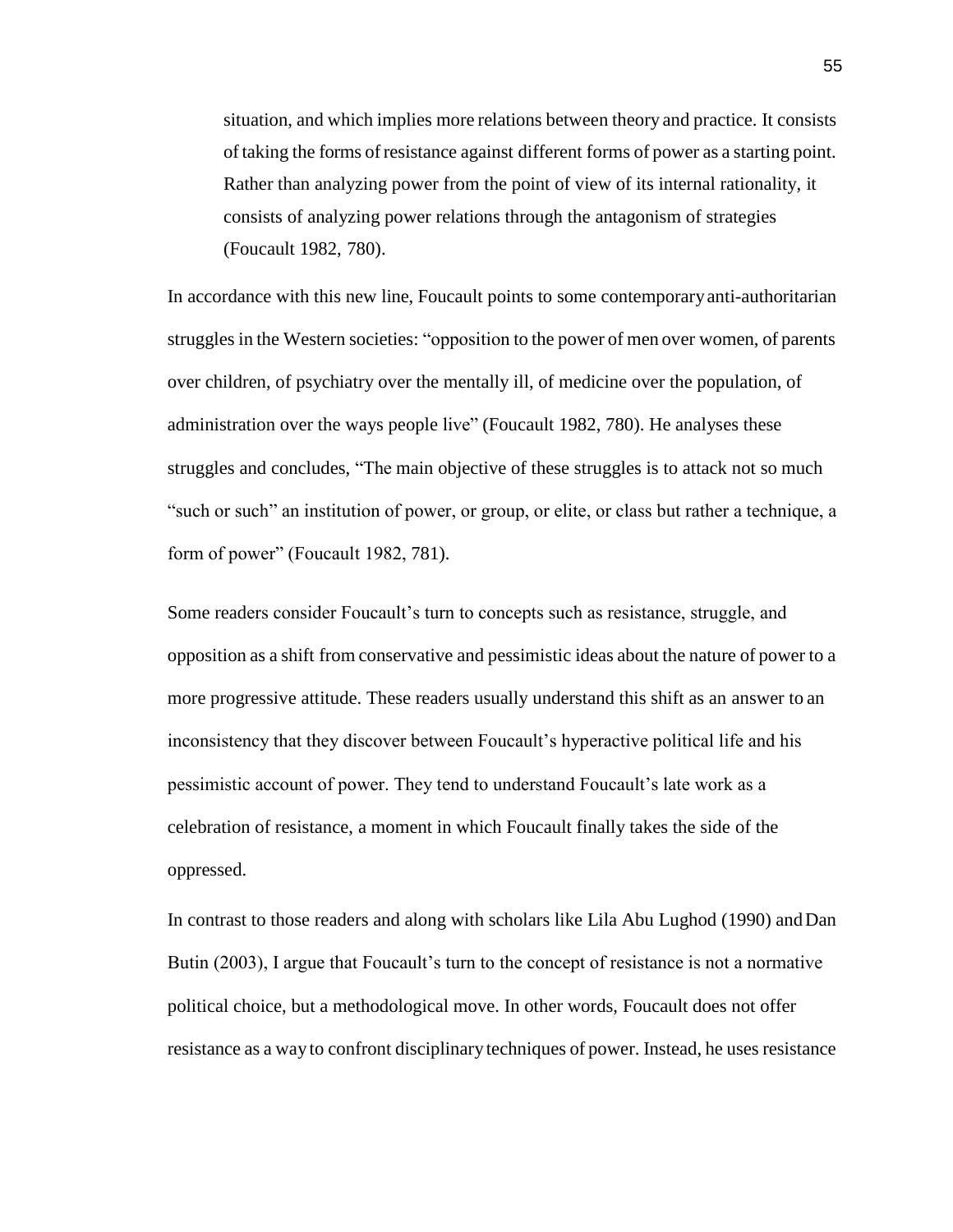as a diagnostic of power (Abu Lughod 1990, 42). In this regard, he writes, "we must use resistance as a chemical catalyst so asto bring to light power relations, locate their position, and find out their point of application and the methods used" (Foucault 1982, 780). For Foucault, resistance is not something that must be substantiated somewhere outside of power relations; therefore, his turn to resistance is not a shift from his "dark" conceptualization of power relations to a more revolutionary attitude. Dan Butin explains Foucault's account of the origin of the practices of resistance as follows:

The ability to resist, Foucault maintained, is inherent within the dynamic quality of the relation of acting agents. Resistance, for Foucault, therefore, is not the goal of action. Instead, action can be understood only through the potential for resistance. Resistance is thus both a precondition for power relations and a manifest response to ongoing relations of power (Butin 2001, 169).

Not only does Foucault not promote resistance against disciplinary power but also he does not necessarily side with those that are resisting power relations. In Foucault's point of view, practices of resistance eventually impose their regimes of truth that, in turn, might be even more oppressive than those they are struggling against (Butin 2001, 171). Foucault, therefore, is neutral when it comes to the practices of resistance. This neutrality comes from the fact that his turn to resistance does not introduce a new emancipatory political project but a new methodological approach. Foucault expresses this neutrality when he talks about the struggles of prisoners, madmen, or Iranian people:

One does not have to be in solidarity with them. One does not have to maintain that these confused voices sound better than the others and express the ultimate truth. For there to be a sense in listening to them and in searching for what they want to say, it issufficient that they exist and that they have against them so much, which is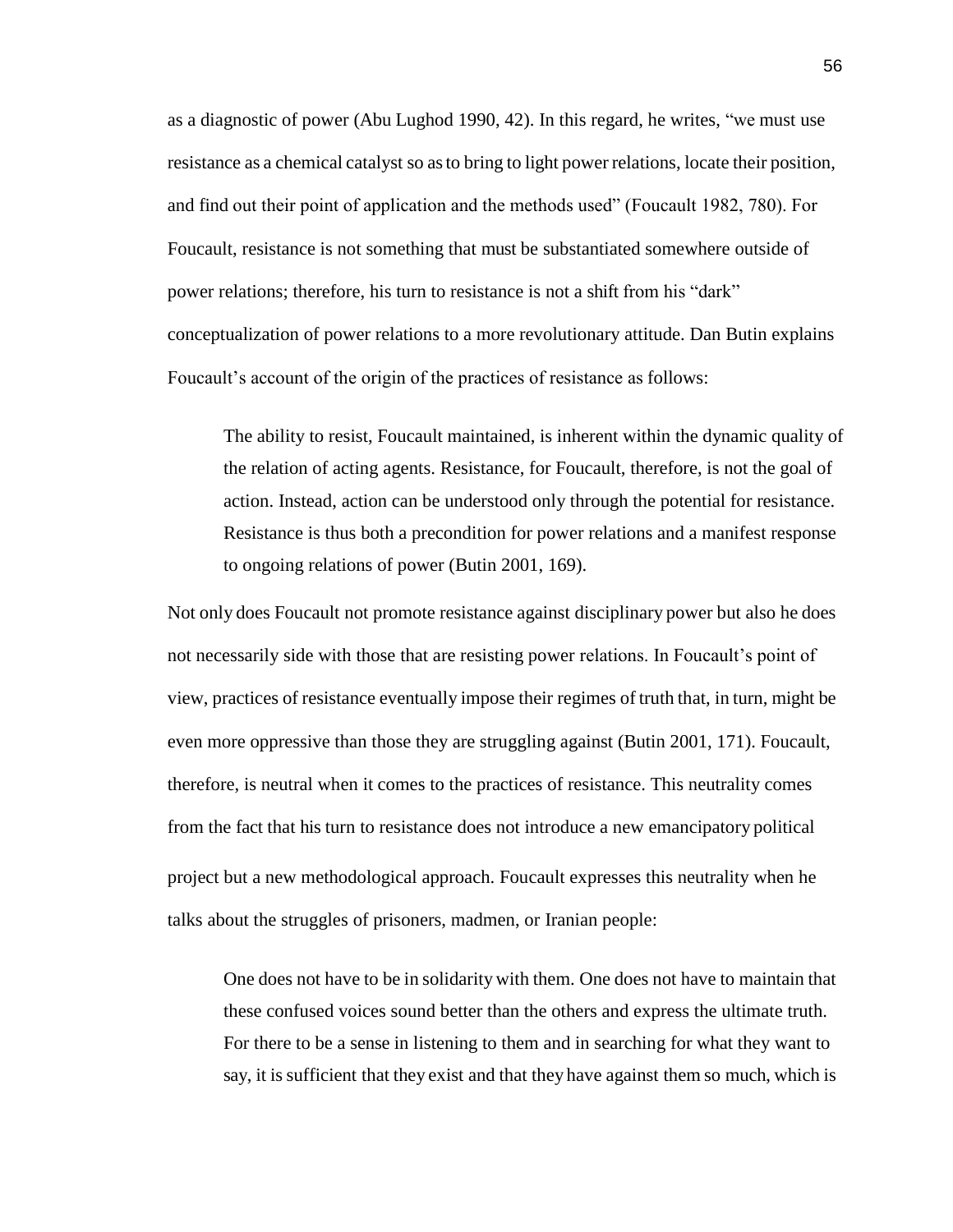set up to silence them (quoted in Schmidt and Wartenberg 1994, 298).

Although, as explained above, Foucault's turn to the concept of resistance does not entail an affirmative theory of resistance against disciplinary power, some readers might take this turn as an affirmation for their anti-disciplinarian attitudes. They might understand Foucault's late writings as endeavours for a politics of emancipation aiming at releasing individuals from the infringements of disciplinary power. The obvious result of this reading is considering resistance as a normative choice which inevitably results in staging political projects of resistance. This approach values resistance against disciplinary power as a universally applicable approach and generalizes it as a necessary political solution for entirely different social and political systems. This general and universal appreciation of resistance, however, does not consider the differences between Western societies with established liberal democracies and those non-western societies that are governed by authoritarian states. The consequences of the promotion of resistance against disciplinary projects of power are completely different for these different societies.

## **4.4**-**Resistance in Different Political Contexts**

As far as West European and North American societies are concerned, there is a clear correlation between the establishment of liberal democracies and the inventions and expansion of disciplinary projects of power. By constructing docile and self-governed subjects, disciplines functioned as a precondition for a fundamental change in the relations between West European and North American states and their citizens. This change paved the way for a transformation from authoritarian modes of rule to liberal democracy. Taking the prevalence of liberal states into consideration, it can be argued that the dreams and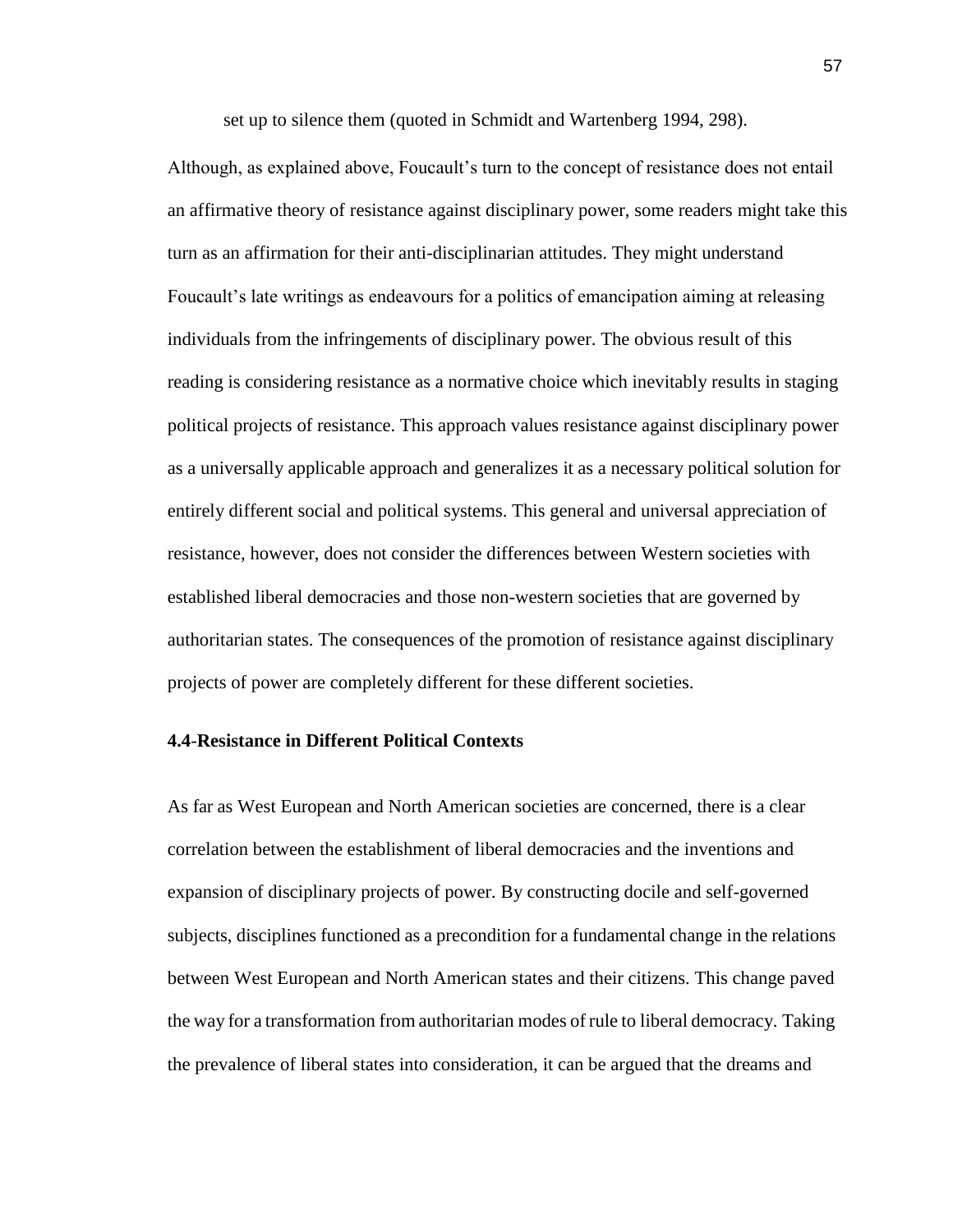schemas of the inventors of disciplinary projects of power have been fulfilled in Western societies. As a result of the applications of disciplines, Western political subjects have reached a level of docility that secures the functions of liberal structures. It is in this context that resistance against disciplinary techniques of power is meaningful and can have positive results for the whole system. In an established liberal democratic society, the practices of resistance would challenge the norms that disciplinary power and its attached discourses impose on individuals. Those challenges would open up spaces in which individuals can shape their own identity in ways that are not in complete accordance with programs of discipline. These spaces also help individuals to experience freedom through making their own decisions. In fact, in an established liberal democracy, there is no conflict between discipline, resistance, and freedom. Together, they form a coherent system within which an individual discovers that disciplines adopted by her are more conducive to freedom than those imposed by others. This individual also experiences freedom in practices of resistance against disciplinary mechanisms. Therefore, it is the veryexistence of discipline that makes both resistance and freedom meaningful for her.

The elaborate game between discipline, resistance, and freedom loses its sense when it is transformed into societies that are governed by authoritarian regimes. In contrast to established liberal democracies, the predicament in these societies is not that disciplines limit the freedom and autonomy of the individual. Instead, the problem is that there is no political structure within which the play between discipline, resistance, and freedom can be articulated. The reason for this difference must be explored in different logics of powerthat are dominant in these different societies. While the dominant logic of power in established liberal democracies is that of discipline, the relationship between the state and the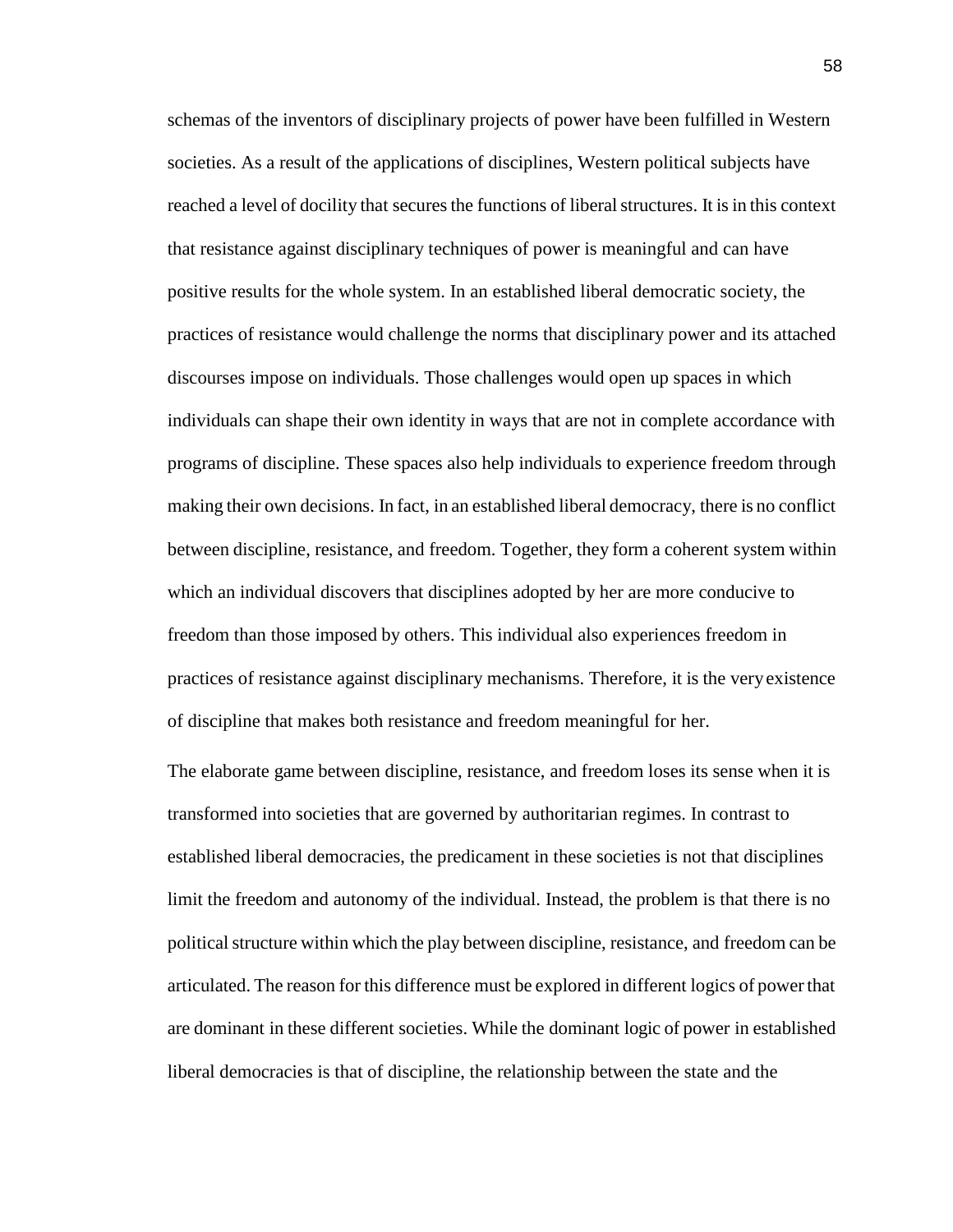individual in authoritarian regimes follows the logic of sovereignty. Sovereign power is essentially repressive and represents itself as negating, legislative, prohibitive, censoring, and homogenous (Foucault 1978, 83-85). Sovereign power is exercised "mainly as a mean of deduction, a subtraction mechanism, a right to appropriate a portion of the wealth, a tax of products, goods, and services, labour and blood." Sovereign power, therefore, is "essentially a right of seizure: of things, time, bodies, and ultimately life itself; it culminates in the privilege to seize hold of life in order to suppress it" (Foucault 1978, 136). In contrast to the suppressing nature of power in authoritarian regimes, the logic of power in liberal democracies is productive. It is a power that works to "incite, reinforce, control, monitor, optimize, and organize the forces under it: a power bent on generating forces, making them grow, and ordering them, rather than one dedicated to impeding them, making them submit, or destroying them" (Foucault 1978, 136). Taking the different logics of power that are predominant in liberal democracies and authoritarian regimes into consideration, it can be argued that it is only in the context of a liberal structure of power that the play between discipline, resistance, and freedom is meaningful. Therefore, the agenda for societies governed by authoritarian regimes is not how to resist the infringements of disciplinary projects of power. The agenda, instead, is how to establish a liberal democratic state within which individuals can experience freedom as practices that challenge and rearticulate dominant disciplines.

This point can be clarified by referring to Iran as a country with a long history of authoritarianism. As I will explain in detail in the next section, resistance against the establishment and application of disciplinary power contributed to the resilience of authoritarianism in this country. In Iran, disciplinary sites of power such as modern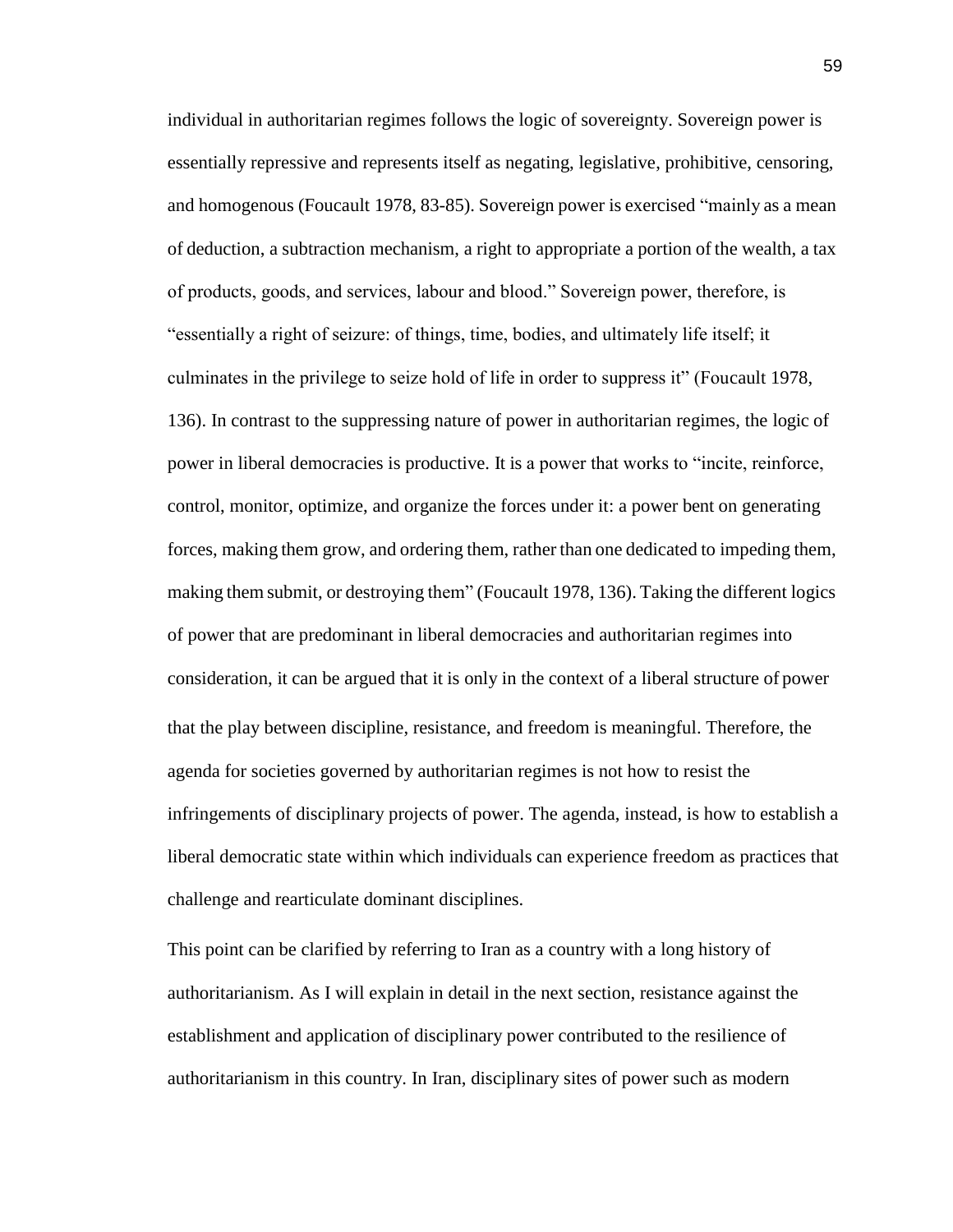schools, the modern army, and modern prisons were developed by Pahlavi's authoritarian monarchy in the first half of the twentieth century. Therefore, Iranian society saw discipline as a manifestation of authoritarianism and tried to resist it at different levels. Pahlavi's administration, on the other hand, applied physical violence in disciplinary sites, which, in turn, resulted in Iranians' alienating of disciplinary techniques of power. The result of this alienation was the failure of the disciplinary apparatuses of power in constructing docile and self-governed subject that could underpin liberal politics in Iran. The failure of disciplinary power in Iran in taking hold also resulted in the dominance of a specific logic of power which was sovereign in nature. Sovereign power, as Foucault explains, is inherently oppressive and depicts itself as negating, authoritative, restrictive, censoring, and homogenous (Foucault 1978, 83-85). In 1979, an anti-monarchy revolution overthrew the Pahlavi dynasty; however, it did not change the dominant form of power in Iran. The only significant change was the fact that the sovereign power became imbued with the Islamic ideology which justified the application of physical violence in disciplinary sites even more than the Pahlavi era. In the next sections, I will explain the role of this ideological violence in the failure of disciplinary power in contemporary Iran.

The example of Iran clarifies that taking the necessity of resistance against disciplines as a universally applicable concept, and generalizing it to the societies that are governed by authoritarian regimes would have a detrimental effect on the possibility of the establishment of liberal structures in those societies. This idea neglects the fact that the function of disciplines in constructing docile subjects is fundamental to the possibility of liberal politics. In fact, the question of disciplines in societies governed by authoritarian regimes cries for an entirely different answer. In such societies, the resilience of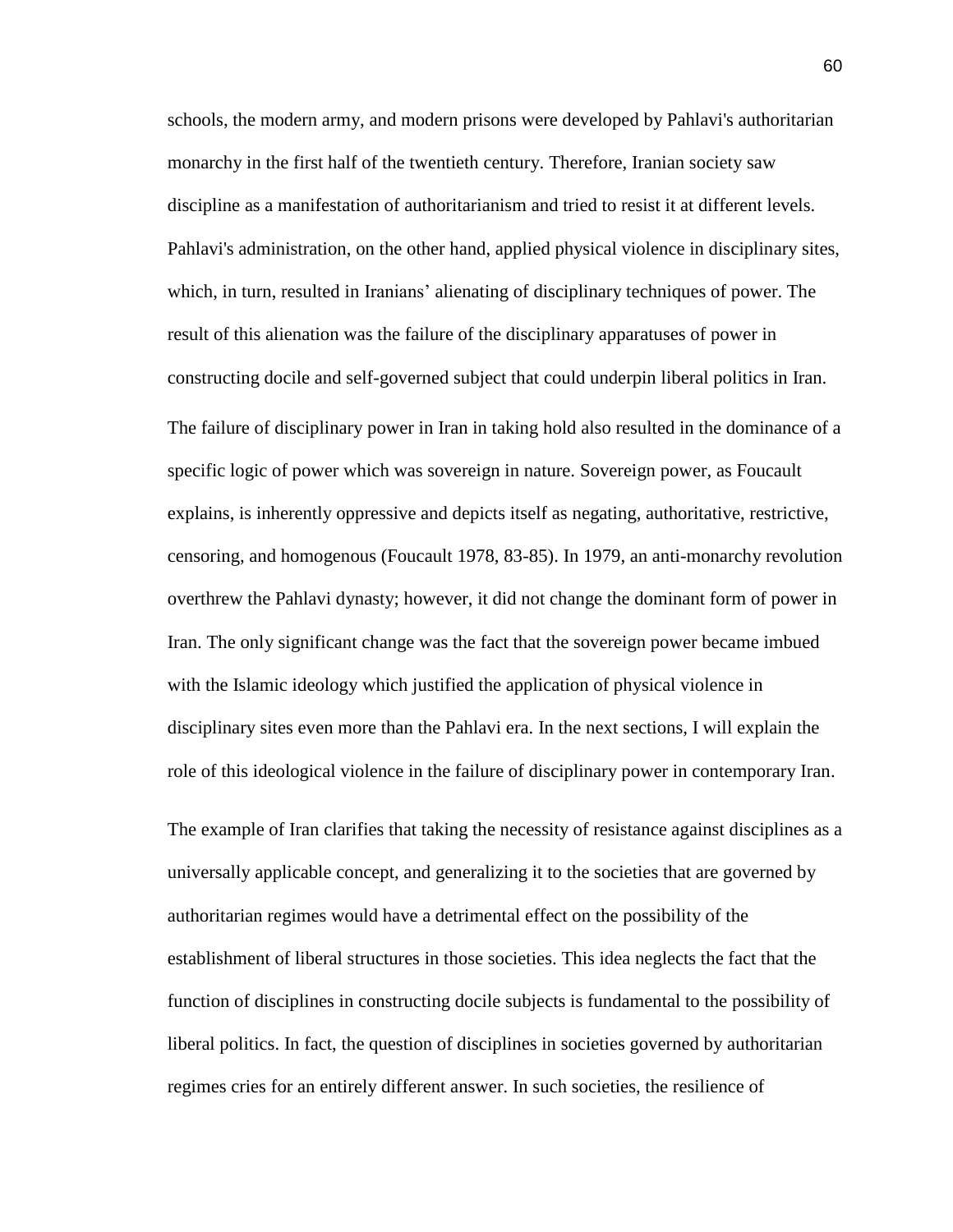authoritarianism and the failure of liberalism must be attributed to the lack of disciplinary projects or the failure of these projects in constructing docile and governable subjects. In the next section, by taking Iran as a case study, I examine the correlation between the failure of disciplinary projects and the resilience of authoritarianism.

## **4.5**-**The Dilemma of Liberal Politics in Iran**

The quest for a political structure that is democratic and respects the fundamental freedoms of individuals is more than a hundred years old in Iran. Iranians were among the first nations in West Asia that endeavoured to initiate political transformation. In their efforts, they forged two revolutions and two reformist movements: the constitutional revolution of 1905 that established a democratic constitution and government; the nationalist-reformist movement of 1951 led by Mohammad Mosaddegh that re-established democratic institutions and nationalized Iran's oil industry; the Islamic revolution of 1979 that overthrew the long-standing institution of monarchy and established a republic regime for the first time; and the reformist movement of 1997 led by Mohammad Khatami that aimed at reforming the Islamic Republic of Iran and transforming it to a democratic regime. Despite all these democratic efforts, different studies show that Iran isstill governed byone of the most authoritarian regimes in the world (Damiano 2015, 20).

While an array of studies has been conducted to explore the reasons for the failure of democratic movements in Iran, they have paid little or no attention to the reasons for the absence of liberal politics in this country. The necessary elements of liberal politics, namely, limited government, the rule of law, the separation of the society from the state, non-violent modes of rule, and the freedom of the desires of individuals have never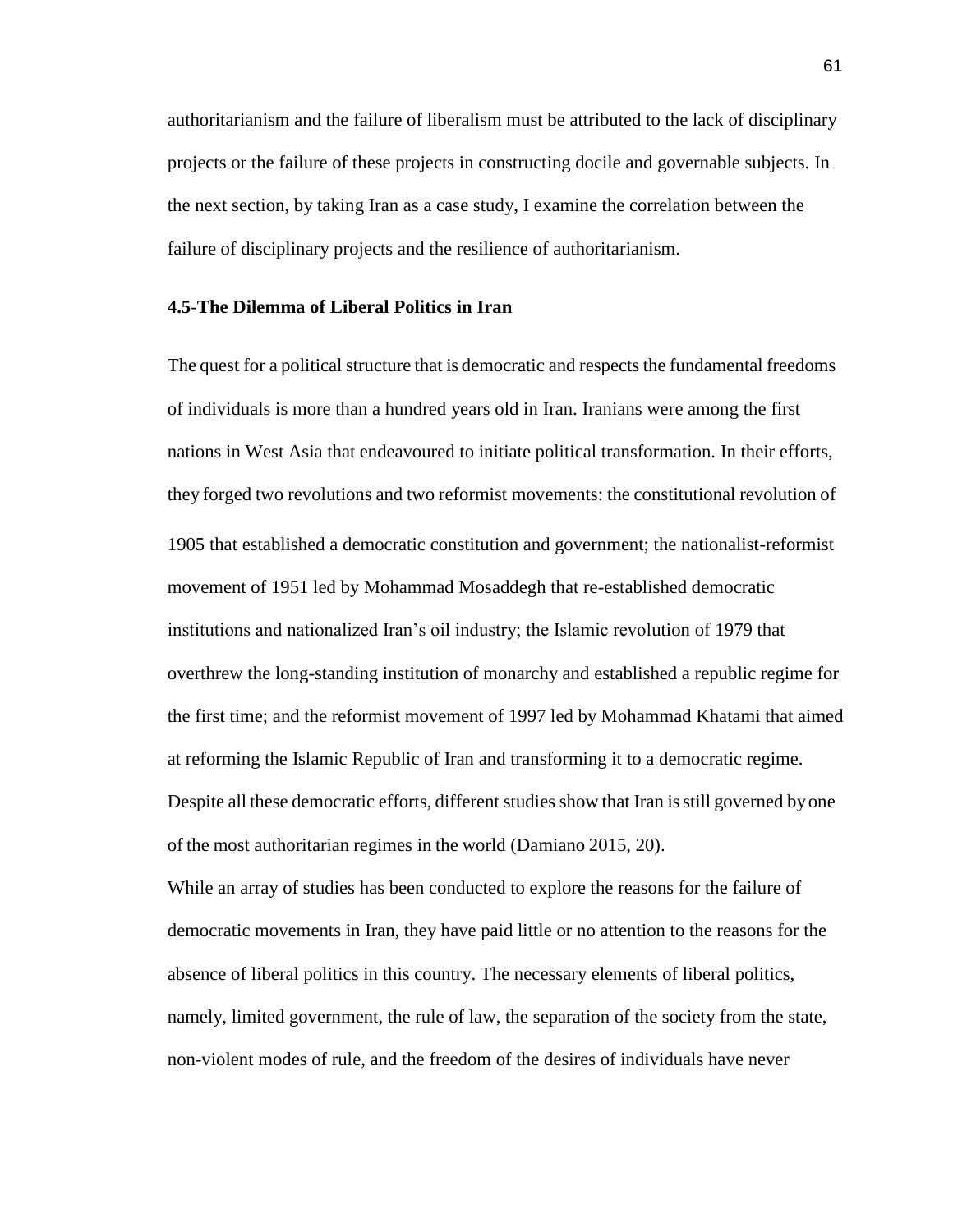actualized in the long history of endeavours for political transformation in Iran. The impossibility of the formation of the liberal form of government in Iran, I argue, is the result of the failure of disciplinary projects of power in shaping docile and governable subjects in this country. To expand this argument, I take the modern incarceration system in Iran as an example of the failure of disciplinary projects of power in this country. Then, I explain how this failure has contributed to the impossibility of the constitution of liberal politics in Iran.

#### **4.5.1**- **Iran's Modern Prison System**

The establishment of institutions that could have functioned as sites of disciplinary projects of power goes back to the second quarter of the twentieth century in Iran. Starting from 1925, and after the collapse of the Qajar dynasty, the new king of Iran, Reza Shah Pahlavi, initiated ambitious programs aimed at modernizing Iran. During his sixteen years of rule (1925-1941), major developments such as a new schooling system, a modern army, and a modern health system were established. He also initiated several projects aiming at industrializing the country. His modernizing projects westernized the appearance of Iran and changed its social structure dramatically. Those developments also provided material bases for the implementation of disciplinary projects of power. In other words, the proliferation of institutions such as modern schools, workhouses, hospitals, barricades, and prisons was a historic opportunity for the emergence of a disciplinary form of power. The expansion of these institutions played an important role in the formation of contemporary political subjectivities in Iran. However, they could not become bearers of disciplinary mechanisms of power; thus they failed in shaping docile subjectivities necessary to the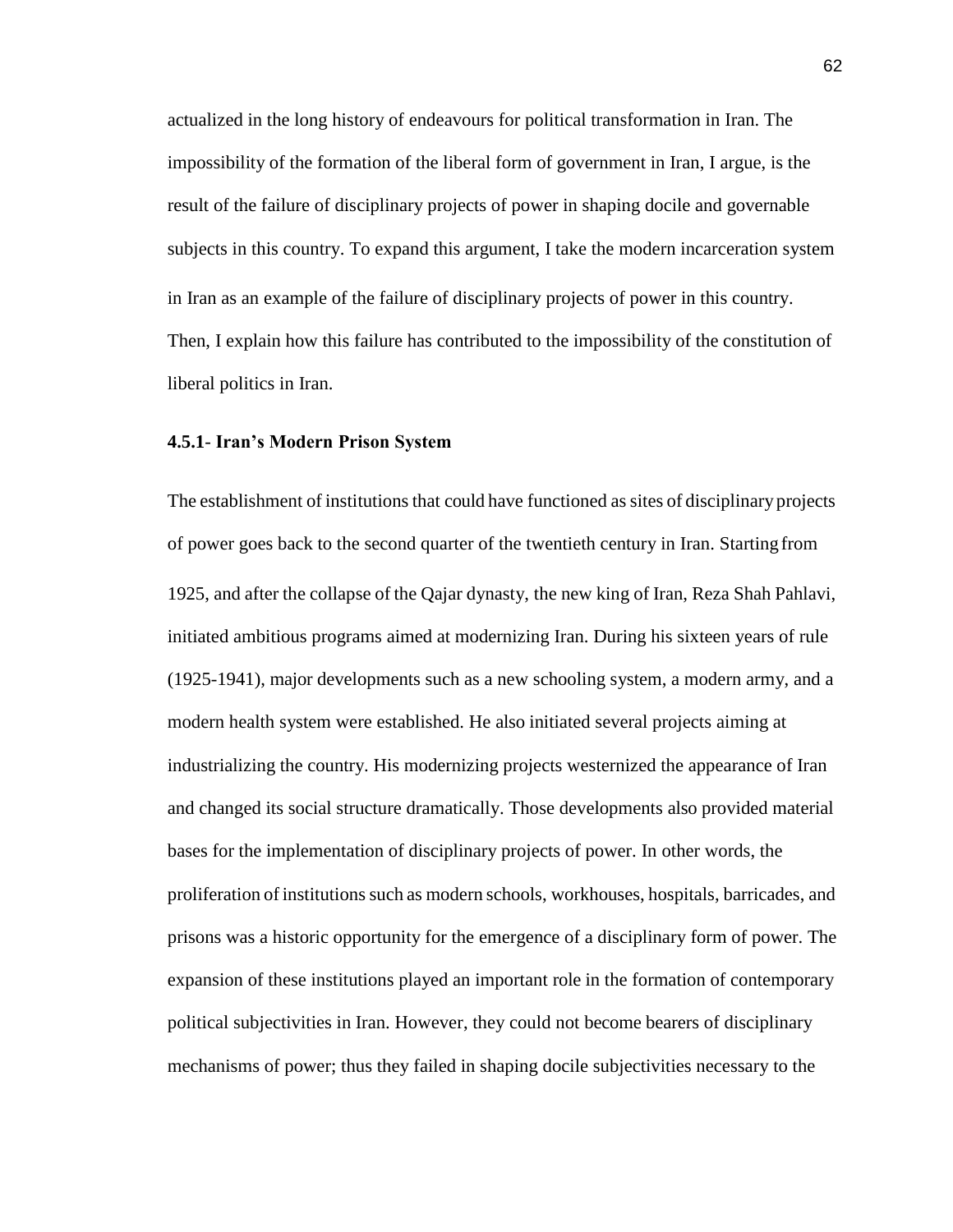possibility of liberal politics. I explicate this argument by elaborating on the history of the modern prison system in Iran.

During the reign of Qajar dynasty (1785-1925), the judicial system of Iran was a complex set of two overlapping systems: royal and Islamic courts. The two systems were supposedly complementary and could "check and balance" each other. For example, punishments ordered by Islamic courts, especially the death penalty had to be approved by the King. On the other hand, royal courts were not able to act against Islamic laws (Matin-Asghari 2006, 691). During this period, lengthy incarceration was not the norm, there was no written legal code, and the prevalent form of punishment was torture inflicted by different authorities from the Shah's procurators to provincial governors, tribal chiefs, guild elders, and even village headmen (Abrahamian 1999, 17). This judicial system was transformed dramatically by the rise of Pahlavi dynasty (1925-1978). In 1926, Iran's new Ministry of Judicial Affairs entirely dissolved the old judiciary system and started a wave of radical restructuring and overhauling reforms. The penal code, first created after the Constitutional Revolution, was expanded and the religious courts were abolished. Iran's new penal code made imprisonment the principal form of punishment; accordingly, the new Pahlavi dynasty began building new prisons of various sizes. The modern prison system soon expanded from the capital city of Tehran to other cities. For example, by late 1920, Mashhad's new prison had 900 inmates. The most famous prison that was built in that period was Qasr, a prison closely patterned from European models. The Pahlavi regime used this prison to detain its political dissidents. By 1940, this prison had 2000 inmates, 200 of them political prisoners (Matin-Asghari 2006, 692).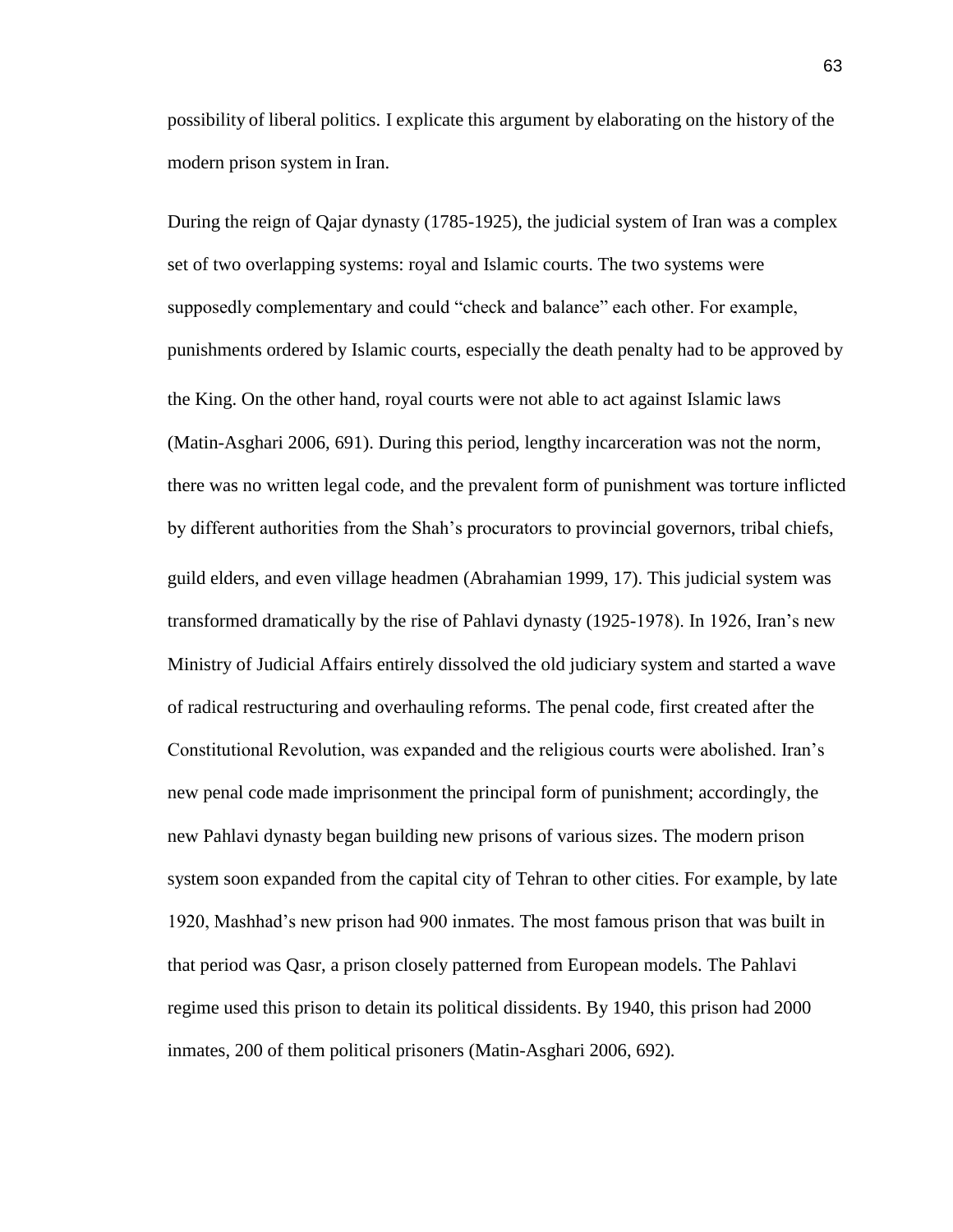The modern prison system in Iran has been the subject of intense scrutiny for scholars with different political and theoretical leanings. Some of them have tried to take Foucault's ideas in *Discipline and Punish*, and use them to understand the function of the modern prison system in Iran. One of the most theoretically astute works of this type is Darius Rejali's *Torture and Modernity: Self, Society, and State in Modern Iran* (1994). In this book, Rejali uses a Foucauldian theoretical framework to approach the phenomenon of torture in contemporary Iran. Rejali identifies the modern prison system in Iran as a disciplinary apparatus and distinguishes it from the judiciary system of the Qajar era. According to him, Qajar's punishment system was not disciplinary because it did not aim at reshaping and remaking individuals (Rejali 1994, 54). Rejali explains torture in modern prisons in Iran as a disciplinary technique of power. According to him, the penal apparatus of Iran's modern state is embedded within a disciplinary regime of power that has been responsible for producing the conditions of possibility for torture (Nikpour 2015, 17).

Afshin Matin-Asghari endorses Rejali's argument on the disciplinary nature of torture in modern prisons in Iran; however, he believes that even the torture in Qajar era had "significant disciplinary dimensions." According to him, the pre-modern torture was meant to change the behavior both of punished individuals (except in the case of execution), and ofsociety at large (Matin-Asghari 2006, 691). Similar to Rejali and Matin-Asghari, Golnar Nikpour characterizes the modern prison system in Iran as a disciplinary apparatus. In her work, *Prison Days: Incarceration and Punishment in Modern Iran* (2015), she claims that prisons such as Qasr played important tutelary functions "insofar as these prisons were a site in which Iranians met the pedagogical and disciplinary apparatus of the state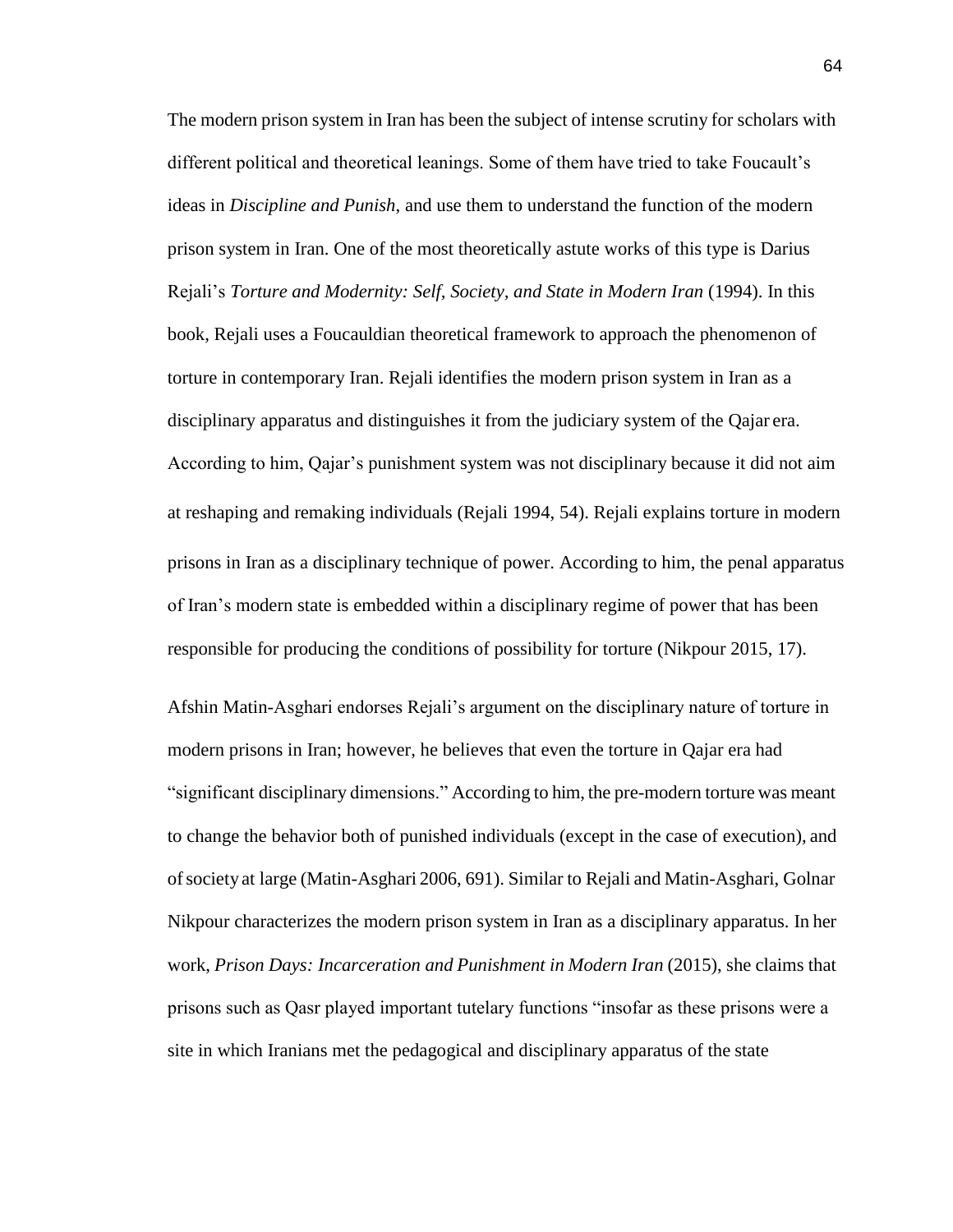viscerally" (Nikpour 2015,4). While these scholars see the modern prison system in Iran as a disciplinary apparatus, there are reasonable doubts that they have understood Foucault's account of disciplinary power properly. They see the application of violent practices such as torture as disciplinary dimensions of the modern prisons in Iran; however, from a Foucauldian point of view;the very existence and prevalence of these practices prove that the modern prison system in Iran has not been a disciplinary apparatus. A closer look at Foucault's account of the modern disciplinary prisons clarifies this point.

## **4.5.2-The Panopticon**

In *Discipline and Punish*, Foucault takes Jeremy Bentham's Panopticon as the optimal model of a disciplinary prison. In Bentham's Panopticon prison, According to Foucault,

Each individual, in his place, is securely confined to a cell from which he is seen from the front by the supervisor; but the side walls prevent him from coming into contact with his companions. He is seen, but he does not see; he is the object of information, never a subject in communication (Foucault 1976, 200).

Panopticon, as John Baltes writes, owes its efficacy to the total visibility of the prisoner and the complete invisibility of the power it brings to bear. The Panopticon architecture, Baltes continues, "slowly and inevitably induces its subject to self-regulate, to internalize the gaze of the supervisor until they themselves come to bear the stamp of the power of the prison" (Baltes 2016, 16). It is the potential of the Panopticon in producing a specific relation of power that makes it successful in reshaping prisoners and transforming them into self-disciplined, normalized, and docile subjectivities, a relation of power within which prisoners are engaged.

Panopticism is a relation of power, not domination: it convinces, persuades, and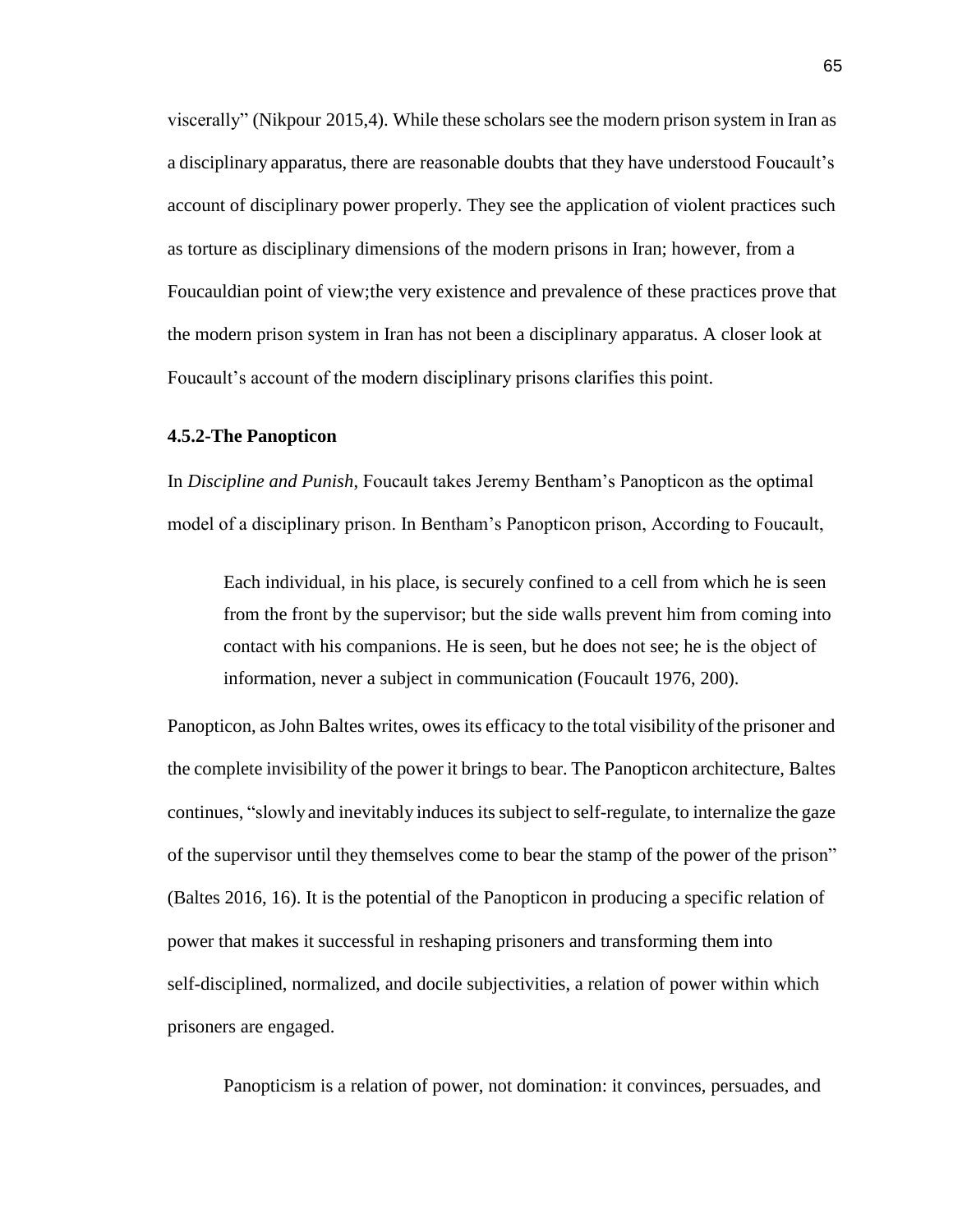pressures, but does not force. There are no instruments of torture; punishment ceases to strike at the body altogether, operating on the mind through gentle, medical, discreet techniques of visibility and invisibility (Baltes 2016, 17).

The inevitable conclusion that one can make after recognizing the structure of the Panopticon is the strict contrast between discipline and physical violence. In fact, physical violence belongs to a domain different from discipline. Physical violence is constitutive of the idea of sovereignty which works through the logic of exception. Sovereignty, as Agamben explains, excludes particular groups of people by suspending or withdrawing the law for them. By doing so, sovereign power abandons those groups of people to violence, harm, or potential death (Agamben 1998, 18). Disciplines, in contrast, do not work in this way. They isolate their subjects but do not exclude them. Disciplines are justified based on two claims: first, that there are specific disciplinary technologies that can systematically identify, classify, control, and isolate individuals with anomalies and second that there are technologies that can normalize these individuals through corrective or therapeutic procedures(Rabinow 1984, 22). None of these procedures involves exclusionary violence. Therefore, the introduction of any form of physical violence in a disciplinary process would ruin it and change it into an entirely different one. By inflicting physical violence in the prison, the relation of power between the prisoner and the supervisor would change and become a relation of domination. Foucault is rather precise when he defines domination.

When an individual or a social group manages to block the field of relations of power, to render them, impassive and invariable, and to prevent all reversibility of movements, we are facing what we can call a state of domination (Foucault 1984, 114).

In contrast to the productive function of power in a disciplinary relationship, physical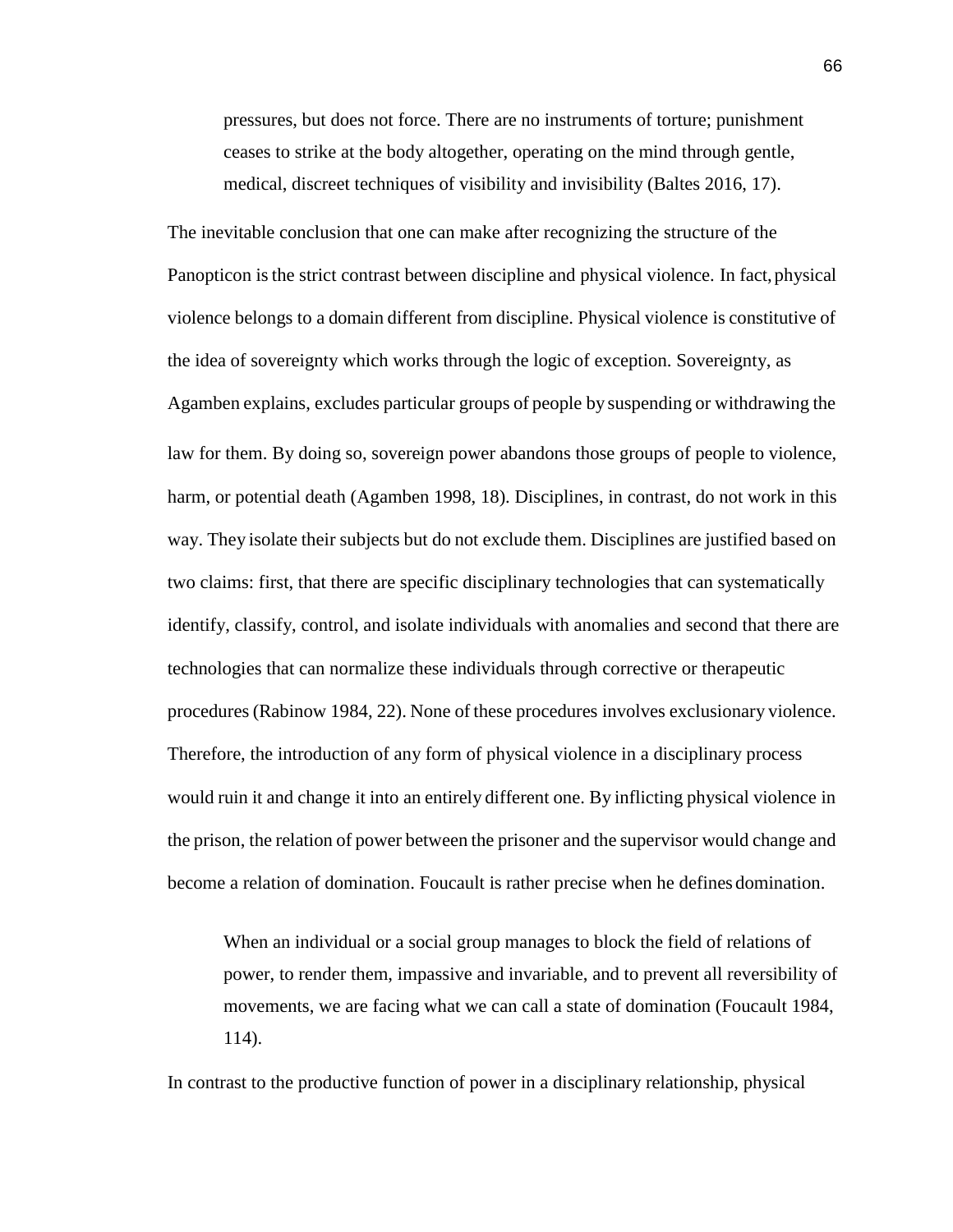violence is destructive. While discipline trains and enhances the body of its subjects, physical violence destroys it. Violence does not accompany a discourse of normalization and has nothing to do with producing a mentality that is matched with the needs of modern society. Discipline can be punitive in some extreme cases. It also can merely aim at directing the movements of the bodies of subjects until they are internalized. However, in none of those cases, discipline destroys the bodies of individuals. Taking torture or other forms of physical violence as disciplinary techniques of power, therefore, comes either from a misunderstanding of Foucault's hypothesis or an entirely different account of discipline which has not been theorized in the work of those who define the modern prison system in Iran as a disciplinary apparatus.

Considering the prison system in Iran as a disciplinary apparatus is not only theoretically incoherent but also empirically incorrect. In his work, *Tortured Confession: Prison and Public Recantations in Modern Iran* (1999), Ervand Abrahamian makes a convincing argument against this hypothesis. By providing historical facts, he poses three questions to those that take torture as a disciplinary technique of power. First, if the primary purpose of torture has been to create discipline in the broader society, why it has been done behind doors and its existence denied? Second, if discipline has been the primary purpose, why have Iranian prison wardens always been so oblivious to the whole issue of order, control, and regimentations? Iranian prisoner memories, according to Abrahamian, are unanimous in reporting that the authorities invariably have left the administration of the wards to the inmates themselves. Finally, if the purpose of discipline is creating obedient subjects, why have the victims of torture mostly ended up more alienated from the torturing regimes? He concludes that the desire for discipline cannot explain the exercise of torture in Iranian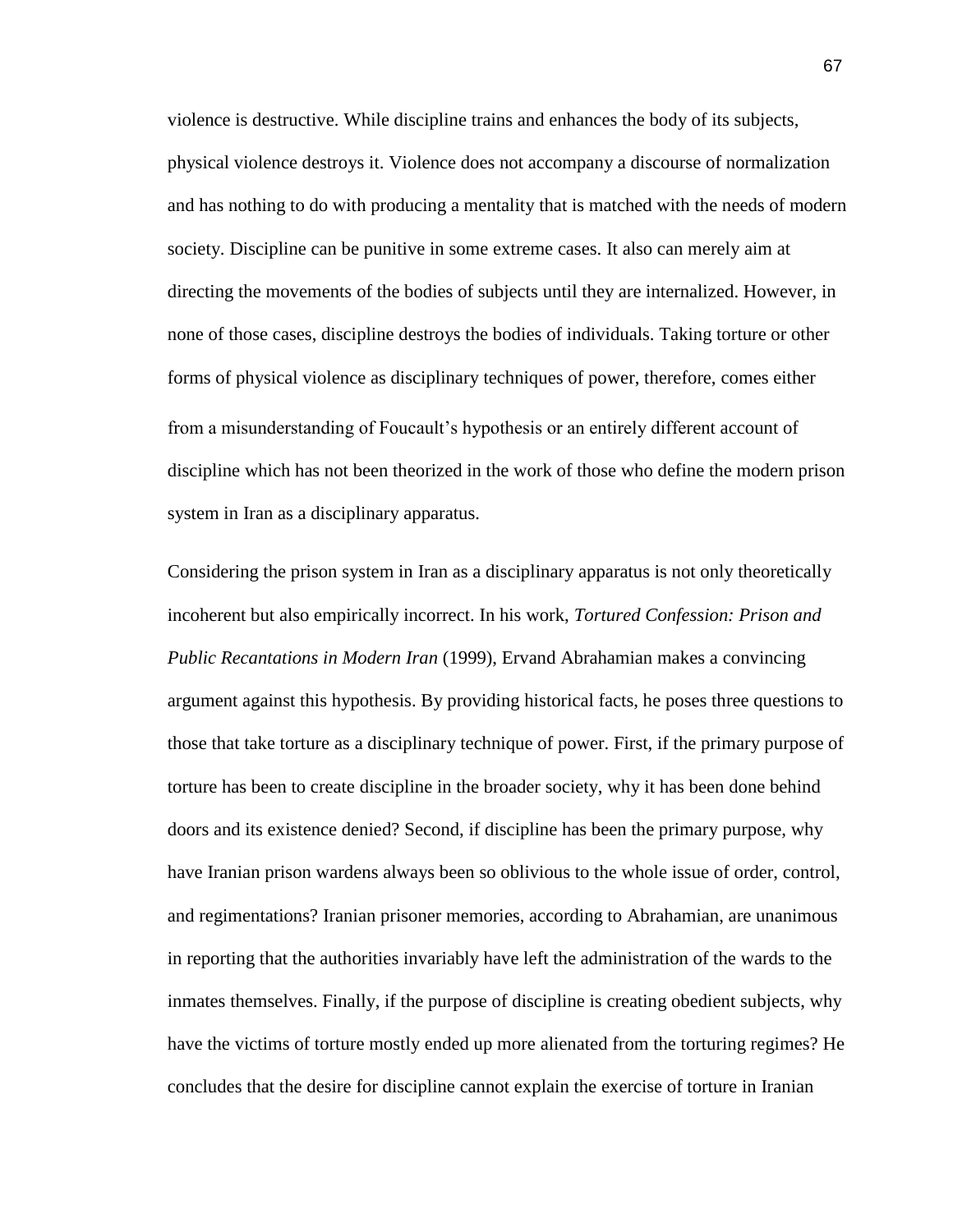prisons (Abrahamian 1999, 3).

The prevalence of physical violence in the prison system of Iran is a symptom or the result of the domination of the logic of sovereignty in this system. This logic is entirely different from the logic of the discipline. It has its techniques and follows its discourses. Authoritarian regimes in contemporary Iran (The Pahlavi Dynasty and The Islamic Republic), have employed this form of power either to create dramatic theatre -such as public executions- to intimidate their citizens, or to impose their moral-ideological dispositions on them. Regardless of the purpose of the application of this form of power, the important conclusion is that the enforcement of sovereign power has turned Iranian prisoners into political subjects utterly different from what is expected from the disciplinary mechanisms.

Foucault argues that the strategies developed within disciplinary prisons soon expanded to other modern institutions in Western societies: schools, hospitals, factories, and workhouses adopted disciplinary techniques and constructed subjects who internalized the Panoptic gaze. Those institutions, Foucault argues, became sites of self-discipline, diffusing discipline as broadly as possible (Baltes 2016, 17). The history of power in modern institutions in Iran, however, has been different. The establishment of the modern prison system in Iran did not precede the other modern institutions, and it was not the failure of this system in becoming a disciplinary apparatus that caused the failure of other modern institutions in becoming so. However, the failure of the modern prison system in Iran in shaping disciplined and self-governed political subjects can be regarded as an example of the failure of the whole modern disciplinary apparatuses of power in this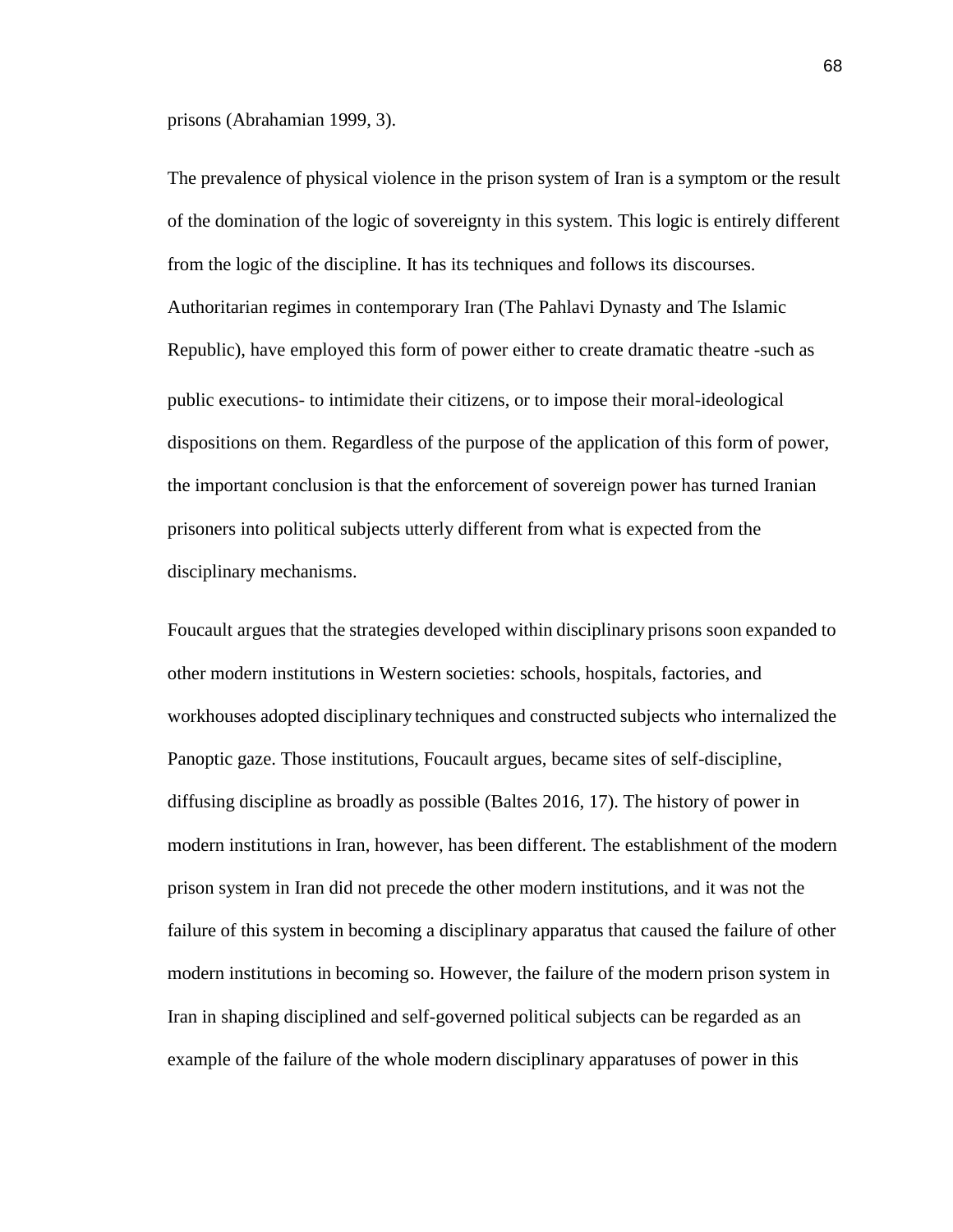country. As far as liberal politics is concerned, the most important outcome ofthis failure is the absence of the self-governed political subject that is the prerequisite for the possibility of liberalism.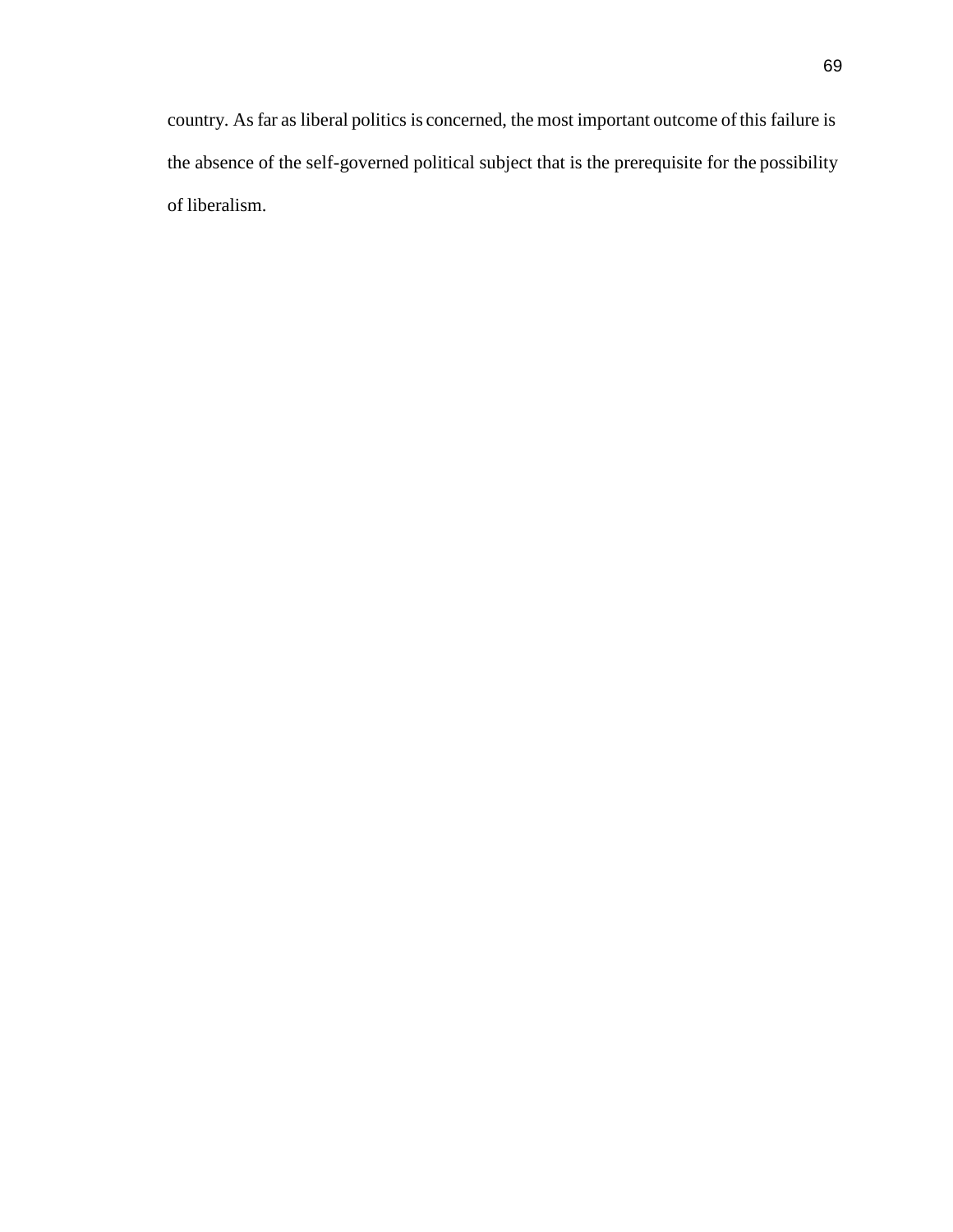## **Conclusion**

In contrast to the disciplinary societies of the West in which the dominant form of political subjectivity is the docile subject, we can categorize Iran as a non-disciplinary society. Non-disciplinary societies have two definitive features: the absence of disciplined and self-governed political subjects, and the prevalence of authoritarian regimes. These two features produce and reproduce each other consistently. The result of this mutual reproduction is the impossibility of the formation of liberal politics. On an abstract level, the absence of disciplined and self-governed political subjects hinders the possibility of liberal politics in different ways: first, it makes the independence of the realm of society from the state impossible. This impossibility originates from the fact that a non-disciplinary society poses a permanent threat to the existence of the state. This threat justifies the constant intervention of the state in society, which, in turn, eliminates the possibility of limited government. The absence of disciplined subjects, furthermore, eliminates the possibility of the rule of law. The possibility of the rule of law is contingent upon two transformations: first, the transformation of the law from an instrument of punishment into an instrument of normalization, and second, the transformation of individuals from unmanageable subjects to docile individuals who submit themselves to the authority of law. Both of these transformations are the outcomes of the success of disciplinary mechanisms in becoming the dominant form of power. In a non-disciplinary society, the law is the instrument of punishment and individuals transgress it consistently. This problematic relationship between individuals and the law makes the institutionalization of the rule of law impossible.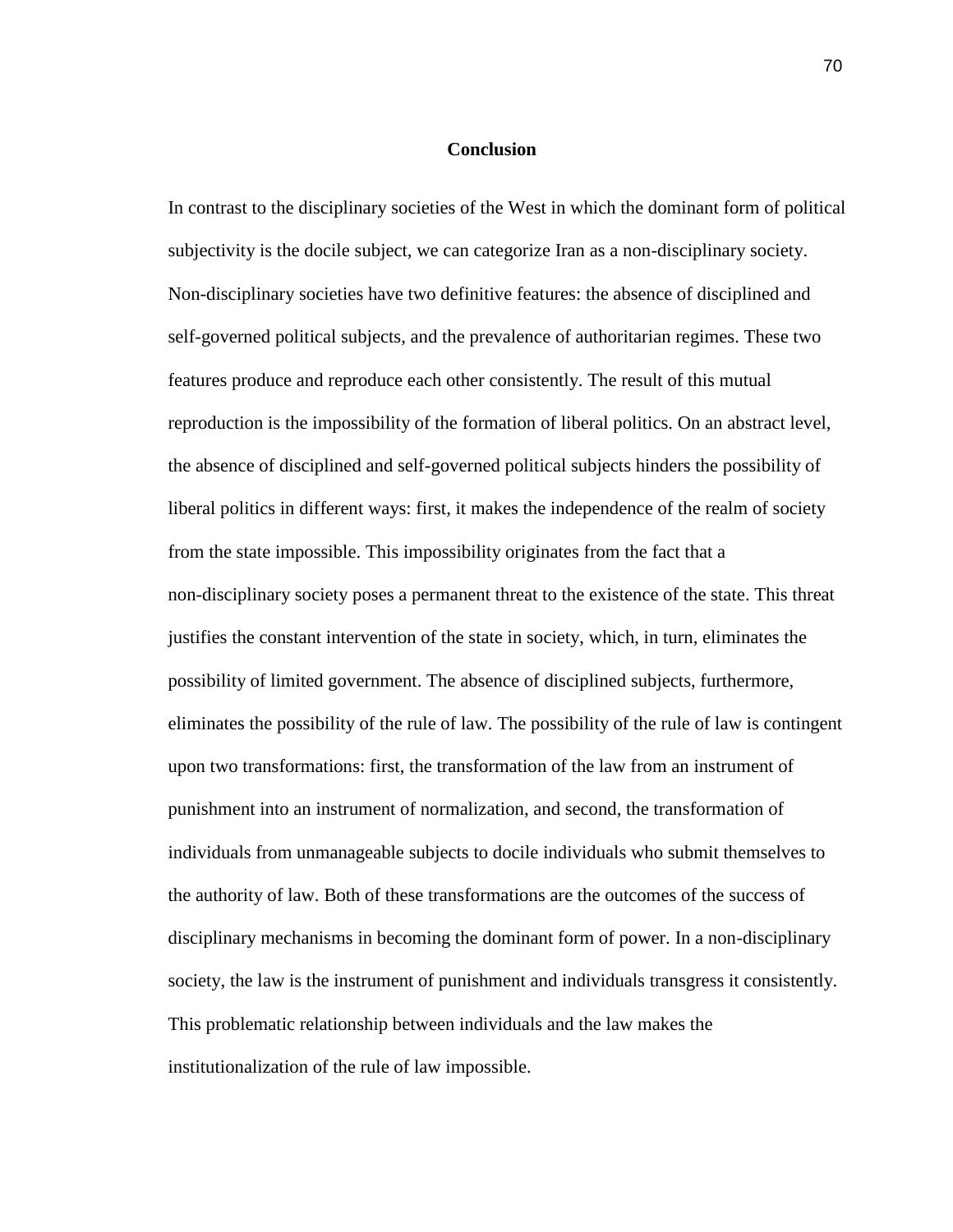The lack of disciplined subjects also makes strategic violence a permanent instrument of the state. Strategic violence, in most cases, is the state's response to an insurgency or political activities that could end up in an insurgency. While societies with established liberal democracies have limited the necessity of insurgent activities, these activities are permanent features of politics in non-disciplinary societies. The permanent possibility of insurgency in non-disciplinary societies originates from the complicated relationship between the desires of the individuals and the ends of the state. Unlike disciplinary societies, the desires of the individuals in a non-disciplinary society have not been shaped and restricted. Consequently, the desires of each individual contradict the desires of the other in some cases, and contradict the ends of the state, in others. In this situation, the state invariably rejects the desires of its subjects and pursues its ends, regardless of the desires of the individuals. The individuals, in turn, respond by staging insurgent activities aiming at forcing the state to change its ends or to overthrow it. It is in this context that the individuals find insurgency the only practical political agenda and the state finds violence the only means to maintaining its dominance.

All in all, the failure of disciplinary mechanisms of power in constructing self-governed political subjects leaves non-disciplinary societies with an intrusive state that cannot tolerate the independence of the society, a state which uses physical violence against its citizens regularly and pursues its ends regardless of the aims of its subjects. This draconian mode of rule is a response to a society which does not submit to any form of authority, disrespects the rule of law and stages insurgent activities against the existence of its state. What is missed in the political arena of such a non-disciplinary society is the feeling of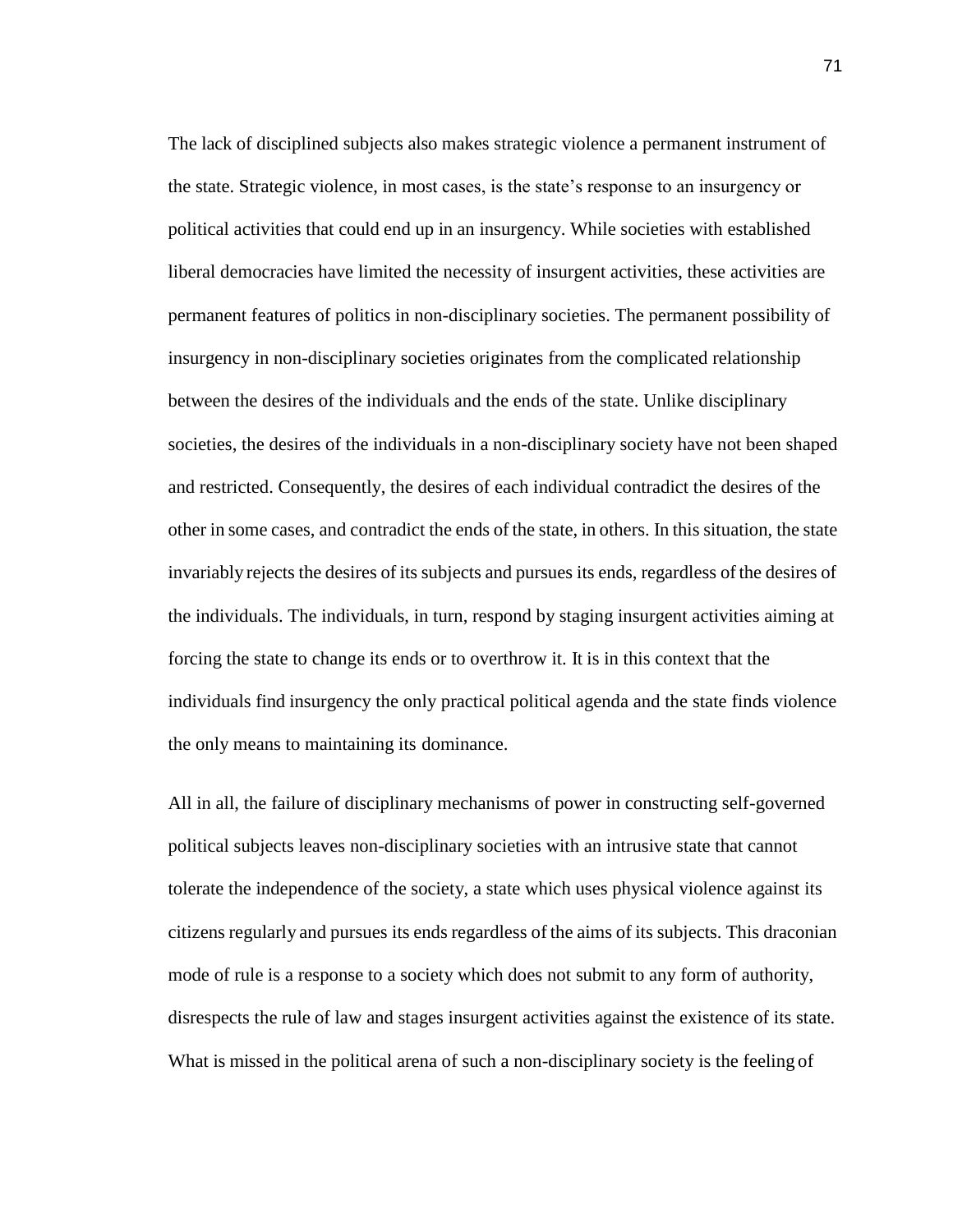security. Neither the state, nor the individuals feel secure and, therefore, stay armed against each other. In Foucault's point of view, the constitution of norms creates an economy of power that plays a crucial role in establishing and maintaining security. What is specific about this economy of power is the way it subjectivizes individuals to exercise their freedom responsibly (Kendrick 2013, 5). It is in the situation of the absence of these norms that security becomes an elusive phenomenon both for the state and the individuals. This situation leaves the state and the individual *de facto* in the state of cold war or a state of exception that makes authoritarianism the only working system of rule.

One might conclude from this argument that an authoritarian regime is the natural or the necessary form of state for a non-disciplinary society. This conclusion, understandably, endorses authoritarian regimes and makes them the guardians of security and order. My conclusion, however, is different. From my vantage point, both individuals and the state in non-disciplinary societies are the products of the failure of disciplinary projects of power. Authoritarian states are constructed by a society which is the product of the failure of disciplinary projects; however, these states play a crucial role in this failure. By introducing physical violence into disciplinary sites, authoritarian regimes distort disciplinary projects and, consequently, shape distorted political subjectivities that invariably have a problematic relationship with different forms of authority. Taking Iran as a case, the prevalent use of torture, capital punishment and public recantation by Iran's authoritarian regime, as I explained, has played a crucial role in the failure of the modern incarceration system in Iran in becoming a disciplinary apparatus. The disruptive role of authoritarianism in disciplinary processes in this country, however, is not limited tothe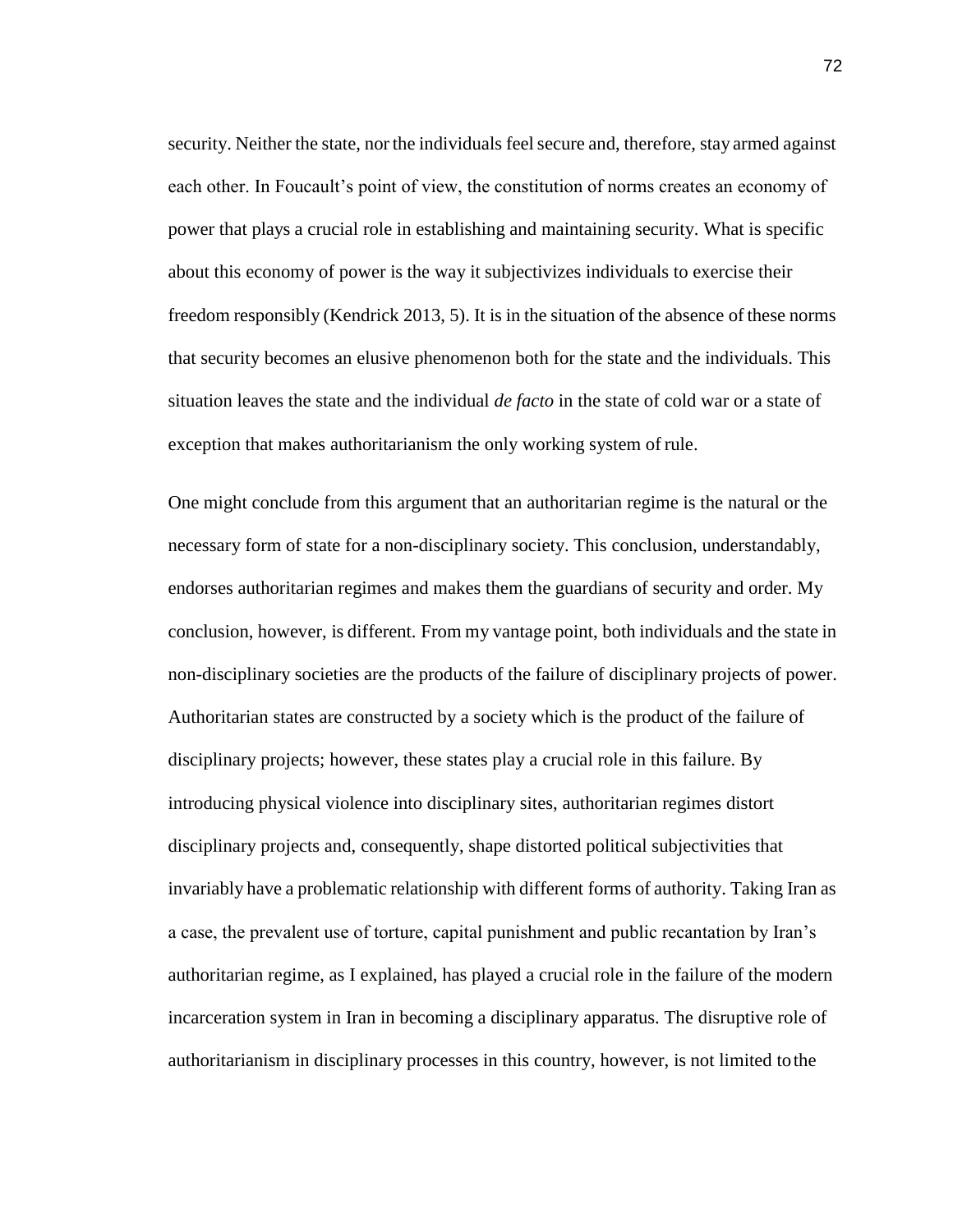incarceration system. Another example is the schooling system of Iran. While the non-disciplinary practices of violence have intercepted the disciplinary function of the incarceration system; it is the non-disciplinary discourses of knowledge that have distorted the disciplinary function of the schooling system in this country. Iran's authoritarian regime stubbornly endeavours to impose its religious-ideological attitudes on the students. This endeavour might shape the interests of students and brings them in line with those of the state. However, the goal of these discourses is not constructing useful and docile individualities that are necessary for the function of modern economic and political structures but making the students adherent to the Islamic ideology of the state.

In fact, both the state and the individuals in non-disciplinary societies are entangled in a specific logic of power that is the result of the failure of disciplinary projects. Taking this into consideration, a Foucauldian approach towards authoritarianism entails de-centering the concept of resistance against disciplinary power and re-centering the necessity of the establishment of disciplinary projects in non-disciplinary societies. This approach also entails challenging authoritarian regimes for their role in intercepting disciplinary projects by enforcing violent practices or non-disciplinary discourses. This approach relies on the argument that the relationship between disciplinary power and liberal and democratic modes of rule is not only contingent but also necessary. The meaning of the concept of necessity, however, must be clarified in this context. The concept of necessity here is not related to the philosophical category of historical necessity as invented by Enlightenment philosophy and culminated in orthodox Marxism. That is, the necessity of the invention of disciplines for the emergence of liberalism is not a representation of the essence of history.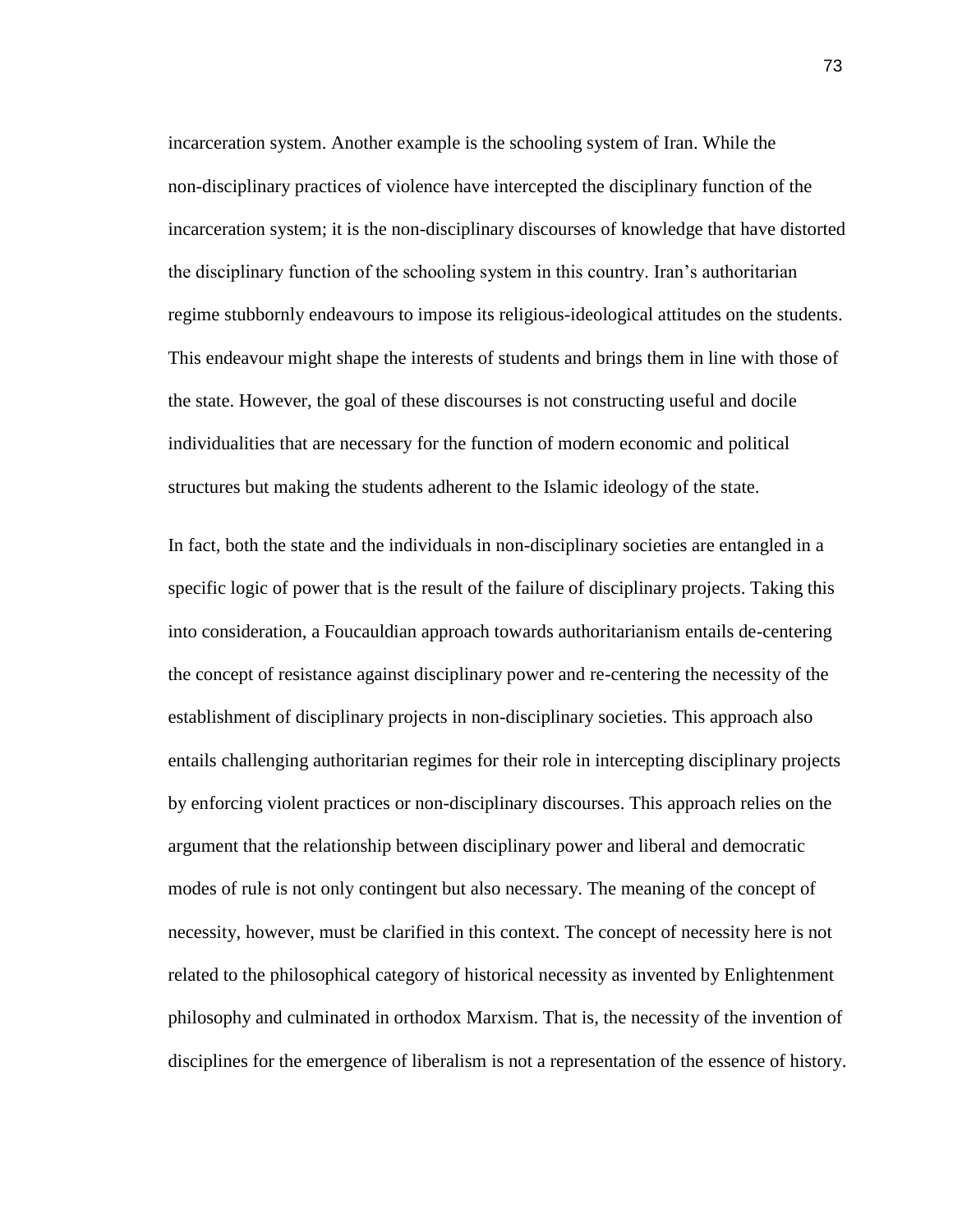In other words, the invention of disciplinary techniques of power and the emergence of liberalism in the Western societies was not inevitable, and they are not meant to happen in non-Western societies as a part of the actualization of the logic of history. Here, I use the concepts of necessity and contingency in a Foucauldian sense. For Foucault, necessity is not tied to the philosophy of history and does not equate with inevitability. From his perspective, social practices are both contingent and necessary. They are contingent asthey are always exchangeable and necessary as they are constitutive of our present. This idea implies that the inventions of disciplinary apparatuses of power and the formation of the liberal state both were contingent phenomena that happened in a specific historical period (the eighteenth and nineteenth centuries) and specific geographical locations (Western Europe and North America). The invention of disciplinarymechanisms of power, however, was necessary for the emergence of liberalism in terms of their internal relationship. That is, liberalism would not emerge in West European and North American societies during the eighteenth and nineteenth centuries if disciplinary apparatuses of power were not invented. This account of the necessary relationship between discipline and liberalism provides a guideline for any political agenda that views the establishment of liberal democratic states in authoritarian countries as political projects, not as a necessary outcome of the progress of the history.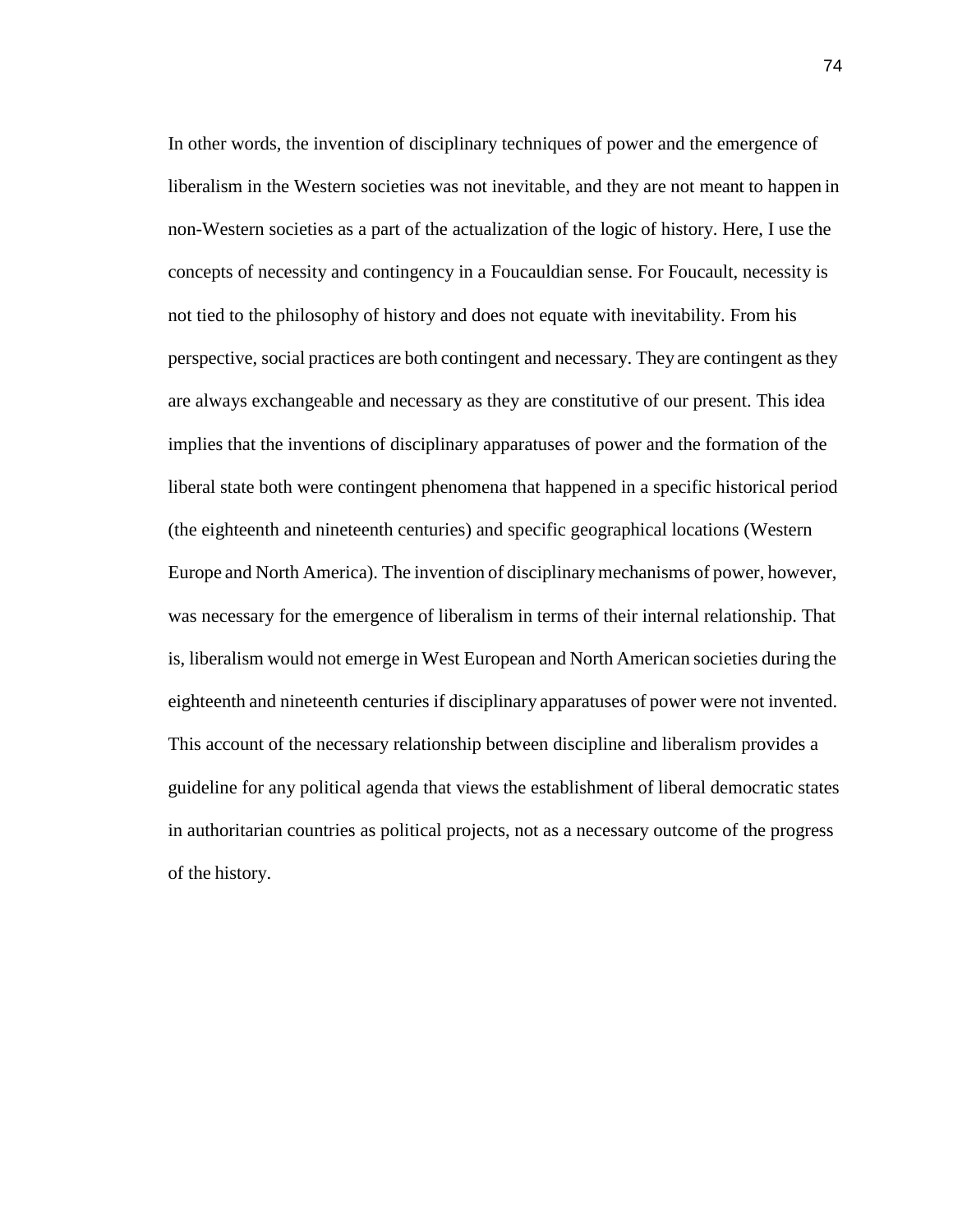## **Bibliography**

Abrahamian, Ervand. 1999. *Tortured Confession: Prison and Public Recantations in Modern Iran*, New York: University of Colombia Press.

Agamben, Giorgio. 1998. *Homo Sacer*: *Sovereign Power and Bare Life*, Translated by D. Heller-Roazen, California: Stanford University Press

Althusser, Louis. 1971. Ideology and Ideological State Apparatuses, in *Lenin and Philosophy and Other Essays*, Trans. Ben Brewster. New York: Monthly ReviewPress.

Armstrong, Aurelia, 2008. Beyond resistance: a response to ŽiŽek's critique of Foucault's subject of freedom. *Parrhesia*, 5. pp.19-31.

Baltes, John. 2016. *The Empire of Habit: John Locke, Discipline, and the Origins of Liberalism, Rochester*, New York: University of Rochester Press.

Barry, Andrew, Osborne, Thomas and Rose, Nicolas. 1996. *Foucault and political reason: Liberalism, neo-liberalism, and rationalities of government*. Chicago: University of Chicago Press.

Brännström, L. 2014. Law, objectives of government and regimes of truth: Foucault's understanding of law and the transformation of the law of the EU internal market, *Foucault Studies*, (18), pp.173-194.

Burchell, Graham. 1996, 'Liberal government and techniques of the self', in Barry, Obsorne, and Rose, *Foucault and Political Reason: Liberalism, Neo-liberalism and Rationalities of Government*, London, UCL Press, pp. 19-36.

Butin, W Dan. 2001. If this is resistance, I would hate to see domination: Retrieving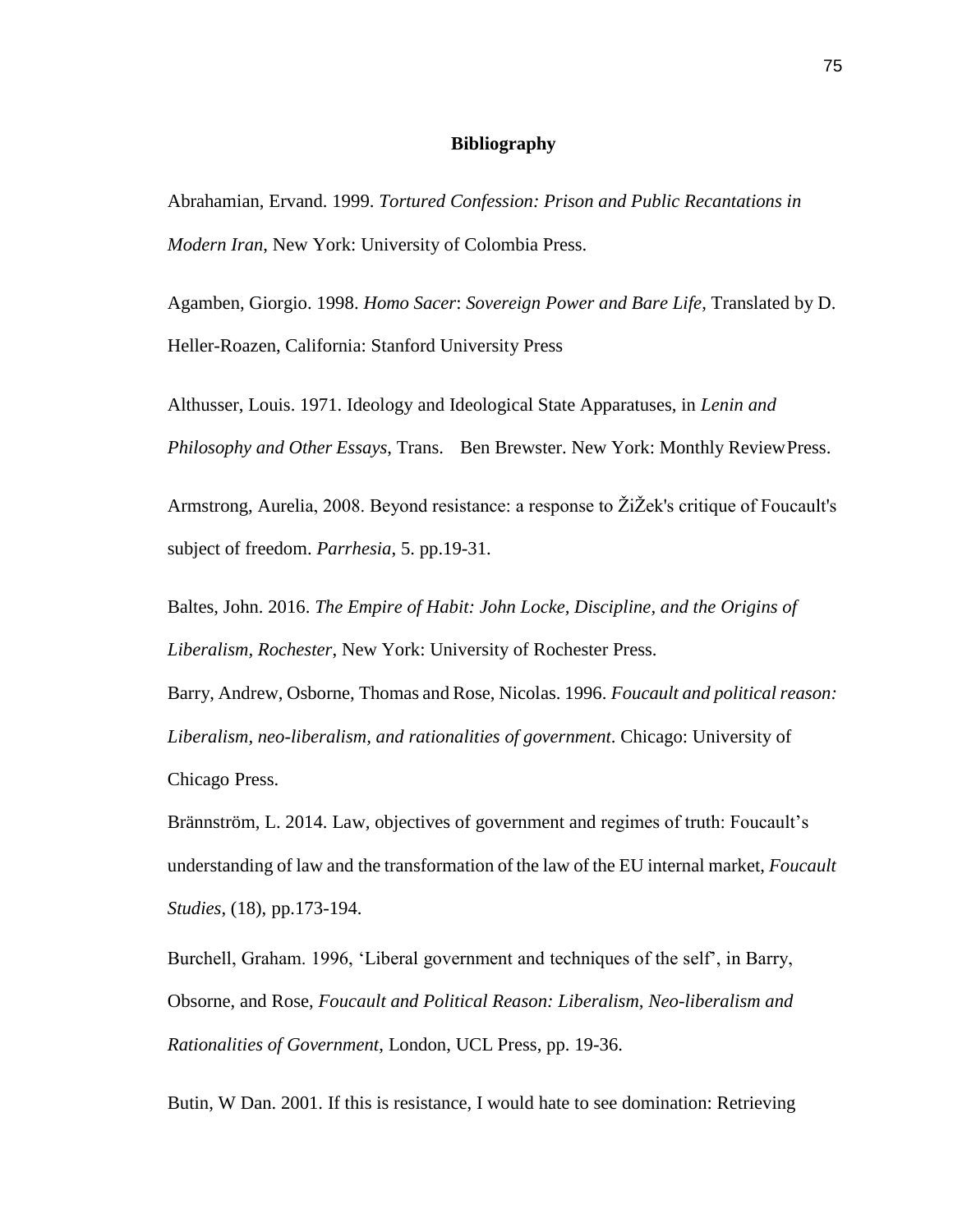Foucault's notion of resistance within educational research, *Educational Studies* 32 (2), pp.157-176.

Casper, Gretchen. 1995. *Fragile democracies: The Legacies of Authoritarian Rule,* University of Pittsburgh Press.

Clifford, Michel. 2001. *Political genealogy after Foucault: savage identities*, New York: Routledge.

Damiano, Steven Tabak. 2015. *How Iran Could Democratize*, MA Thesis, The University of Texas at Austin.

Dean, Mitchell. 2006*. Governmentality, Power and Rule in Modern Society*, London: Sage Publications.

Deleuze, Gilles. 1992. Postscript on the Societies of Control, *October*, Vol 59. Pp. 3-7.

Fatourechi, N, (2017 August 19) in "Komedi Chaspe Hel: Namad Akhlaghyat Jadid Sarmaedari dar Iran, (The Comedy the Hel Company: An Example of the New Ethics of Capitalism in Iran), Persian DW, Retrieved from ht[tps://www.dw.com](http://www.dw.com/)

Flathman, Richard E. 2003. *Freedom and its Conditions: Discipline, Autonomy, and Resistance*, New York: Routledge.

Flohr, Mikkel, 2016. Regicide and resistance: Foucault's reconceptualization of power, *Distinktion: Journal of Social Theory*, Volume 17, 2016 - Issue 1. pp. 38-56.

Foucault, Michel. 1977. *Discipline and Punish: The Birth of the Prison*. Trans. Alan Sheridan, New York: Random House.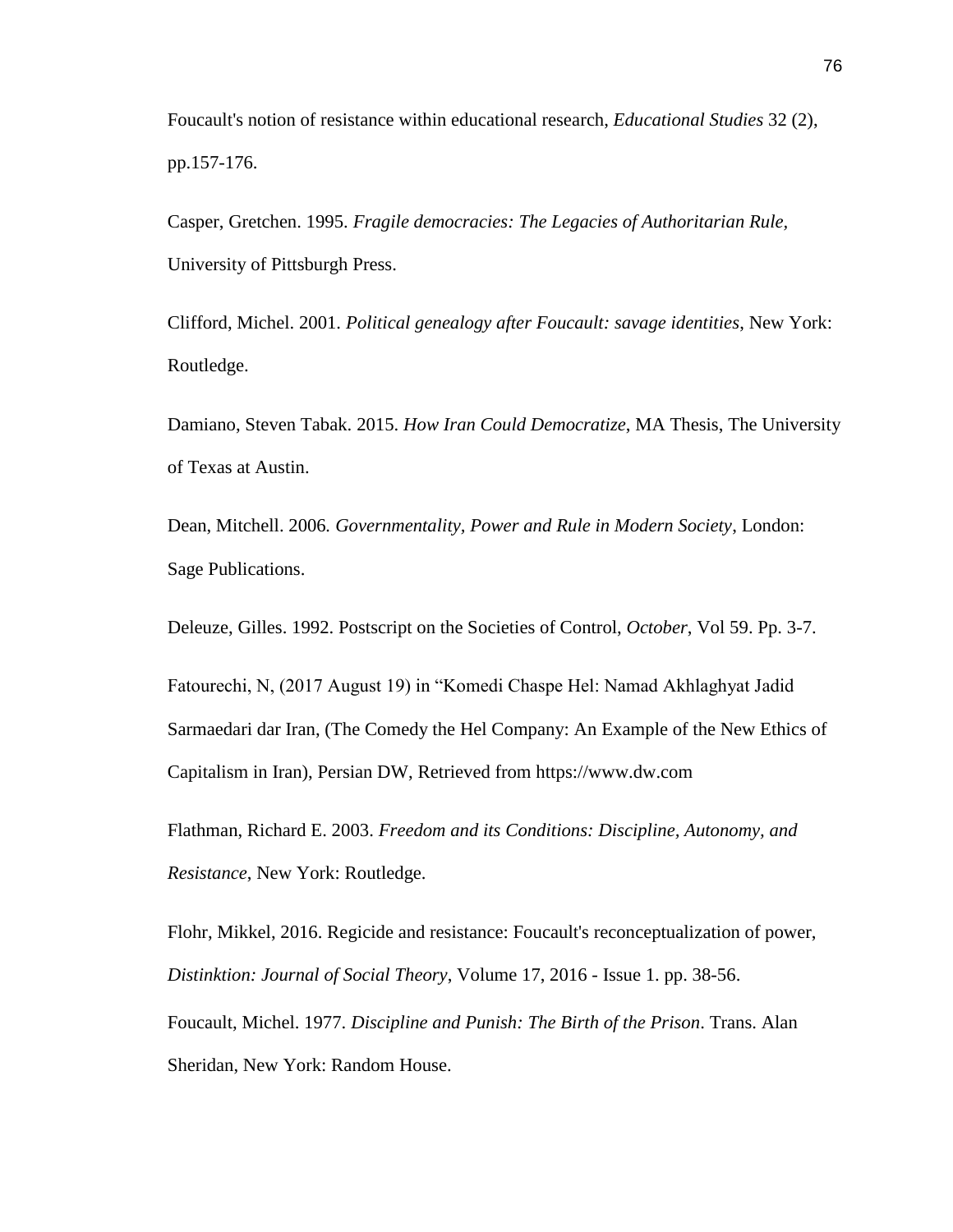Foucault, Michel. 1978. *The History of Sexuality, Volume 1: An Introduction*. Trans. Robert Hurley, New York: Pentheon

Foucault, Michel. 1979. On Governmentality, *Ideology and consciousness*, No. 6, pp. 8-10.

Foucault, Michel. 1980. *Power/Knowledge: Selected Interviews and Other Writings, 1972-1977*. New York: Pantheon Books.

Foucault, Michel. 1982. The subject and Power, *Critical Inquiry*, Vol. 8, No 4, pp. 777-795.

Foucault, Michel. 1984. The Ethic of Care for the Self as a Practice of Freedom, In Fornet-Betancourt, R., Becker, H. and Gomez-Müller, A. (conduction), Philosophy Social Criticism, 12(2-3), pp. 112-131, Sage Publications.

Foucault, Michel. 1989. An Ethics of Pleasure. In *Foucault Live*, S. Lotringer (ed.), pp. 257-276. New York: Semiotext.

Foucault, Michel. 1997. Ethics, Subjectivity, and Truth, in *The Essential Works* 1954-1984, Vol 1, New York: The New Press.

Foucault, Michel. 2003. *Society Must Be Defended: Lectures at the College de France*, New York: Picador Press.

Foucault, Michel. and Gordon, Colin.1980. *Power/knowledge: Selected interviews and other writings, 1972-1977*. New York: Pantheon Books.

Fine, Bob. 1994. Struggle Against Discipline: The Theory and Politics of Michel Foucault, In Barry Smart (ed.), *Michel Foucault: Critical Assessments*. Routledge. pp. 9-30.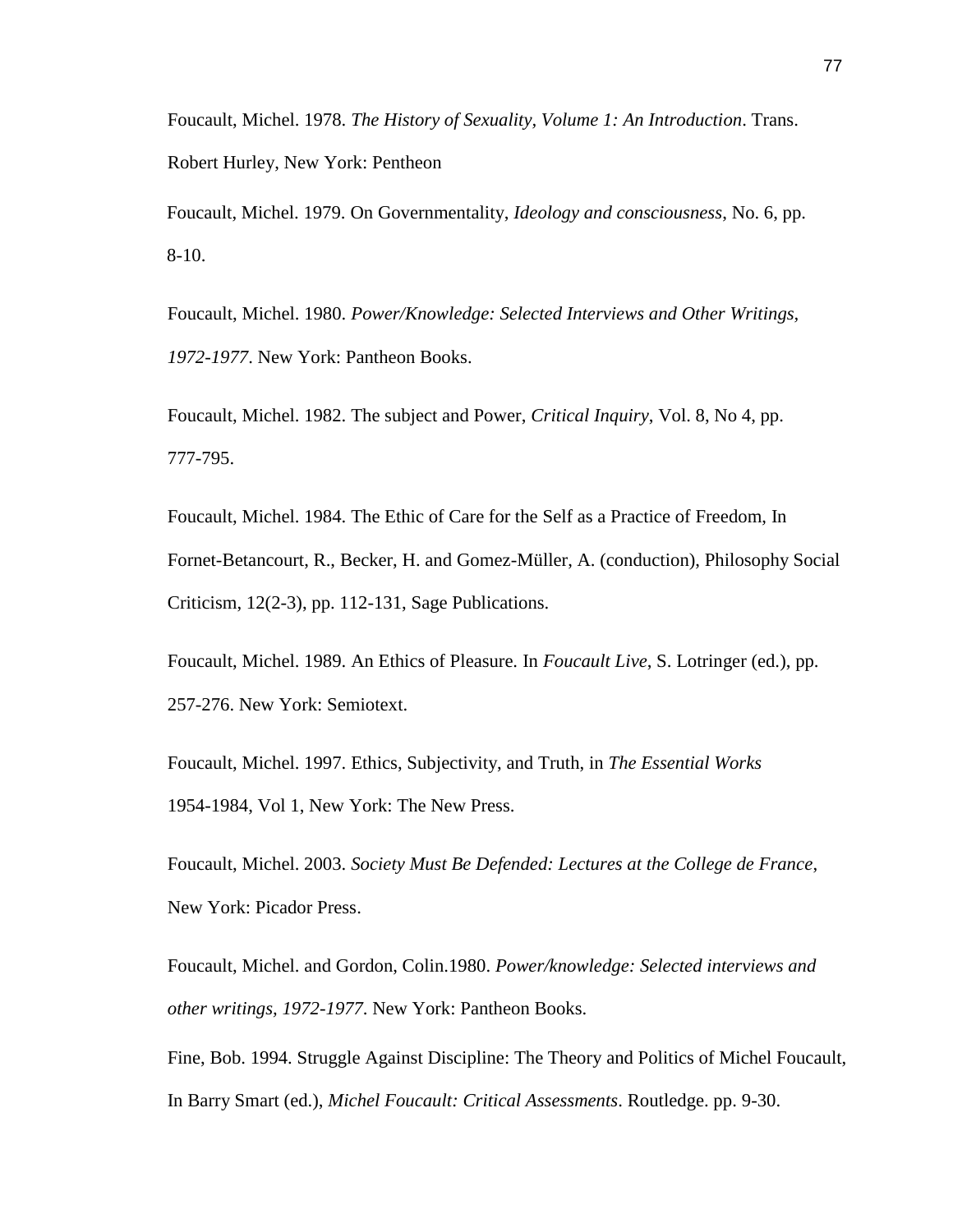Galtung, John. 1969. Violence, Peace, and Peace Research, *Journal of Peace Research*, Vol. 6, No. 3, pp. 167-191.

Gruber, David F. 1989. Foucault's Critique of the Liberal Individual, *The Journal of Philosophy*, Vol. 86, No 11, pp. 615-621.

Hartmann, John, 2003. Power and resistance in the later Foucault, In*Annual Meeting of the Foucault Circle,* 28 February–2 March. Cleveland, OH: John Carroll University, pp. 1–11.

Hayek, Fredrich .1960. *The constitution of liberty*, Chicago: University of Chicago Press. Hardt, Michael. and Negri, Antoni 2006. *Empire*. Cambridge, Mass.: Harvard University Press.

Heyes, Cressida. 2007. *Self-Transformations: Foucault, Ethics, and Normalized Bodies*, New York: Oxford University Press.

Heywood, Andrew.1992. *Political ideologies: An introduction*. New York: St. Martin's Press.

Hindess, Barry. 1997. Politics and Governmentality, *Economy and society*. No 26, pp. 257-272.

Hobhouse, Leonard. 1964. *Liberalism,* New York: Oxford University Press.

Hoffman, Marcelo. 2011. Disciplinary Power, In *Michel Foucault: Key Concepts*. Dd. Dianna Taylor, Durham: Acumen.

Hoy, David Couzens. 2004. *Critical resistance: from post structuralism to post-critique*. Cambridge, MA: MIT Press.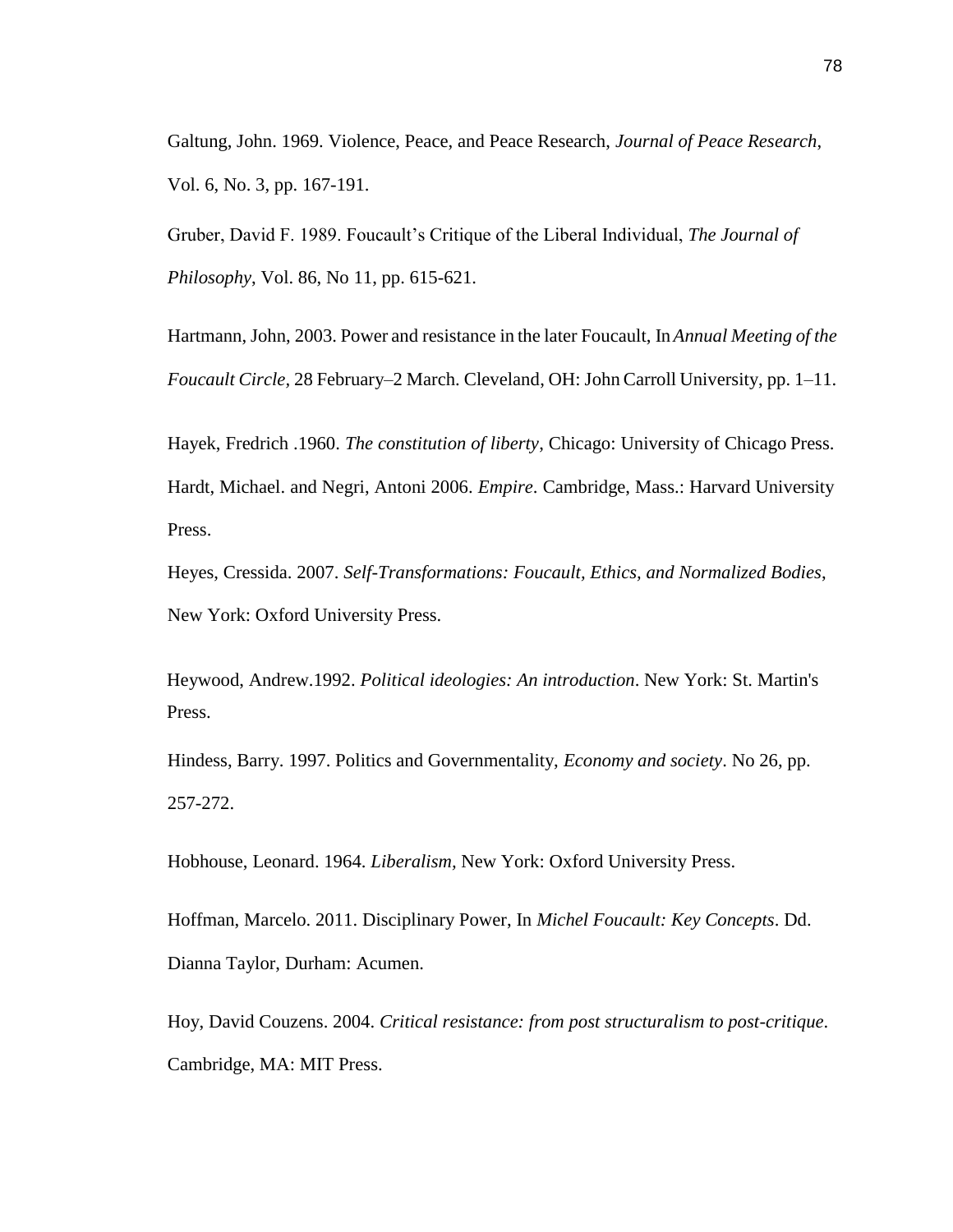Kelly, Mark 2013. Foucault, Subjectivity, and Technologies of the Self, in *A companion to Foucault*, edited by Christopher Falzon, Timothy OLeary, Jana Sawicki: Blackwell publishing

Kendrick, James Brian William. 2013. *Foucault, Biopower and International Relations: A New Conceptualization of Global Biopower*, MA thesis, Victoria University of Wellington.

Lilja, Mona, and Vinthagen, Stellan. 2014 Sovereign power, disciplinary power, and bio power: resisting what power with what resistance? *Journal of Political Power*, 7:1, pp. 107-126.

Mansfield, Nick. 2000. *Subjectivity: Theories of the Self from Freud to Haraway*. New York: New York University Press.

Martire, Jacopo. 2011. The Rule of Law: A Foucauldian Interpretation, *In Spire Journal of Law, Politics and Societies*, No 6, pp. 19-33.

Matin-Asgari, Afshin. 2006. Twentieth-century Iran's political prisoners, *Middle Eastern Studies*, 42:5, pp. 689-707.

Muckelbauer, John, 2000. On reading differently: through Foucault's resistance, *College English*, 63 (1), pp. 71-94.

Nazari, Khalil. 2016. *Majmooe Ghavanine Sannaei Shemiaee Chaspe Hel* (Codex of the Chemical Industry of Hel), Tabriz, Published by the Author.

Nikpour, Golnar. 2015. *Prison Days: Incarceration and Punishment in Modern Iran*, Ph.D. Thesis, Colombia University.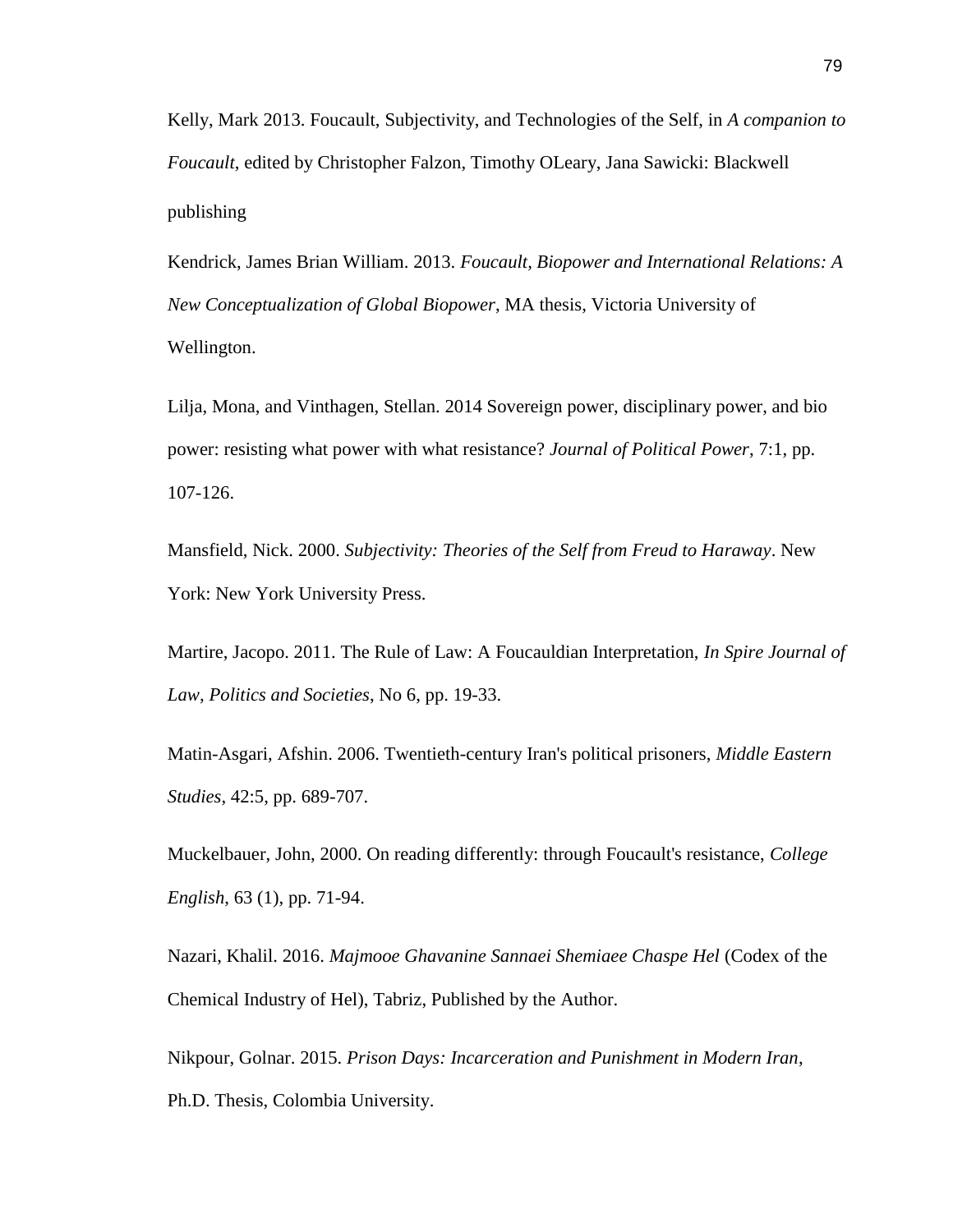Nikfar, Mohammad Reza. (2017 August 18). "Padideh Borgoazi Eslami" (The Phenomenon of the Islamic Bourgeoisie". Radio Zamaneh. Retrieved from <https://www.radiozamaneh.com/>

Poster, Mark. 1984. *Foucault, Marxism, and history: Mode of production versus mode of information*. Cambridge, UK: Polity Press

Pickett, Brent. 1996. Foucault and the politics of resistance, *Polity*, 28 (4), pp. 445–466. Posusney, Marsha Pripstein and Michele Penner Angrist. 2005. *Authoritarianism in the Middle East: Regimes and Resistance*, London: Lynne Rienner Publishers.

Rabinow, Paul. 1984. *The Foucault Reader*, New York: Vintage Books.

Ransom, John.S. 1997. *Foucault's Discipline: The Politics of Subjectivity*, Durham: Duke University Press.

Rejali, M Darius. 1994. *Torture and Modernity: Self, Society, and State in Modern Iran*, Boulder: Westview Press.

Schmitter, Philippe. 1995. More Liberal, Preliberal, or Postliberal? *[Journal of Democracy,](https://muse.jhu.edu/journal/98)*  pp 15-22.

Schmidt, James and Thomas E. Wartenberg. 1994. Foucault's Enlightenment: Critique, Revolution, and the Fashioning of the Self. pp. 283–314 in *Critique and Power: Recasting the Foucault/Habermas Debate*, Edited by M. Kelly, Cambridge: MIT Press.

Shahrabi, Abas (2017 August 28). "Ghavanine Chaspe Hel: Khabi Ke Sarmayedari Baray Ensanha Mibinad" (Codex of the Chemical Industry of Hel: The Dream of Capitalism for Human Beings). Shargh Newspaper, pp A4.